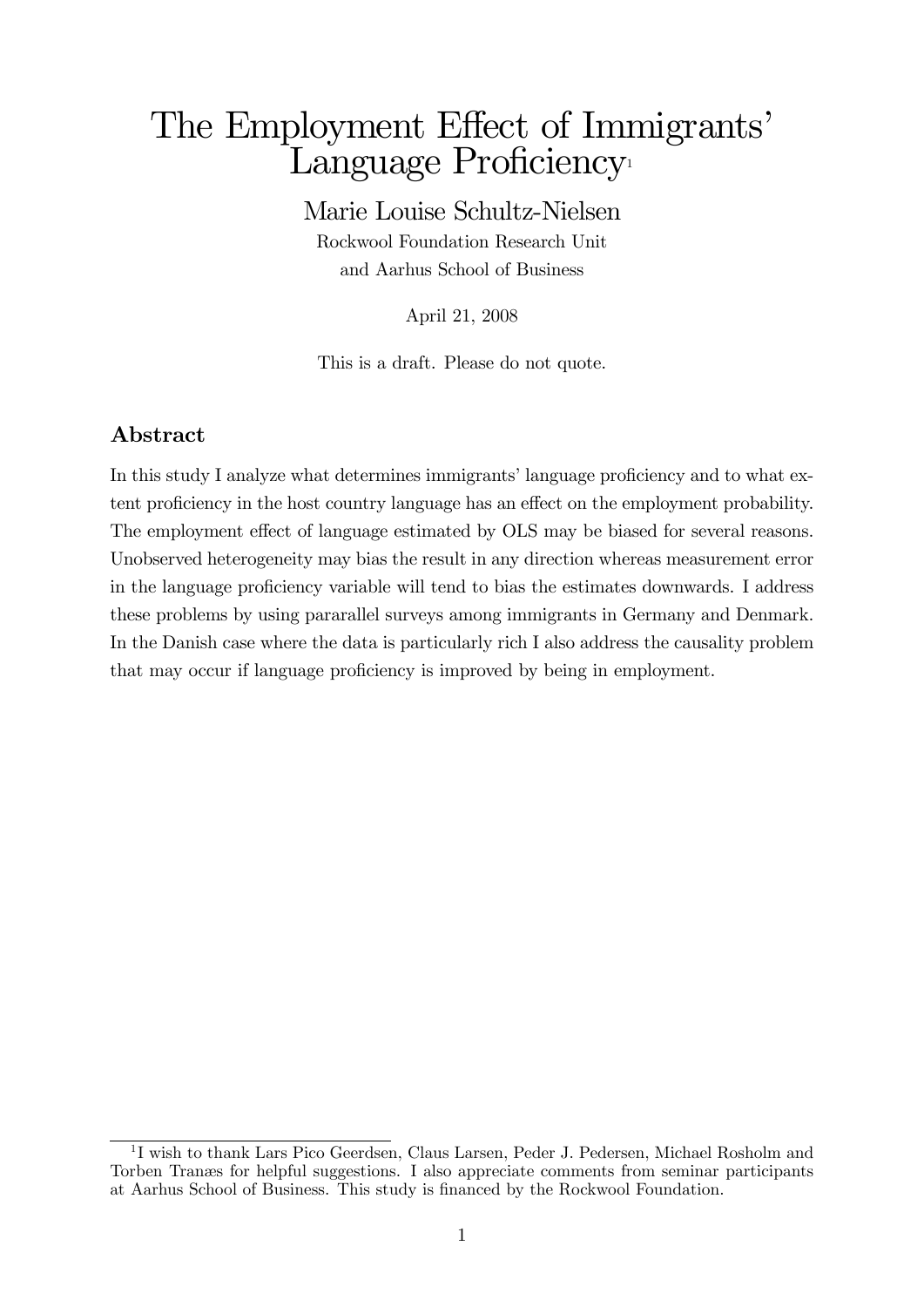#### 1 Introduction

The purpose of the study is to determine the effects of immigrants language proficiency on their employment prospect. Language skills might be important for many reasons, but one of the central questions in relation to integration of immigrants is: To what extent do better language skills help you find a job? This is first of all important for the immigrants who arrive in a country and have to decide how much effort they should put into learning the natives language. But secondly it is of great importance for governments who uses substantial amounts spent on language courses to improve the language skills of newly arrived immigrants.

Even though the topic is important the number of studies of the subject is rather limited. First of all one needs information about language skills. The main problem is, however, that even when this information is available and the correlation between language skills and labor market behavior can be established, this correlation cannot be interpreted as the causal relationship between language abilities and performance on the labor market. As pointed out by Borjas (1994), the positive correlation between language abilities and earnings which has been found in a number of studies, could be upwardbiased simply because immigrants that in general have better abilities are also more likely to gain higher wages and have good language skills. But it could also be downward-biased if those immigrants that do not learn the host country language is doing relatively better on the labor market without these skills than those immigrants, who actually learn the host country language, see Willis and Rosen (1979). A further complication, as pointed out by Dustmann and Soest (2001), is that the assessment of the language abilities may suffer from substantial measurement error. To solve the problem with language abilities being endogenous Chiswick and Miller (1995) have proposed a model that determines language proficiency using an instrument variable (IV) approach. Dustmann and Soest (2001) and Dustmann and Fabbri (2003) show that the upward bias from endogeneity can be more than overruled by a downward bias due to measurement errors. In this paper I address these problems using a new unique survey that allows us to apply both IV and matching in a comparative study of Germany and Denmark, as well as panel data approaches when studying the situation in Denmark in isolation. The survey was conducted in Germany and Denmark in parallel and covers some of the largest immigrant groups in both countries, including people from Turkey, the former Yugoslavia, Poland, Iran and Lebanon (see Tranes and Zimmermann, 2004). This rich dataset contains information on both self-assessed language abilities and the interviewers assessment of the respondents language abilities and a wide range of other variables including parental background. Approximately 3,500 and 5,500 were interviewed in Denmark and Germany respectively. Subjects were interviewed in Germany in 2002 and in Denmark in 1999 and 2001. In the Danish case data are particularly rich. First of all because the same individuals were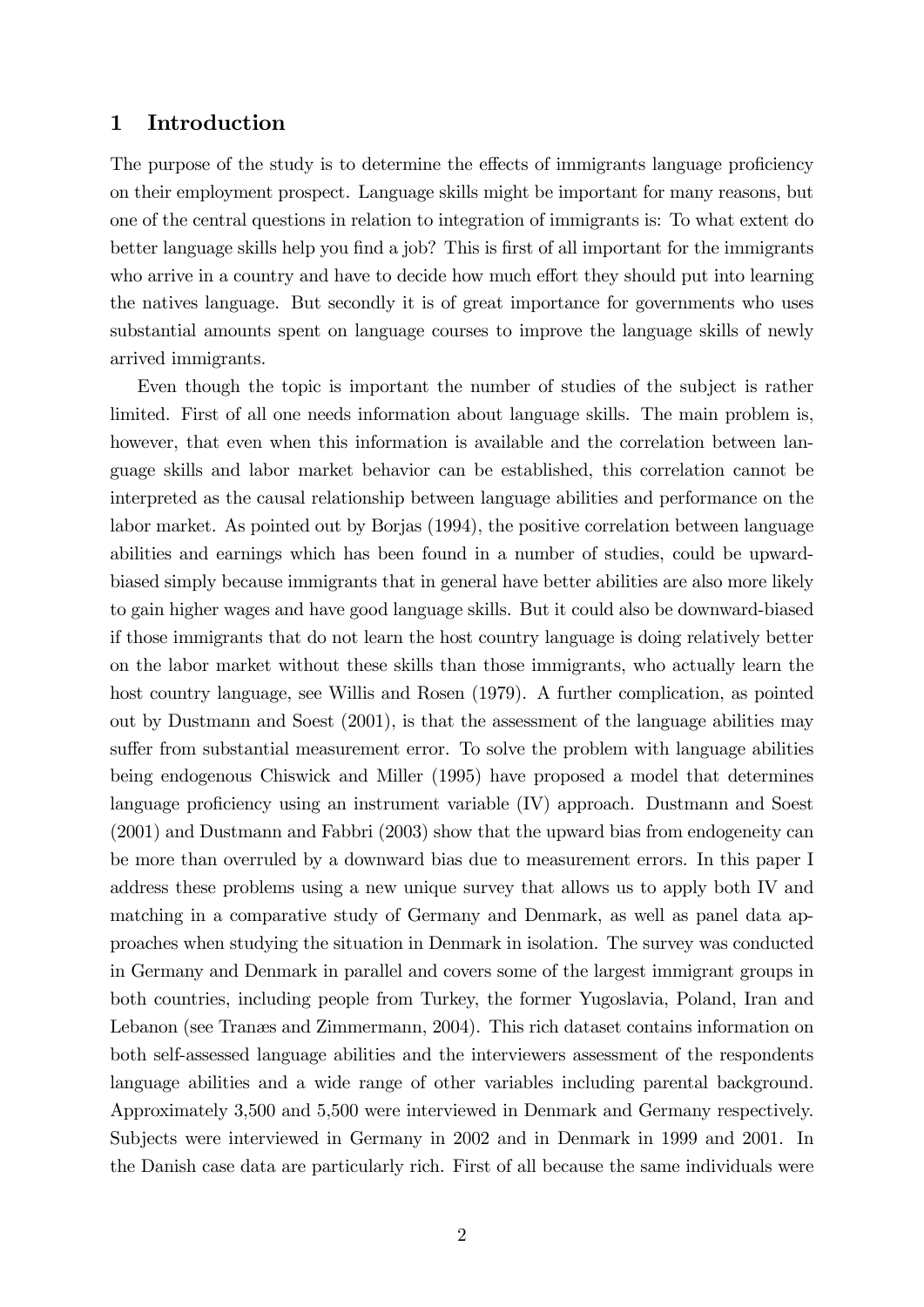interviewed twice, secondly, because it is possible to follow the subjects through the use of register data before and after. This enable us to control for unobserved heterogeneity but also to deal very directly with the endogeneity problem by concentrating on the relationship between individuals language abilities (and changes in language abilities) prior to any employment in Denmark and their subsequent employment as they enter the labor marked.

The paper is organized as follows. In section 2 the existing literature is discussed. The analytical model is presented in section 3. The data includes two surveys and they are described in section 4. The empirical results are presented in section 5 and the conclusion follows in section 6.

#### 2 Previous Research

Proficiency in the host country language is one of the very important skills immigrants can obtain. If the language spoken in the host and home country is the same then of course this will not be a problem. Immigrants often have been attracted to areas where the home country language is spoken. But it is far from always that an immigrant speaks the host country language upon arrival. In small language areas (like the Scandinavian countries) it is hardly ever the case.

As noted by Chiswick and Miller (2007) the story of the Babel-tower shows that the recognition of the importance of language abilities for labor market productivity has a very long history. In a more narrow economic context the importance of acquiring country specific human capital skills for the immigrants labor market performance has been known at least since the seminal work by Chiswick  $(1978)$ , who identified the importance of duration of residency on immigrants earnings. This article has received much attention also due to the later criticism by Borjas (1985), who pointed out the possible importance of cohort-effects.

The first study (to my knowledge) of the importance of language proficiencies for the labor market performance is Carliner (1981). Like most of the later studies, he investigates the relation between language skills and earnings. He calculates the wage differences between several language groups in Canada. He finds that men who only speak English earn the most, but also finds that there is a wage premium for non-native English-speaking to learn English. In the French-speaking parts of Canada there is also a wage premium to learn French.

McManus et al. (1983) analyse the English proficiency and earnings among Hispanic males in United States. They find that English proficiency increases the younger the immigrant was upon arrival, with schooling (in the U.S.) and number of years in the U.S. The study also finds that a great deal of the wage differences between Hispanic and Anglo Americans can be explained by differences in English skills.

Grenier (1984) also investigates the relation between the language skills and earnings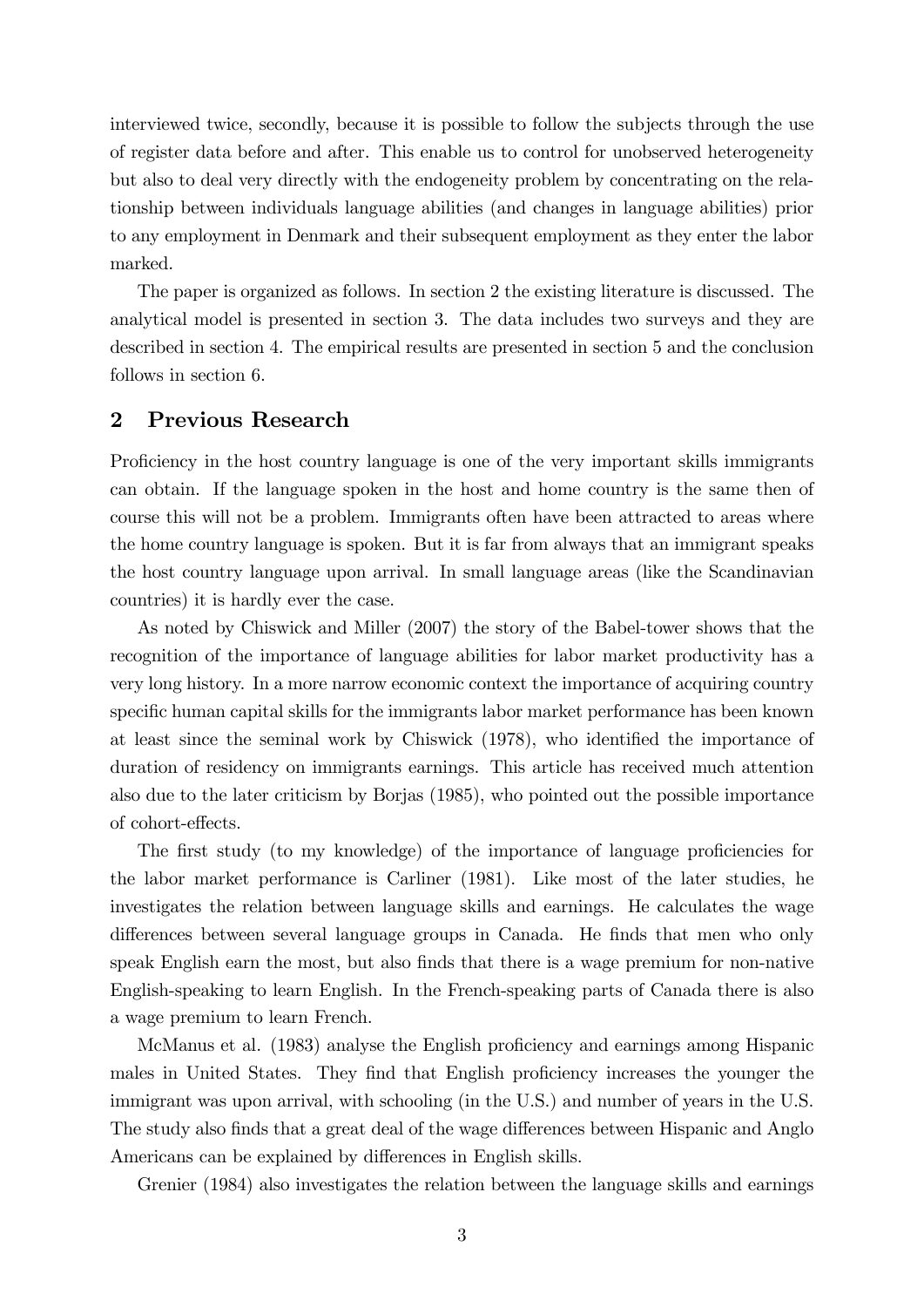among Hispanic-American males. He finds that (omitting correlated variables like place of birth and years spent in the U.S.) one third of the wage differences between Hispanic and Anglo-American males can be explained by language skills. Chiswick (1991) later note that there is a specification error in these estimates, but concludes that the one third of the earnings differential is in line with other American studies including Reimers (1983), Chiswick (1987), Kossoudji (1988), Tainer (1988) and Rivera-Batiz (1989).

Chiswick  $(1991)$  is the first to take special interest in the difference between speaking and reading abilities. He concludes that reading fluency is more important for immigrants earnings than speaking fluency. A similar result on German data is found in Dustmann (1994).

As pointed out by Borjas (1994), the positive correlation between language abilities and earnings, which has been found in many of the former studies, might very well be biased due to endogeneity problems.

One part of the problem is unobserved heterogeneity or omitted variable bias. That is, if the outcome (earnings or employment probability) is explained by a number of characteristics and you lack information about (at least) one of them. Then if the characteristic, i.e. abilities, which you lack information about, is correlated with language fluency, then the estimated parameter for language becomes biased. This problem is a parallel to measuring the return to schooling where the acquired level of schooling is often supposed to be correlated with other abilities, see Card (1999) for an overview.

Another part of the problem, which I will return to later, is that being on the labor market might improve your language fluency. In that case the causality is reversed, as it is not the language skill that improves the labor market performance, but attending the labor market that improves the language skills.

The problem of endogeneity between earnings and language is addressed in the seminal article by Chiswick and Miller (1995). They discuss what determines language proficiency and how to deal with the endogeneity. In order to determine what is important for immigrants proficiency in the host country language, they propose a theoretical model, where language skills are determined by three sources: Exposure to the language, efficiency in second language acquisition and economic benefit from language fluency.

To explain immigrants language proficiencies in the empirical part of the study they list a range of characteristics they would like to have information about. First of all they would like to know the immigrants expected wage increment for language fluency, duration of residency in destination country, expected future duration destination language instruction and educational level. Characteristics they all expect to have a positive effect on language fluency. While they expect higher minority language concentration, linguistic distance between home and host country language, age at migration and being a refugee, to have negative impact on language fluency. Being married to a countryman is also expected to have negative effect on the language skills. Chiswick and Miller (1995) would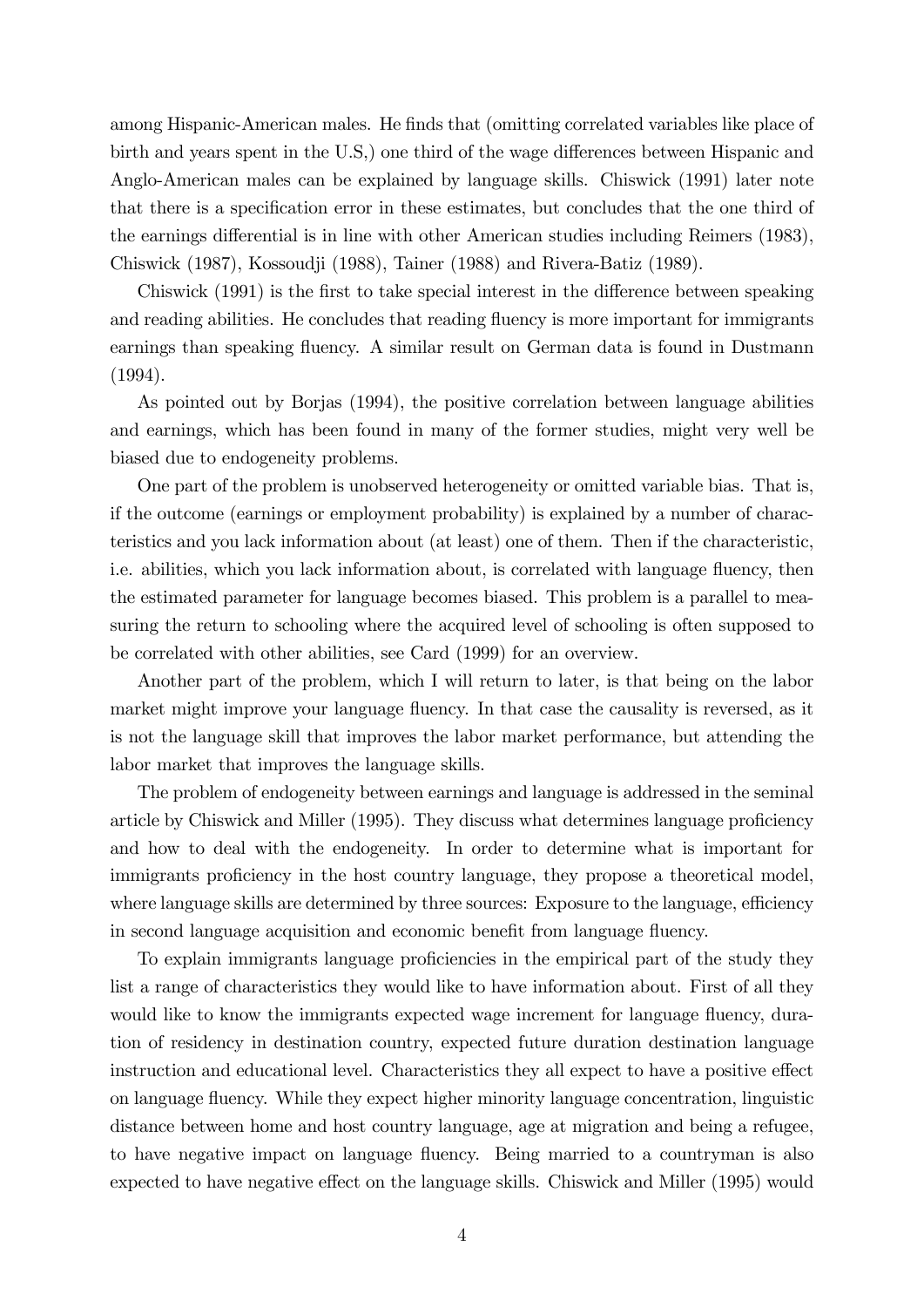also like to know how many children the immigrants have, but expect the influence on the parents language proficiency to be ambiguous. On the one hand having children might be a natural way of getting in contact with natives (via schools etc), on the other hand children can become translators for their parents making it less important for the parents on learn the host country language.

These pieces of information are not all available in the datasets that are used in the study. Instead language proficiency is explained by: Education, age, years since migration, married, married overseas, children, urban location, rural location, minority concentration and birthplace.

To deal with endogeneity Chiswick and Miller (1995) use the instrument variable (IV) approach with birthplace, the concentration of own ethnic minority at birthplace and if one is married overseas as instruments. These instruments turn out to be somewhat weak, but the methodological approach is very appealing.

Another way of dealing with endogeneity is shown by Dustmann & Fabbri (2003), who examine the language proficiency and labor market performance of immigrants in the UK. Their purpose is to investigate the causal relationship between immigrants English proficiency and their employment and earnings.

Like Chiswick and Miller (1995) they see learning a foreign language as an investment that depends on the potential future economic benefit, the exposure to the language and the efficiency in second language acquisition. And they start by estimating the language ability as a function of sex, age, years since migration, education (in host/home country), number of children, married, country of origin and ethnic concentration in neighborhood.

I will return to their model in a moment, but the main idea is to use a matching procedure to deal with the unobserved heterogenity, and then use the instrument variable approach to correct for the measurement error in the language proficiency variable.

Their overall result is that taking care of unobserved heterogenity in the earnings and employment regression leads to a substantially lower estimate than the traditional OLSestimation would lead to. But this downward bias in the estimate is more than overruled if one also takes the measurement error of the language variable into account.

This result is in line with Dustmann and Soest (2001, 2002), who on basis of the GSOEP (German Socio-Economic Panel) estimate the effects of language proficiency on earnings for immigrants from Turkey, Yugoslavia, Italy, Greece and Spain. They use panel data and develop a model that enables them to divide the effect of the measurement error into a time-persistent and a time-varying component.

Until know the Danish evidence on the subject has been limited. Constant and Schultz-Nielsen (2004a, 2004b) estimate the effect of immigrants language proficiency on employment and earnings in both Germany and Denmark, but they do not address the unobserved heterogeneity or the measurement error. In general information about immigrants language proficiency is only available in very few Danish studies. And these studies do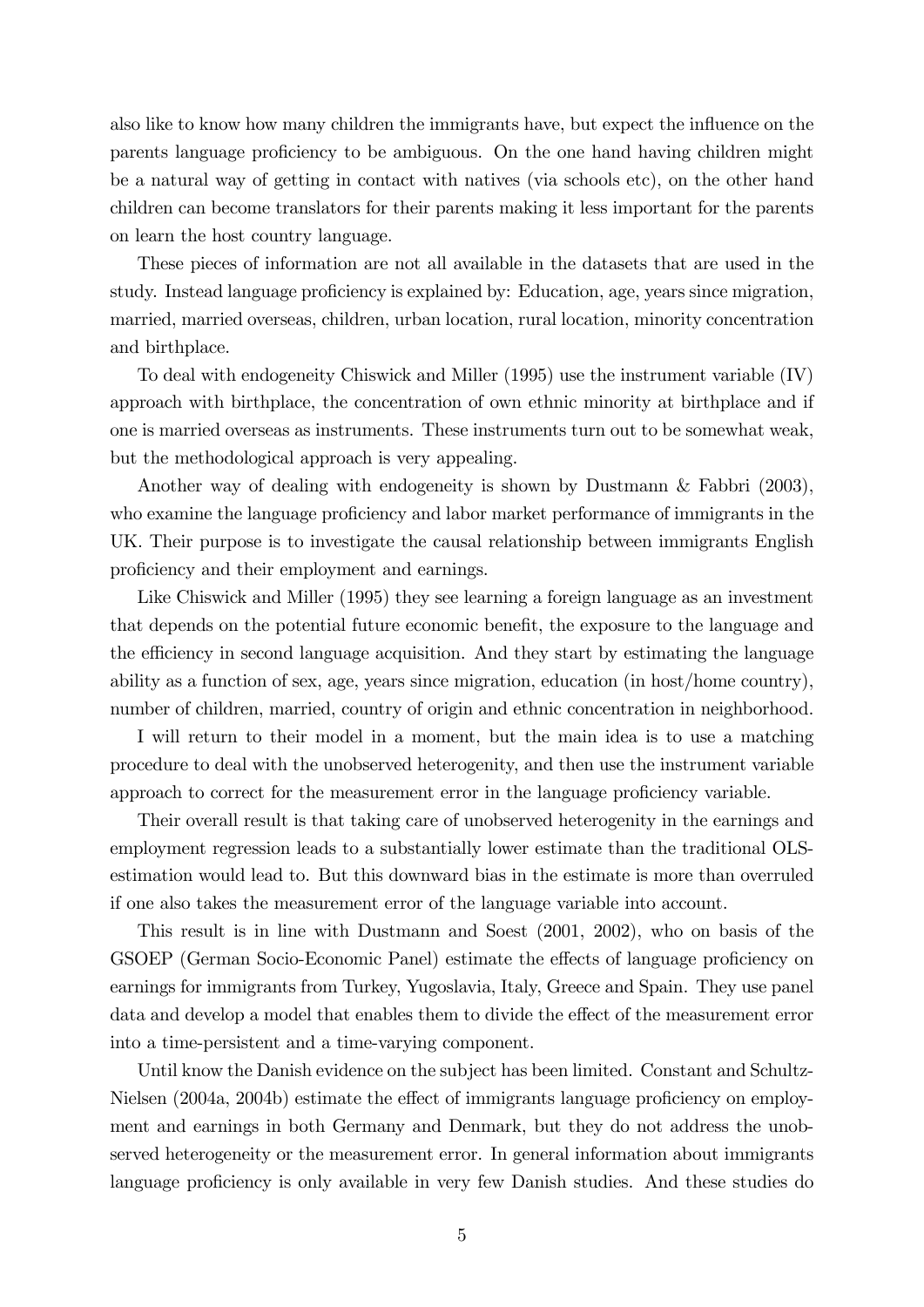not estimate the effects on the labor market behavior. There are a number of studies that do concentrate on immigrants labor market outcome like Husted et al. (2001), Jensen (2003), Nielsen et al. (2003) and Nielsen et al. (2004), but these studies are based on administrative registers that do not contain information about language proficiency.

#### 3 The model

The econometric approach used in this analysis is very much similar to the one used by Dustmann and Fabbri (2003), who examine the causal relationship between language proÖciency and labor market performance of immigrants in the UK. They address two sets of problems in their study, firstly the endogeneity between language and labor market performance and secondly the impact of measurement problems on the language variable.

Dealing with the endogeneity problem has been widely discussed in the evaluation literature. Potentially every person (i) can here occupy one of two potential states:  $D = 1$ if the person is treated (takes part in the program) and  $D = 0$  if not. These two states let to the potential outcome:  $y_i^1$  if the person is treated and  $y_i^0$  if not. The same theoretical framework can be adopted where looking at immigrants language abilities. Participating in a program is here equivalent to learning the host country language. To follow the notation of Dustmann and Fabbri (2003) we let  $l_i = 1$  in the situation where the immigrant learns the host country language, and otherwise  $l_i = 0$ .

As noted earlier the outcome I will focus on is employment probabilities. One could here be interested in several different effects of learning a language. One effect could be the average treatment effect (ATE), measuring the average employment change for immigrants if they learn the language. Another effect could be the average treatment effect on the non-treated, measuring the change in employment if immigrants, who have not learned the language, actually did.

What I will focus on is how the employment probability changes with language abilities for those immigrants who have in fact learned the language. This measure is widely known as the average treatment effect on the treated  $(ATT)$  and can be written as:

 $E(y_i^1 - y_i^0 | l_i = 1)$ 

Where;

 $l_i = 1$  reefers to immigrants who have learned the host country language.

 $y_i^1$  is employment probability if the immigrant speaks the host country language.

 $y_i^0$  is employment probability if the immigrant does not speak the host country language.

 $E(y_i^0 | l_i = 1)$  is the employment probability/earning for immigrants who speak the host country language, had they not spoken it. Obviously this value is unknown. But the problem becomes much easier to solve if one can assume conditional independence, that is:  $E(y_i^0|x_i, l_i = 1) = E(y_i^0|x_i, l_i = 0)$ . The identification assumption is that it is possible to find a vector of variables x, which possesses the necessary information to control for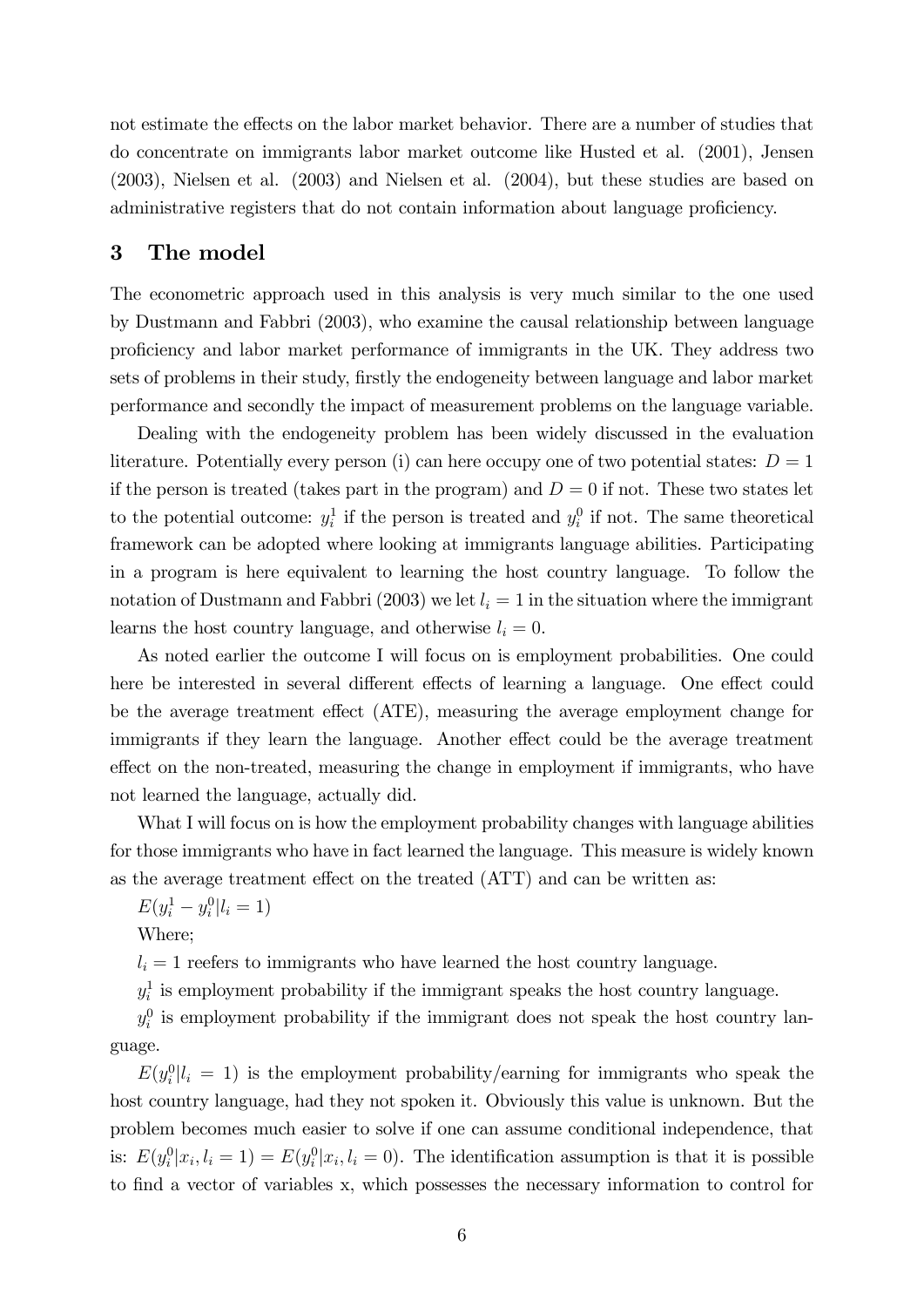omitted variable bias. And in that case the effect of language proficiency for immigrants employment and earnings can be calculated as:

 $E(y_i^1 | l_i = 1, x_i) - E(y_i^0 | l_i = 0, x_i)$ 

One way of controlling for differences in  $x_i$  is to use matching. As the number of observations is limited I will do the match by using the propensity score. The method is based on the work by Rosenbaum and Rubin (1983) who shows that the conditional independence assumption remains valid if the match is done on basis of the propensity score  $p(x_i)$  instead of  $x_i$ .

To deal with the measurement problem I follow Dustmann & Fabbri (2003) and use an instrument variable approach. The basic idea is to find an instrument  $(I_i)$  that is correlated with the true language abilities, but not with the measurement error. I use whether or not the immigrant has been interviewed in the host country language as an instrument and I will return to a discussion of this instrument later. Given the above mentioned assumptions it is possible to calculate an estimator that corrects for the omitted variable bias by using matching and the measurement error by the IV-approach:

$$
\gamma^{MI} = \frac{E(y_i^1 | I_i = 1, x_i) - E(y_i^0 | I_i = 0, x_i)}{\Pr(l=1 | I_i = 1, x_i) - \Pr(l=1 | I_i = 0, x_i)}
$$

The intuition is that the difference in the nominator shows the difference in employmentprobability for similar immigrants just having different language skills. Unfortunately these skills are not measured precisely. Therefore the denominator (less than 1) calculates how much the measured language skills increase when the instrument (being interviewed in the host country language) changes from zero to one.

# 4 The Data

The primary sources of information are surveys carried out in Denmark and Germany. I shall refer to them as the Rockwool Foundation Migration Survey Denmark/Germany (RFMS-D/RFMS-G). These surveys are made in collaboration between the Institute for the Study of Labor (IZA) in Germany and the Rockwool Foundation Research Unit (RFF) in Denmark. The surveys are based on a similar questionnaire with detailed questions concerning living and working conditions of immigrants in Denmark and Germany. RFMS-D and RFMS-G cover some of the biggest immigrant groups in both countries.

# 4.1 The Danish data: RFMS-D

The Danish data (RFMS-D) consist of two surveys conducted in 1999 and 2001, involving 3,615 (1999) and 3,262 (2001) immigrants and their descendants from eight non-Western immigrant groups. These were selected among the largest groups of immigrants and their descendants in Denmark, including people from the former Yugoslavia, Iran, Lebanon,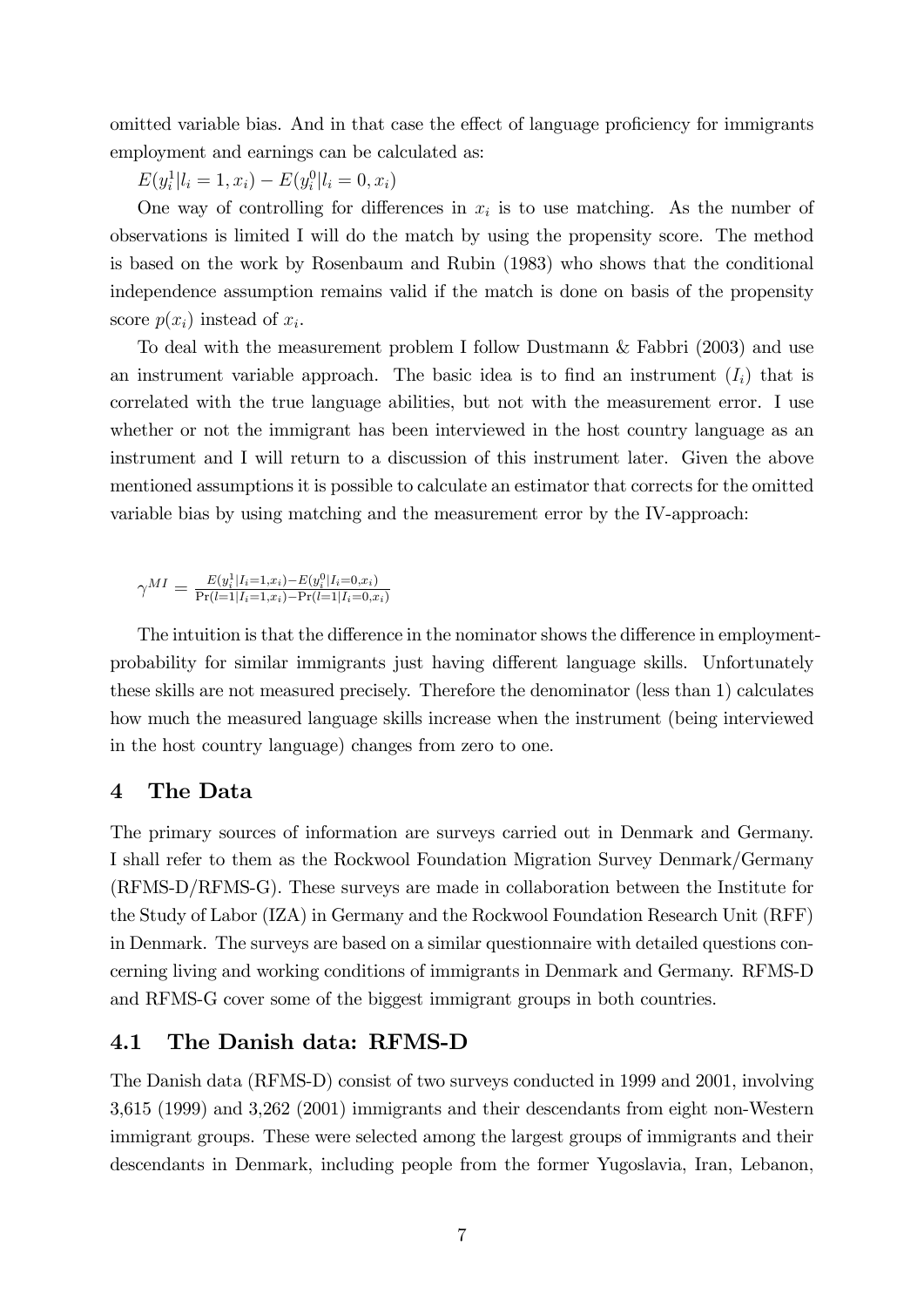Pakistan, Poland, Somalia, Turkey and Vietnam. Immigrants from these countries account for approximately two thirds of all non-Western immigrants in Denmark around 2000. The RFMS-D includes not only foreign citizens, but also persons with foreign background who have acquired Danish citizenship.

In Denmark, every person (except asylum seekers) residing legally in the country obtains a social security number and is registered in the Danish Central Person Register (CPR). Therefore it was possible to draw the Danish sample from 1999 randomly from the CPR. The sample was restricted to persons who had lived in Denmark for at least two years and were between 16 and 70 years old. In 2001 the respondents were contacted once again and 2,348 re-interviewed. This sample was supplemented with 914 new persons. However, there seems to be serious problems related to the interviewers' language assessment among these new persons the values are simply not credible, and I shall only consider the reinterviewed in 2001 in this paper.

The RFMS-D was carried out by Statistics Denmark, which used a special immigrant staff, that enabled the respondents to choose the language to be interviewed in. But every interview was started in Danish in order to give the interviewer an impression of the respondents language skills. Afterwards the RFMS-D has been merged with register information available at Statistics Denmark. These registers contain information about the respondents age, marital status, income on personal level and household level. Furthermore information about neighborhoods has been added.

The response rate in the 1999 sample was 57.8 percent and 74.3 percent among the re-interviewed in 2001. This response rate is not high compared to surveys in general in Denmark. The main reason for the non-response was that it was harder to obtain the immigrants telephone numbers, mainly due to the fact that immigrants more often have (changing) mobil numbers and have names that are misspelled at the telephone company. In comparison another Danish survey among immigrants, Togeby and Møller (1999), had a response rate of 48.2 percent.

In order to check whether our sample is a representative sample of the immigrants in Denmark, I have examined to what extent the distribution of the immigrants in the survey is the same as for all immigrants in Denmark registered in the CPR from the eight countries mentioned previously. The comparison is made on the basis of a number of central background variables including sex, age, geography and employment.

The analysis of representativeness shows that the sex-age distribution in general is very much the same among immigrants in the surveys in and the CPR. But 40- to 49-year-olds are slightly over-represented in the RFMS-D (18.4 % among respondents in 1999 against 17.1 % in the CPR). The age-region distribution is in general very similar in the RFMS-D and in the CPR. But dividing Denmark into three regions (the Metropolitan area, the rest of the islands, and Jutland) there are fewer immigrants in the survey  $(50.6\%$  in 1999) that comes from the Metropolitan area than in the CPR (54.4 %) and accordingly more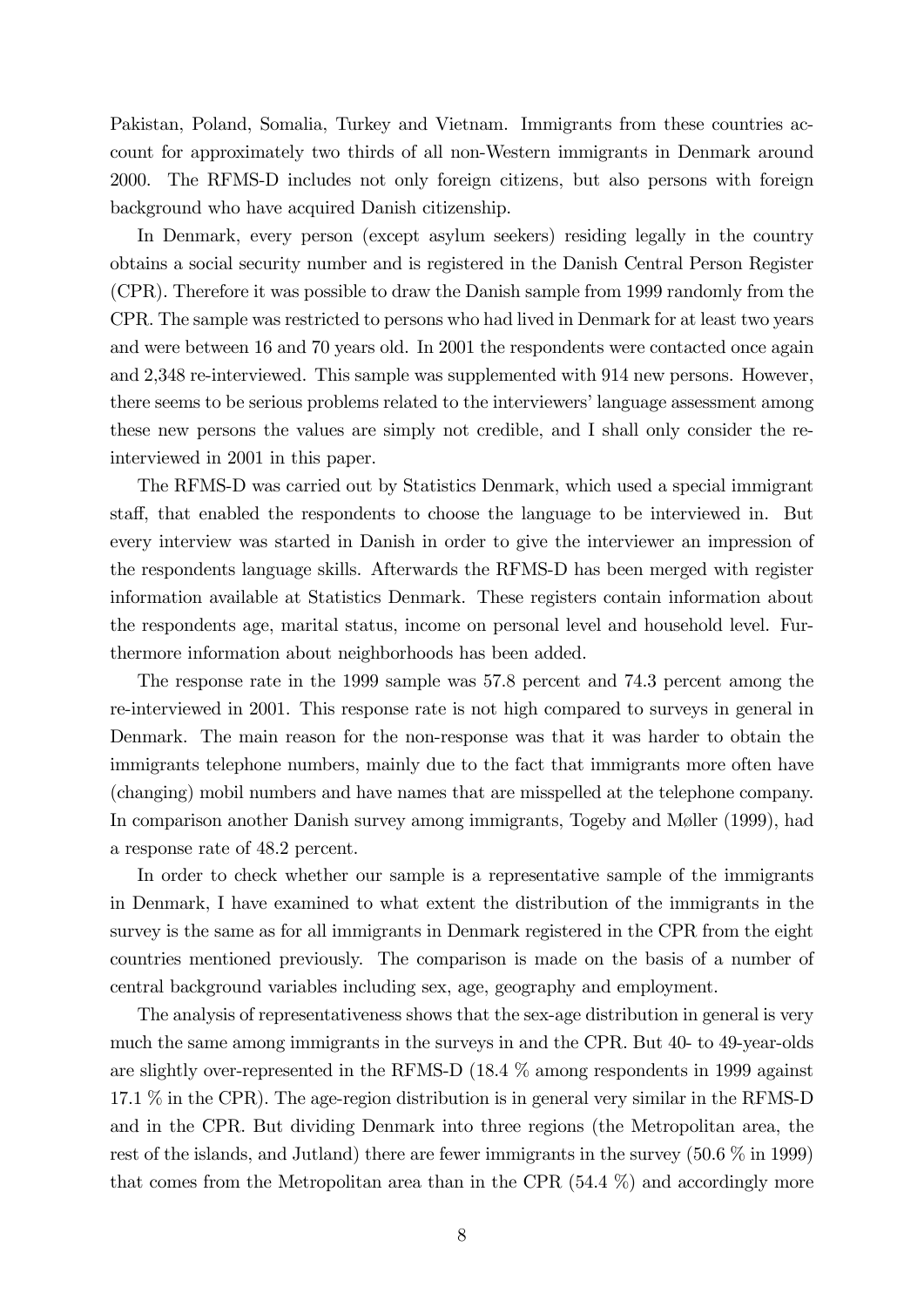in the other regions. With respect to the employment situation the RFMS-D seems very representative. But in 2001 there is some over-representation of employed immigrants among the re-interviewed.

Even though there are some minor differences between the immigrants in the RFMS-D and in the CPR especially concerning region and employment the RFMS-D appears to be quite representative and give very substantial knowledge about the non-Western immigrants in Denmark.

See Nielsen and Pedersen (2000) and Bauer and Nielsen (2004) for a more in-dept description of the RFMS-D.

#### 4.2 The German data: RFMS-G

The German dataset (RFMS-G) collected in 2002 includes 5,569 foreign citizens from Turkey, the former Yugoslavia, Poland, Iran, and Lebanon living in Germany. These Öve nationalities represented approximately two thirds of the foreign non-Western population in Germany in 2001.

Although the RFMS-G is inspired by the Danish survey some adjustments have been made. First of all, the German sample only includes foreign nationals, because it was impossible to draw a random sample that included naturalized foreigners. Secondly, the RFMS-G contains questions mainly about the household composition and income that in the RFMS-D is known from the administrative registers. Thirdly, some questions have been changed due to institutional differences between Denmark and Germany.

The RFMS-G was carried out by Infratest Sozialforschung (now TNS Infratest). The interviews were carried out as face-to-face interview in the respondents home using a laptop. The interviewer tried, as a starting point, to carry out the interview in German, in order to evaluate the language skills of the respondents. In the cases where the respondent had difficulties understanding German, the interviewers had hard copies of the questionnaire in Turkish, Serbo-Croatian, Polish, Farsi, and Arabic that they could show the respondent. In addition, an interpreter could help to overcome language problems.

The sample design of the German survey is somewhat different from the Danish due to the limited possibilities of obtaining register-information in Germany. Mainly because the amount of information in these registers is more limited, but also because the access restrictions are severe.

In Germany each legal resident is registered at the local Einwohnermeldeamt. Infratest Sozialforschung contacted Einwohnermelde‰mter in the 100 largest communities in former West Germany and the three largest in former East Germany. On the basis of the number of foreigners in the 103 communities 500 sample points was randomly distributed. Each sample point should obtain 11 interviews, so the total number of interviews should be about 5,500 with 1,100 from each of the five nationalities. Because of the random sampling procedure the number of sampling points became very high in some places like Hamburg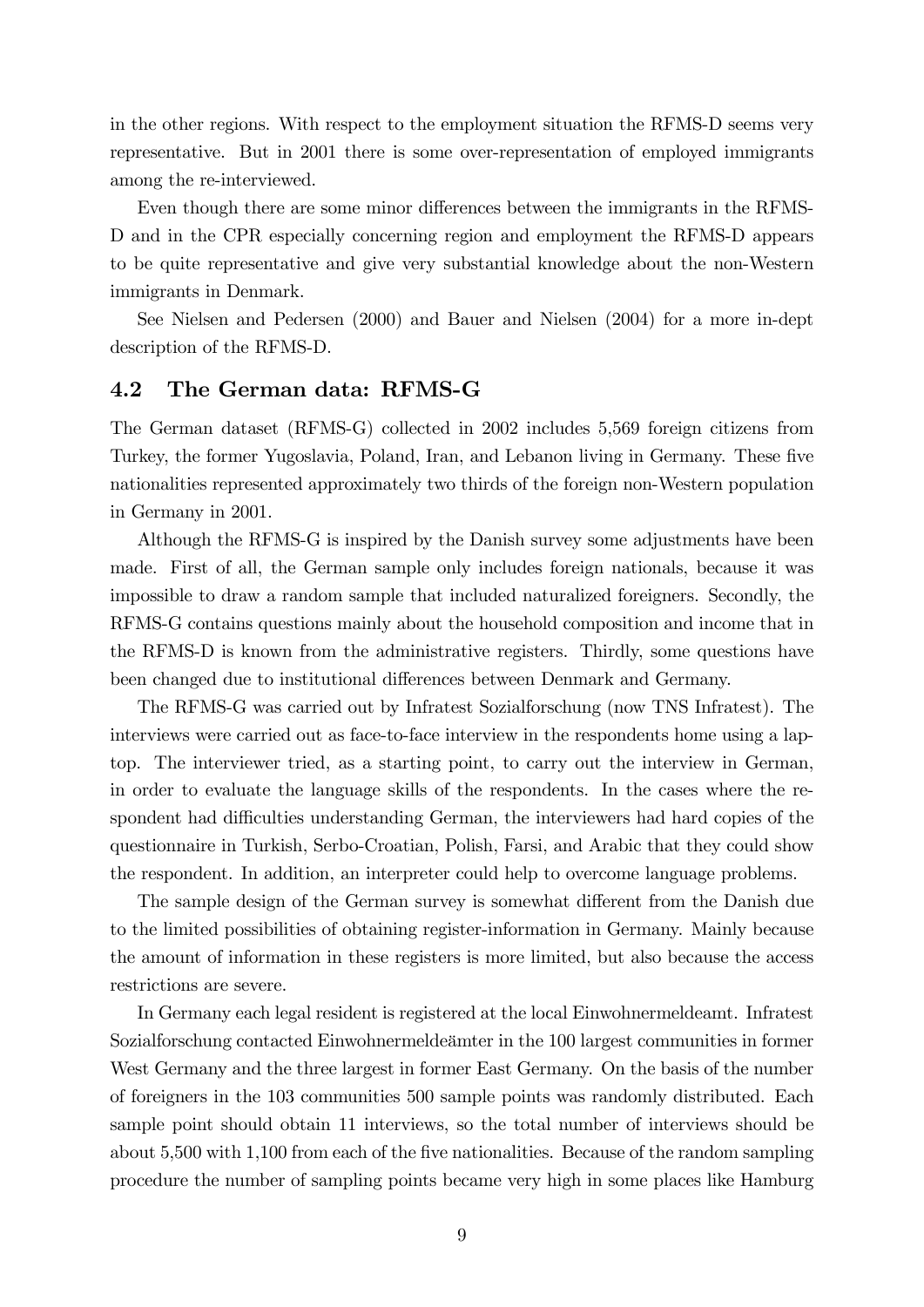and West Berlin. To avoid clustering effects and also due to practical reasons, some of the sampling points from these places were moved to other communities. The final sample contains interviews with immigrants from 72 communities.

The response rate was 43.5 percent. This is somewhat lower than in RFMS-D, but compared to other German surveys it seems reasonable. The German ALLBUS (Allgemeinen Bevlkerungsumfrage der Sozialwissenschaften) among native Germans for example had a response rate in 2000 of 47 percent. The same year the new immigrant panel  $(F)$  in the German Socioeconomic Panel (GSOEP) had a response rate of 51, see von Rosenbladt (2001).

The main concern is of course still if the sample is representative of the five immigrant groups. As in the Danish case this has been checked by comparing the distribution by the central parameters sex, age and country of origin in the survey with the best available administrative register. Register information is obtained from the Ausländerzentralregister (AZR) that covers all foreign citizens in Germany. Unfortunately this information is not fully reliable, mainly because some foreigners do not de-registrate when they leave Germany again. This is especially a problem when people only stay for at short period and then leave again. This is often the case for many Polish males that comes to work in Germany for a short period. In the comparison between the distribution in the RFMS-G and in the AZR we find that Polish males with shorter duration of residence are generally under-represented. But as mentioned this might in reality not be a problem in the survey, but rather at the AZR.

The representativness of the RFMS-G is also checked with respect to the distribution by region. This analysis shows that immigrants from North Rhine-Westphalia are overrepresented, especially for immigrants from Lebanon, where 50 percent of the interviews comes from this region against 31 percent in the AZR. As the North Rhine-Westphalia is an urbanized area and the sample is drawn among immigrants in the 103 biggest cities this does not come as a great surprise. The overall conclusion is that the only other way in which the sample is biased is in the dimension of polish mentioned above. Apart from that the representativness seems to be good, but one needs to remember that the sample is drawn among immigrants from five specific nationalities in the 103 biggest cities.

For a more in-dept description of the data in the RFMS-G, see Bauer and Nielsen (2004).

#### 4.3 Important characteristics of the two populations

In the following is given a short description of the contents of the RFMS-D and RFMS-G. The results from these surveys will be shown separately. A special attention will be given to the key questions concerning language abilities.

How to measure language abilities is not a clear case. In many of the studies mentioned earlier are used self-reported language abilities. This self-reported measure might not be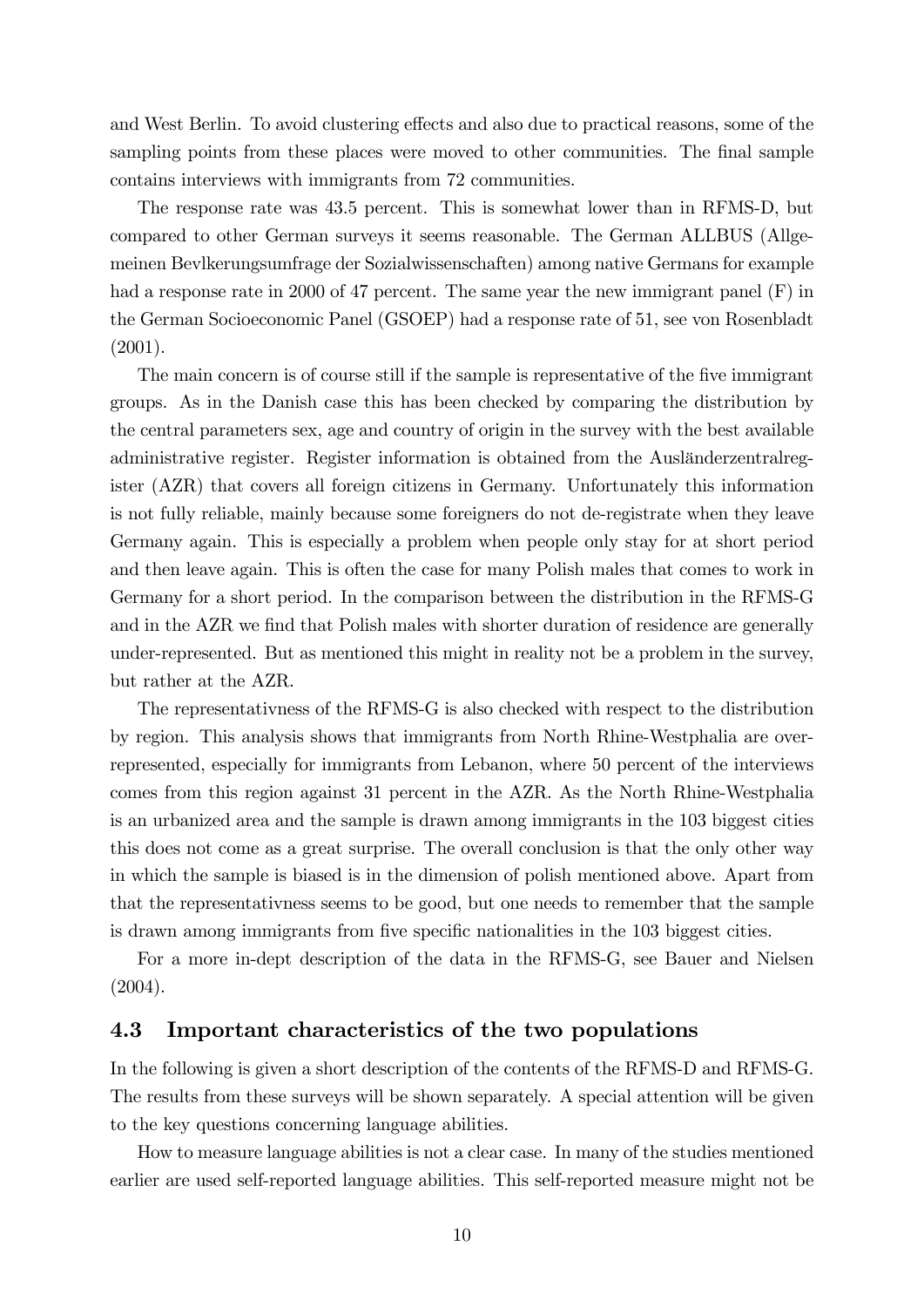equivalent to the true language proficiency as the respondents might not know, how good or bad he/she actually speaks. Some respondents might also boast or be very modest about their abilities.

In our study are used a number of different questions to measure the respondents' abilities to speak the host country language. First of all there is a number of questions where the respondents are asked about their own opinion regarding their abilities to speak Danish/German. The first question is "How would you evaluate your Danish/German language skills?" (1=Very poor, 5=Fluent). Respondents who said "Fluent" was not asked a number of other language questions. The reason is that these questions concerning language abilities might irritate respondens, who have already stated that they speak the language fluently. If the respondent do not answer "fluently" they are asked further questions concerning their abilities to communicate in the host country language in everyday life situations like; explaining themselves on the phone to the authorities, reading books and responding to job offers in writing.

These three examples are in the following used as proxies for the respondents abilities to speak, read and write Danish/German. The frequencies are shown in Table 1, where the samples are restricted to immigrants between 25 and 55 years old.

As can be seen from Table 1 only 7.7 percent of the immigrants in Denmark report that they speak or read Danish very poorly, while 13.4 percent report that they write very poorly. Furthermore there are only 20.5 percent that concider themselves good at writing, while 26-27 percent are good at speaking and reading.

Interestingly, more respondents seem to evaluate there language skills at the medium level, when we ask them the more general question: How would you evaluate your Danish language skills? compared to the speaking, reading and writing measures that all refer to abilities in more specific situations. This is also what one would expect from taking an average. However, as those who state that they are fluent in the host country language are given the same value in the speaking, reading and writing measures, this is also a consequence of the coding. Nonetheless, a comparison of the last language questions with the speaking, reading and writing abilities seems to suggest that this overall language measure is most closely related to the speaking-abilities. So when the respondents answer this question they might mostly think of (or value) their speaking-abilities.

The self-reported levels of language abilities from the immigrants in RFMS-G 2002 is in general a bit higher than in the RFMS-D 1999 and there is a greater similarity in the distribution of answers between the overall language measure and speaking abilities than writing. But in contrast to RFMS-D, there are fewer immigrants that read than speak German.

Another way of measuring the respondents abilities in the host country language is to ask the interviewer to evaluate the respondents abilities. This has been done in this study, where the interviewer at the end of each interview is asked to evaluate the respondents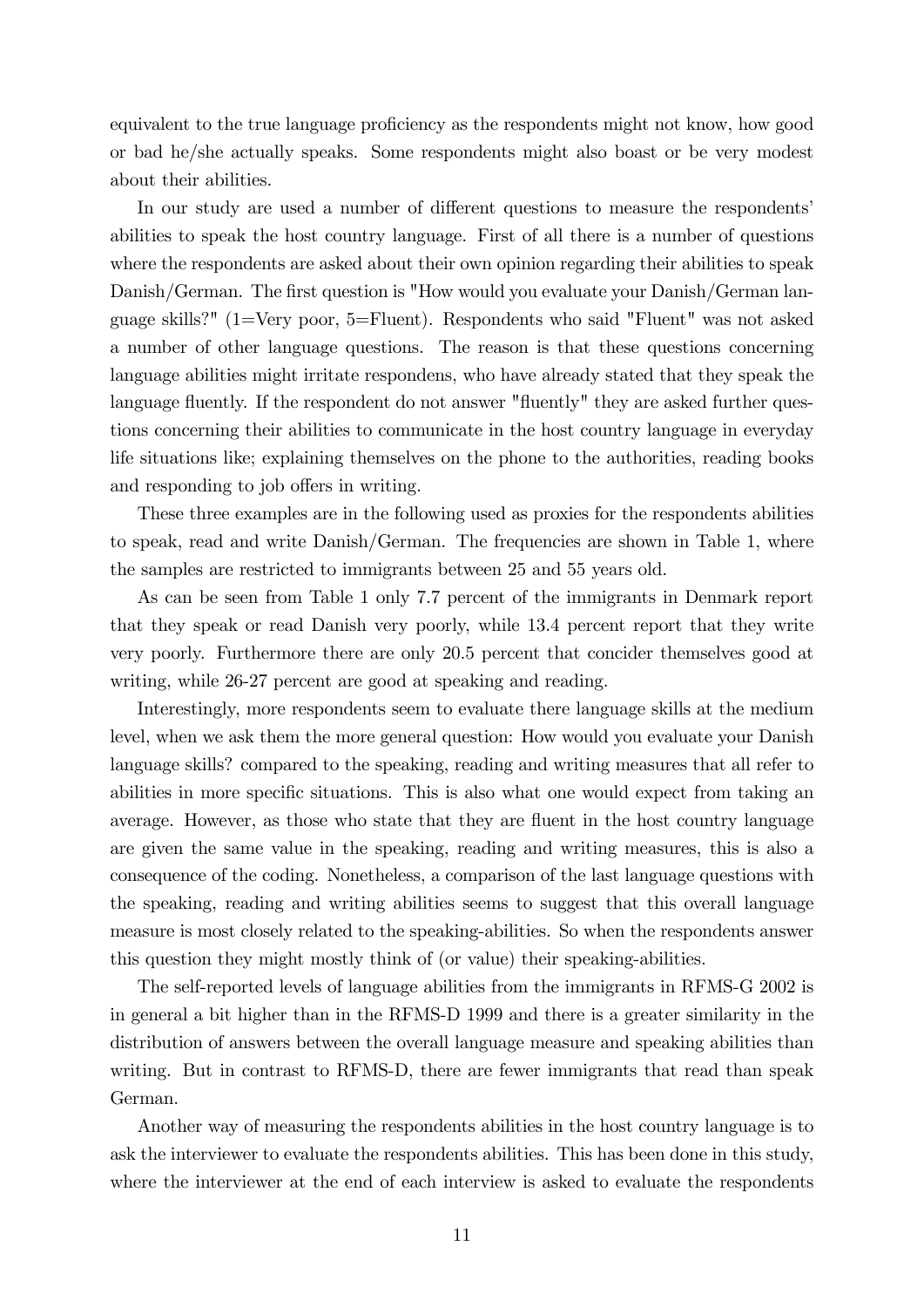|                     | Respondents' assessment |          |         |         | Interviewers' |
|---------------------|-------------------------|----------|---------|---------|---------------|
|                     |                         |          |         |         | assessment    |
|                     | Language                | Speaking | Reading | Writing | Language      |
|                     | proficiency             |          |         |         | proficiency   |
| RFMS-D, 1999        |                         |          |         |         |               |
| Very Poor           | 4.6                     | 7.7      | 7.7     | 13.4    | 8.6           |
| Poor                | 14.9                    | 17.7     | 16.8    | 21.1    | 19.6          |
| Medium              | 36.6                    | 28.1     | 27.3    | 25.7    | 32.4          |
| Good                | 29.6                    | 27.3     | 26.1    | 20.5    | 23.3          |
| Fluent              | 14.3                    | 19.2     | 22.2    | 19.3    | 16.2          |
| All                 | 100.0                   | 100.0    | 100.1   | 100.0   | 100.1         |
| No. of observations | 2,331                   | 2,297    | 2,227   | 2,185   | 2,331         |
| RFMS-G, 2002        |                         |          |         |         |               |
| Very Poor           | 3.7                     | 8.7      | 16.6    | 15.7    | 6.6           |
| Poor                | 13.7                    | 14.7     | 16.7    | 17.5    | 13.2          |
| Medium              | 32.5                    | 23.2     | 19.7    | 21.4    | 23.8          |
| Good                | 29.7                    | 27.5     | 21.1    | 20.6    | 28.8          |
| Fluent              | 20.3                    | 25.9     | 25.9    | 24.8    | 27.5          |
| All                 | 99.9                    | 100.0    | 100.0   | 100.0   | 99.9          |
| No. of observations | 4,149                   | 4,131    | 4,078   | 4,064   | 4,154         |

Table 1: Measuring abilities: Respondents' and interviewers' assessment

language abilities at a five point scale. It is off course a major disadvantage of the language measure if the interviewer do not know the respondents language abilities well enough to evaluate them. Therefore the surveys were organized and the interviewers instructed so each interview started in Danish/German. As the interviewer mainly have information about the respondents abilities to speak the language, the language measure must be expected to mainly give a description of these abilities.

One clear advantage of the interviewers assessment (instead of the self-reported) is that he or she has other interviews to compare with and the interviewer has no incentives to exaggerate the respondents language abilities. I would therefore expect the interviewers assessment in our surveys to be somewhat nearer to the true language measure, than the self-reported language measures. I will later return to this aspect and test whether it makes any difference for our results if the language measure is changed.

A third sort of language measure is, whether the interview has been conducted in the host or home country language. This measure was introduced in Dustmann and Fabbri (2003) and a nice feature about it is, that it is actually tested whether the respondent is able to carry out the interview in the host country language. But unlike the other language measures it is not identically measured in RFMS-D and RFMS-G. The reason is that the respondents in the Danish survey had easier access to a person that could speak the host country language than was the case in Germany. The Danish survey is conducted mainly by telephone and the respondents are contacted by an interviewer from the same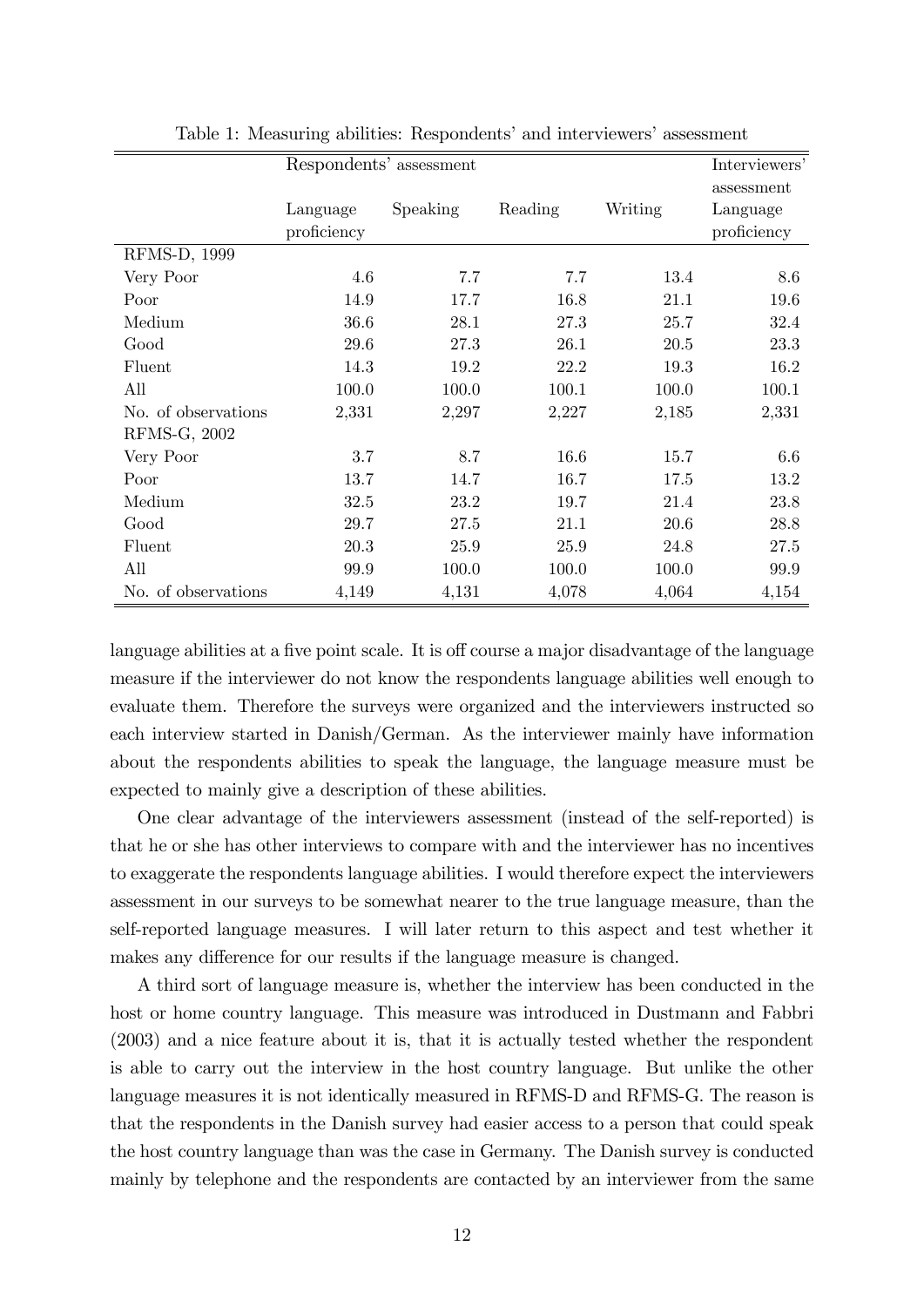country of origin. One of the first questions is what language the respondent wants to be interviewed in. Therefore it is very easy for the respondent to choose to be interviewed in the home language instead of Danish and it was only one third of the respondents that was actually interviewed in Danish. In contrast two thirds of the respondents in Germany was interviewed in German.

As noted earlier the RFMS-G was carried out as face-to-face interviews by the usual interviewer corps at Infratest Sozialforschung. As they did not speak the home country language of the respondents they were bringing a hard copy of the questionnaire in the five relevant languages. Afterwards they reported whether they had been using this hard copy during the interview and also if an interpreter had been called to help. Only in one third of the interviews, one of these two kinds of language help was used.

This difference between uses of interview language can perhaps partly be explained by better language proficiencies among immigrants in Germany than in Denmark. But the main part of the difference must be due to the different circumstances of the interviews mentioned above.

To look closer into this problem, Table 2 shows the relation between interview language and the interviewers assessment of the respondents language proficiency. The table shows that in both surveys more than 95 percent of the respondents who according to the interviewer speak the host country language very poorly are interviewed in the home country language. Among respondents speaking Danish/German poorly there is also an overwhelming majority that is interviewed in the host country language. Among immigrants in RFMS-G with medium language skills 45 percent are interviewed in German, while the figure is less than 20 percent in RFMS-D. The majority of immigrants having good language skills in RFMS-G are interviewed in German. This figure is 40 percent in RFMS-D. But being fluent in Danish makes 71 percent do the interview in Danish, in Germany it is close to 100 percent.

On basis of the different kinds of information about language proficiency I construct six language measures that are used in the further analysis. Four of them are based on respondents own assessment and regard speaking, reading and writing and the more general assessment of their language abilities. One is based on the interviewers assessment of the respondents language abilities, and the last one is whether the interview was conducted in German/Danish or the home language.

In accordance with Dustmann and Fabbri (2003), I simplify the language measure and construct dummies, where people with fluent or good language proficiency have the value one and all others have zero.

Language measures and other variables used in the analysis are shown in Table 3. The language indicators reflect the results from Table 1. More immigrants speak and read than writes the language. In Denmark the respondents evaluate their language abilities as higher than the interviewer do, in German it is opposite. This difference might reflect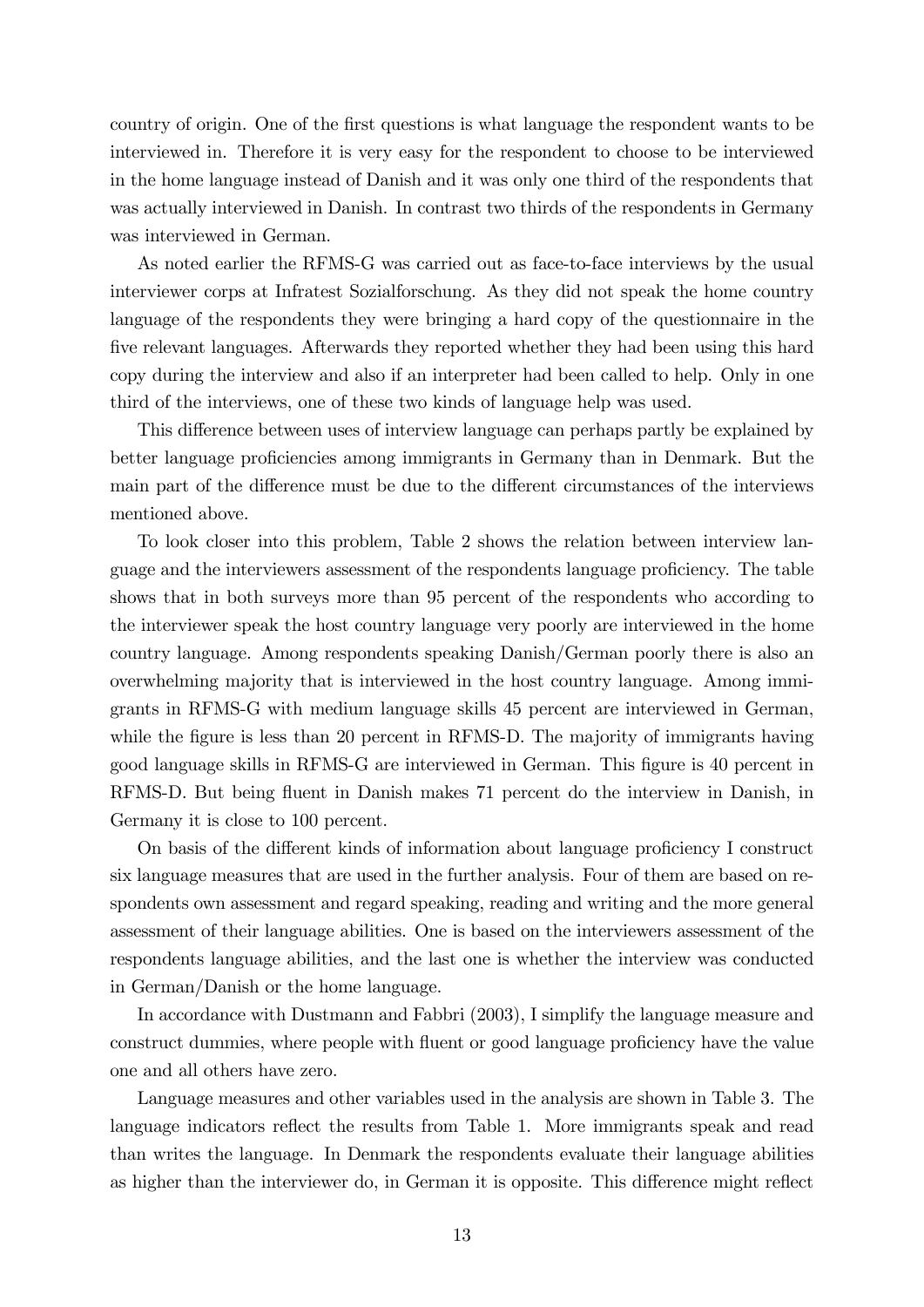|                         |       | Interviewers' assessment: Language proficiency |        |       |         |      |       |
|-------------------------|-------|------------------------------------------------|--------|-------|---------|------|-------|
|                         | Very  | Poor                                           | Medium | Good  | Fluent/ | No.  | of.   |
|                         | poor  |                                                |        |       | Very    | obs. |       |
|                         |       |                                                |        |       | good    |      |       |
| RFMS-D, 1999            |       |                                                |        |       |         |      |       |
| Interviewed in:         |       |                                                |        |       |         |      |       |
| - home country language | 95.5  | 92.1                                           | 81.8   | 59.7  | 29.3    |      | 1,664 |
| - Danish                | 4.5   | 7.9                                            | 18.2   | 40.3  | 70.7    |      | 667   |
| All                     | 100.0 | 100.0                                          | 100.0  | 100.0 | 100.0   |      | 2,331 |
| RFMS-G, 2002            |       |                                                |        |       |         |      |       |
| Interviewed in:         |       |                                                |        |       |         |      |       |
| - home country language | 98.5  | 93.6                                           | 55.0   | 11.7  | 2.5     |      | 1,497 |
| - German                | 1.5   | 6.4                                            | 45.0   | 88.3  | 97.5    |      | 2,657 |
| All                     | 100.0 | 100.0                                          | 100.0  | 100.0 | 100.0   |      | 4,154 |

Table 2: Interview language and interviewers' assessment of language

that the interviews in RFMS-D is conducted by well Danish speaking immigrants that knows the difficulties of learning the language. Wheras the interviews in RFMS-G is conducted by natives, that perhaps sometimes tend to be less critical in their judgment.

As before the sample is restricted to immigrants between 25 and 55 years old. In the Danish survey 52 percent of the respondents in this age-group are males, against 49 percent in the German survey.

In the analysis is also included dummy stating whether the immigrant is married or not. In both surveys 76% are married. I shall later return to the possible importance of the origin of the spouse. For now it should be noted that in the Danish case it is possible to divided between being married to a foreigner or a Dane in accordance with the information from Statistics Denmark. In Germany the only available information is which country the spouse is born in. In most cases immigrants spouses that are foreign will also be born abroad. But it is not always the case. In RFMS-D 66 percent of the immigrants are married to a foreigner, 11 percent are married to Danes and the rest are singles. In RFMS-G 61 percent are married to a person born outside Germany, 16 percent are married to a person born in Germany and the rest are singles. Considering the differences in measures these figures seem rather close.

Children are measured as the number of children between 0-17 years in the family. In the RFMS-G the respondents on average has 3 children, while the number is only 1.6 in RFMS-D. On average the immigrants are 37 years old in RFMS-D and one year older (38) in RFMS-G. Even though the immigrants are not much older in the German survey they have on average been longer timer (16 years) in the host country compared with immigrants in the Danish survey, who in 1999 have been 13 years in the country.

The respondents have also been asked about their health conditions. Those who state that they have chronic health problems that restricts their daily life are considered having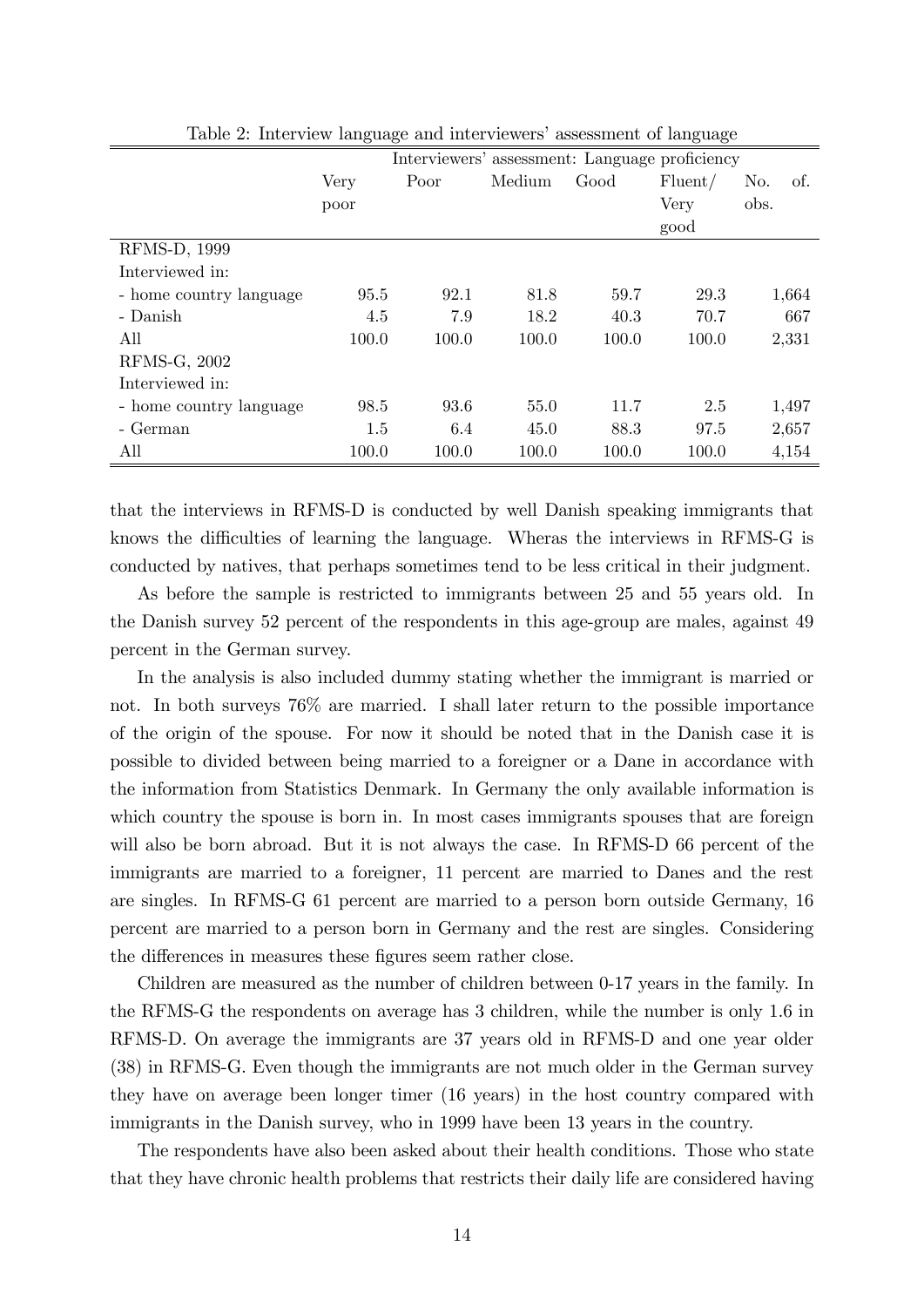a bad health, all others a good health. In RFMS-G 94 percent of the respondents have a good health compared to 91 percent in the RFMS-D.

Education is often considered closely related to language abilities. To measure the immigrants education as precisely as possible I separate education obtained in host and home country and I divide between three different levels of schooling and education: Primary and secondary school, Vocational training and University education. All in all I have seven categories, the omitted being no schooling. The categories are mutually exclusive. If immigrants have completed education both in the home and the host country, I use the education from the host country. The reason for this is, that even though the home country education may have given the respondents good qualifications they seem to have needed some more since they have decided to have further education in the host country.

In RFMS-G the information on education and training is based on the respondents answers in the survey. This is also the case in RFMS-D when measuring the respondents education from the home country. Regarding their education from Denmark the most precise information is obtained from registers and I therefore use this information. As can be seen from Table 3, half of the respondents in RFMS-D has primary/secondary school from the home country as their highest educational level. In RFMS-G it is only the case for 32 percent of the respondents. Instead more have vocational training from the home country. The share that has a university education from their home country is 9 percent in Denmark and 11 percent in Germany. This is just about the same as the share that has primary/secondary school and the share that has vocational training in the respective host countries, while only 2 - 4 percent have a university education from the host country.

Looking at country of origin I find some major differences due to the sample designs described earlier. The RFMS-G only includes immigrants from the Former Yugoslavia, Iran, Lebanon, Poland and Turkey, whereas RFMS-D also includes immigrants from Pakistan, Somalia and Vietnam.

The ethnic concentration of immigrants in the neighborhood is measured by identical questions in the surveys. A dummy is constructed so immigrants who state that half or more of the people in the neighborhood are immigrants have the value one; all others have the value of zero. In the Danish case I have been able to check this information by using a register based neighborhood dataset developed by Damm et al. (2006). These comparisons show that the reliability of the survey based answers in general is good.

#### 5 Estimation results

On the basis of the data described in the previous section I shall now turn to the discussion of what determines language proficiency and to what extent being able to speak the host country language has an influence on the employment probability.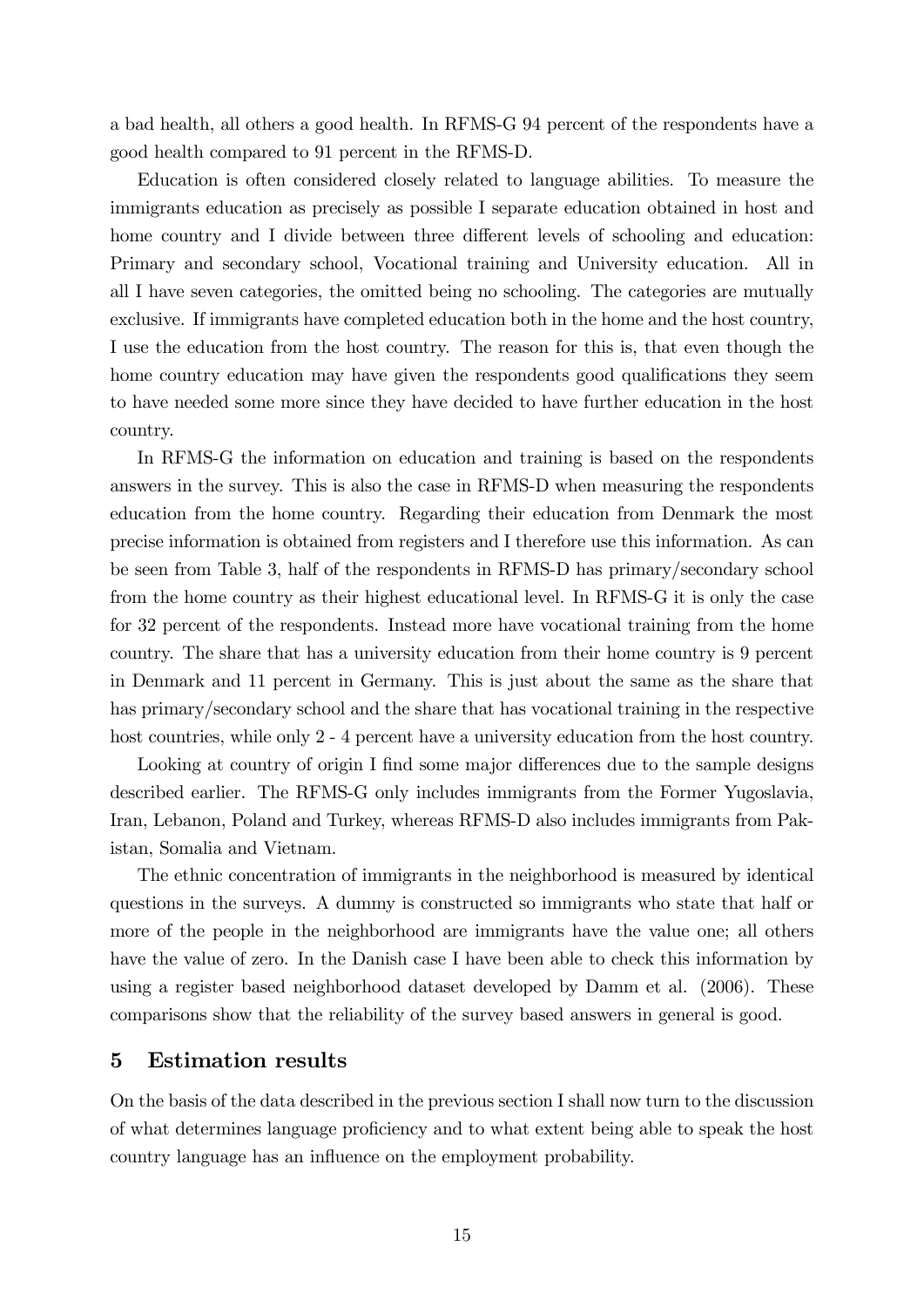|                               | <b>RFMS-D 1999</b> |        | <b>RFMS-G 2002</b> |        |
|-------------------------------|--------------------|--------|--------------------|--------|
|                               | Mean               | StdE.  | Mean               | StdE.  |
| Employment                    | 0.4976             | 0.0109 | 0.5660             | 0.0077 |
| Speaking                      | 0.4823             | 0.0109 | 0.5308             | 0.0077 |
| Reading                       | 0.4851             | 0.0109 | 0.4612             | 0.0077 |
| Writing                       | 0.4005             | 0.0107 | 0.4444             | 0.0077 |
| Language (own assessment)     | 0.4668             | 0.0109 | 0.4998             | 0.0078 |
| Language (interviewers' ass.) | 0.4175             | 0.0107 | 0.5636             | 0.0077 |
| Male                          | 0.5168             | 0.0105 | 0.4852             | 0.0078 |
| Married                       | 0.7646             | 0.0089 | 0.7612             | 0.0067 |
| No. of children               | 1.61               | 0.0275 | 3.03               | 0.0548 |
| Age                           | 37.31              | 0.2089 | 38.20              | 0.1303 |
| Year since migration          | 12.52              | 0.1378 | 15.80              | 0.1520 |
| Prim./Sec. from home country  | 0.5097             | 0.0105 | 0.3199             | 0.0073 |
| Vocational from home country  | 0.1340             | 0.0072 | 0.2449             | 0.0068 |
| University from home country  | 0.0876             | 0.0059 | 0.1050             | 0.0048 |
| Prim./Sec. from host country  | 0.0814             | 0.0058 | 0.1057             | 0.0048 |
| Vocational from host country  | 0.0885             | 0.0060 | 0.1052             | 0.0048 |
| University from host country  | 0.0353             | 0.0036 | 0.0234             | 0.0024 |
| Good Health                   | 0.9102             | 0.0060 | 0.9374             | 0.0038 |
| Iran                          | 0.0951             | 0.0061 | 0.1848             | 0.0061 |
| Lebanon                       | 0.1282             | 0.0070 | 0.1821             | 0.0061 |
| Pakistan                      | 0.1027             | 0.0064 |                    |        |
| Poland                        | 0.1345             | 0.0072 | 0.2304             | 0.0066 |
| Somalia                       | 0.1336             | 0.0072 |                    |        |
| Turkey                        | 0.1447             | 0.0074 | 0.2339             | 0.0066 |
| Vietnam                       | 0.1243             | 0.0069 |                    |        |
| Ethnic concentration $(0/1)$  | 0.2761             | 0.0094 | 0.4288             | 0.0078 |
| Interviewed in Danish/German  | 0.2839             | 0.0095 | 0.6419             | 0.0075 |
| No. of Obsevations            | 2,260              |        | 4,154              |        |

Table 3: Selected summary statistics. Immigrants 25-55 years in Denmark and Germany

Note: Educational classification: Baseline: No education, Secondary=Primary/Secondary school, Vocational training, some medium-cycle higher education and short-cycle higher education, University=Some medium-cycle higher education and University degree.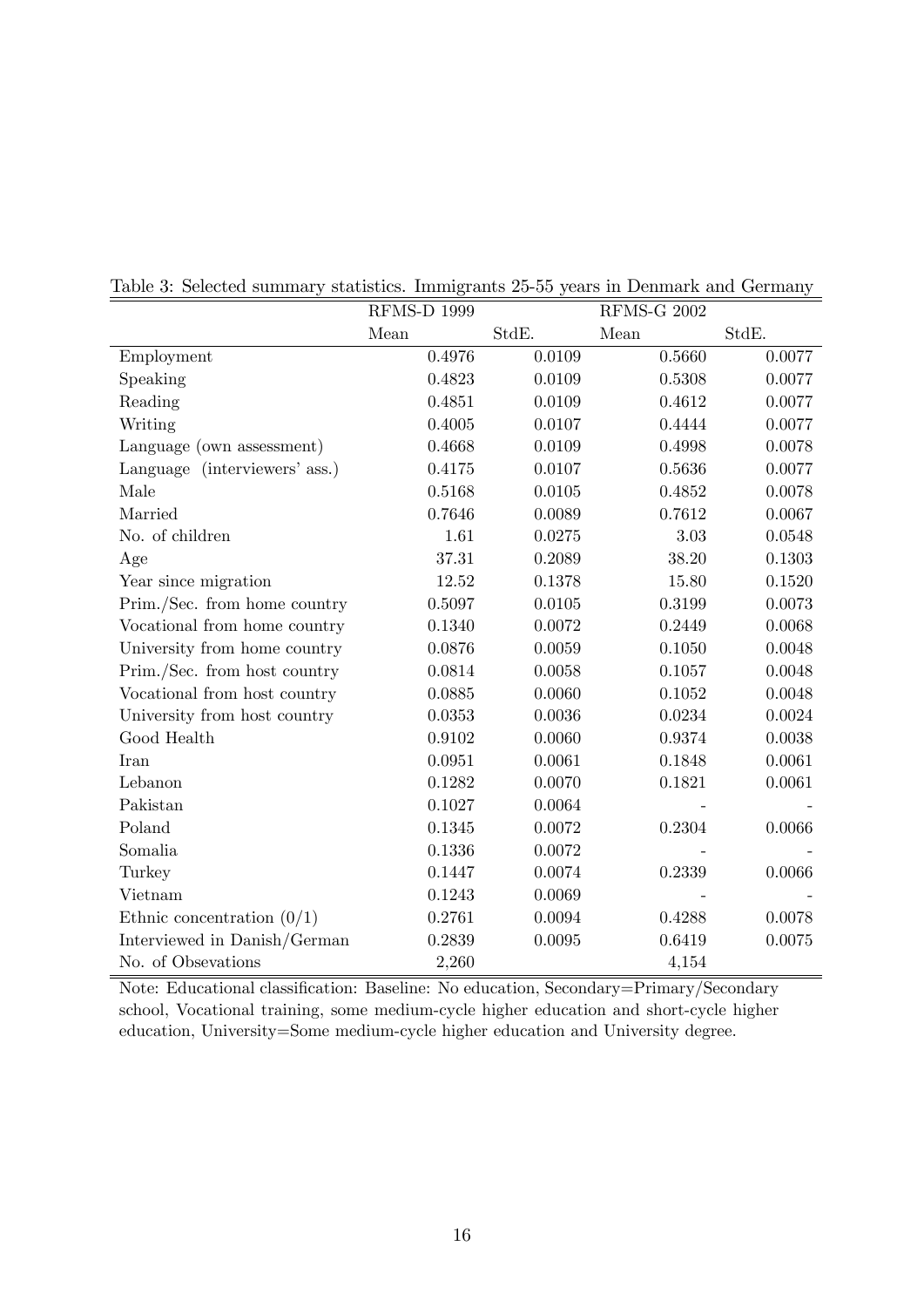#### 5.1 Language proficiency

To explain what determines language proficiency I follow the work of Chiswick and Miller (1995), who argues, that learning a foreign language can be seen as an investment depending on: potential future economic benefit, the exposure to the language and the efficiency in second language acquisition.

These three types of information are not always observed, as discussed earlier. But the data for this study do offer the same kind of explanatory variables as used by Dustmann and Fabbri (2003), and in addition the RFMS-D and RFMS-G contain information about both self-assessed and interviewer assessed language skills for all respondents.

In the following the language skills are explained by gender, marital status, number of children, age, years since migration, education, country of origin and ethnic concentration in the neighborhood.

These explanatory variables are used to determine the five different language measures described earlier. As mentioned the four self-assessed language measures are not constructed independent of each other, but we shall use them anyhow to give a better understanding of the overall language measure, which will be used later in the employment analysis.

In accordance with Dustmann and Fabbri (2003) language proficiency is measured as a binary variable that has the value 1 if the language proficiency is Very good/fluent or Good and otherwise zero. The estimation results in Table 4-5 are based on linear probability models, which have the advantage of having easily interpreted estimates<sup>2</sup>. Table 4 shows the results from the dataset RFMS-D 1999. As can be seen from the table men are more likely to have good or fluent language skills than women. This is in accordance with previous studies and might be related to the fact that the man is often the breadwinner in the family, and learning the language might therefore in general be associated with higher future economic benefits for males.

Being married seems to have a negative effect, but this effect is only significant, when it comes to speaking and reading the language. This might reflect that married immigrants are less likely to have many contacts among natives, unless married to one.

As argued ealier having children could have both positive and negative effect on the language skills. In this case it seems to have a negative effect, perpaps due to the translation help from older children or due to the time-constrain that smaller children impose on their parents (especially the mother).

The age variable in general has a negative sign, but is not significant in this analysis with respondents between 25 and 55 years old. The interpretation of the age variable is here age given the number of years since migration. Therefore a negative effect of age indirectly shows that immigrants who arrive at an early age are more likely to become

<sup>&</sup>lt;sup>2</sup>Estimations based on a probit-model has also been calculated. Marginal effects based on mean characteristics show very similar results.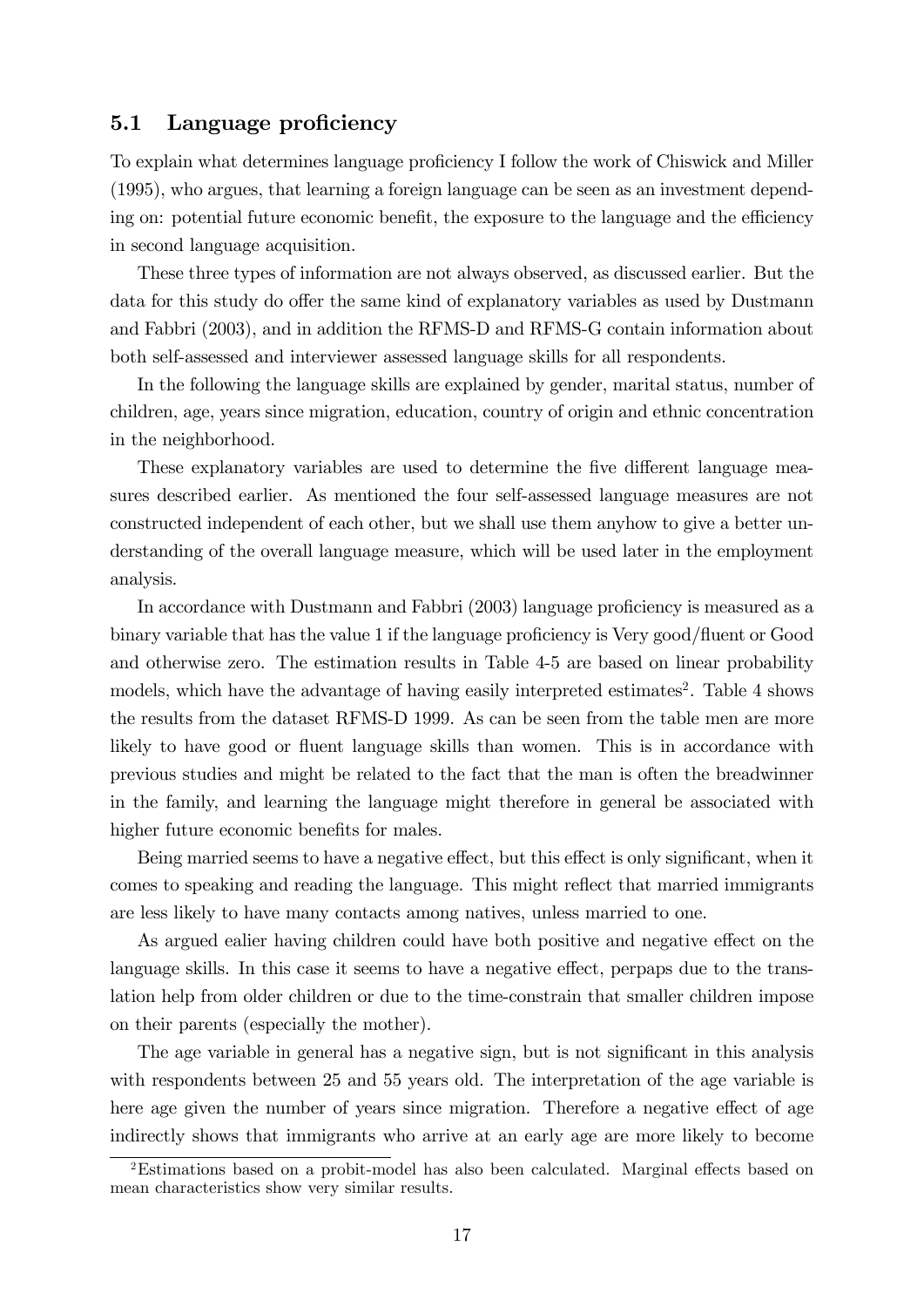|                                         | Table 4: Language Determinants, Linear Probability Models. |                |             |                                                                        |                                                              |                      | Denmark, 1999          |                  |                          |                      |
|-----------------------------------------|------------------------------------------------------------|----------------|-------------|------------------------------------------------------------------------|--------------------------------------------------------------|----------------------|------------------------|------------------|--------------------------|----------------------|
|                                         | $\operatorname{Response}$                                  | a <sub>5</sub> | Speaking    |                                                                        | Reading                                                      |                      | $\rm{Writing}$         |                  | Interviewers'            | $\ddot{a}$           |
|                                         | sesment                                                    |                |             |                                                                        |                                                              |                      |                        |                  | sesment                  |                      |
|                                         | $\mathrm{Coeff}.$                                          | StdE.          | Coeff.      | StdE.                                                                  | Coeff.                                                       | StdE.                | Coeff.                 | StdE.            | Coeff.                   | StdE.                |
| Male                                    | $0.1029*$                                                  | 0.0194         | $0.1048*$   | 0.0190                                                                 | $0.0769*$                                                    |                      | $0.0797*$              | 0.0200           | $0.0612*$                | 0.0180               |
| Married                                 | $-0.0389$                                                  | 0.0237         | $-0.0233$   | $-0.0232$                                                              |                                                              | 0.0194<br>0.0236     | $-0.0014$              | 0.0242           | $-0.0094$                | 0.0221               |
| No. of children                         | $-0.0181*$                                                 | 0.0074         | $-0.0256*$  | 0.0073                                                                 | $-0.0101$<br>$-0.0256*$                                      | 0.0075               | $-0.0197*$             | 0.0077           | $-0.0271*$               | 0.0069               |
| $\rm{Age}$                              | $-0.0227$                                                  | 0.0123         | $-0.0043$   | 0.0121                                                                 |                                                              | 0.0123               | 0.0048                 | 0.0126           | $-0.0056$                | $0.0115$<br>$0.0145$ |
| $\mathrm{Age}^2/100$                    | 0.0107                                                     | 0.0157         | $-0.0120$   | 0.0154                                                                 | $\begin{array}{c} 0.0097 \\ -0.0276 \\ 0.0319^* \end{array}$ | 0.0157               | $-0.0186$              | 0.0162           | $-0.0123$                |                      |
| Years since migration                   | 0.0423                                                     | 0.0052         | $0.0457*$   | 0.0051                                                                 |                                                              | 0.0052               | $0.0285*$              | 0.0053           | $0.0479*$                | 0.0049               |
| Years since migration <sup>2</sup> /100 | $-0.0642$                                                  | 0.0150         | $*0.770.0*$ | 0.0147                                                                 | $-0.0425*$                                                   | 0.0149               | $-0.0435*$             | 0.0152           | $-0.0729*$               | 0.0140               |
| Education:                              |                                                            |                |             |                                                                        |                                                              |                      |                        |                  |                          |                      |
| Prim./Sec. from home country            | 0.0134                                                     | 0.0376         | 0.03172     | 0.0374                                                                 | 0.0506                                                       | 0.0394               | 0.0098                 | 0.0403           | 0.0167                   | 0.3511               |
| Vocational from home country            | 0.0514                                                     | 0.0458         | 0.0721      | 0.0454                                                                 | 0.0774                                                       | 0.0475               | 0.0780                 | 1850             | 0.0570                   | 0.0428               |
| University from home country            | $0.1823*$                                                  | 0.0483         | $0.2530*$   | 0.0479                                                                 | $0.2783*$                                                    | 0.0495               | $0.2350*$              | 1.0507           | $0.2247*$                | 0.0451               |
| Prim./Sec. from host country            | $0.1270*$                                                  | 0.0513         | $0.2023*$   |                                                                        | $0.2613*$                                                    | $0.0523$<br>$0.0506$ |                        | 0.0534<br>0.0517 | $0.1758*$<br>$0.3195*$   | 0.0478               |
| Vocational from host country            | $0.2404*$                                                  | 0.0496         | $0.2924*$   |                                                                        | $0.3267*$                                                    |                      | $0.2250*$<br>$0.3210*$ |                  |                          | 0.0463               |
| University from host country            | $0.2745*$                                                  | 0.0659         | $0.3415*$   | $\begin{array}{c} 0.0507 \\ 0.0490 \\ 0.0648 \\ 0.0648 \\ \end{array}$ | $0.3763*$                                                    | 0.0661               | $0.4704*$              | 0.0672<br>0.0354 | $0.3841*$                | $\,0.0615\,$         |
| Good health                             | $0.0846*$                                                  | 0.0332         | $0.0917*$   |                                                                        | $0.0779*$                                                    | 0.03422              | 0.0312                 |                  | $0.0800*$                | 0.0309               |
| Iran                                    | 0.0693                                                     | 0.0432         | 0.0003      | 0.0423                                                                 | $-0.1291*$                                                   |                      | $-0.0687$              |                  | $-0.0136$                | 0.0402               |
| Lebanon                                 | $-0.0578$                                                  | 0.0414         | $-0.1435*$  | 19050.0                                                                | $-0.3044*$                                                   | 0.0429<br>0.0419     | $-0.1339*$             | 0.0441<br>0.0429 | $-0.1530*$               | 0.0385               |
| Pakistan                                | $-0.2521*$                                                 | 0.0441         | $-0.2979*$  | 0.0432                                                                 | $-0.4537*$                                                   | 0.0442               | $-0.265*$              | 0.0456           | $-0.3434*$               | 0.0409               |
| Poland                                  | 0.0677                                                     | 0.0393         | 0.0144      | 0.0387                                                                 | $-0.0015$                                                    | 0.0394               | $-0.0146$              | 0.0409           | 0.0057                   | 0.0365               |
| S <sub>omalia</sub>                     | $-0.0911*$                                                 | 0.0391         | $-0.1565*$  | 0.0385                                                                 | $-0.1649*$                                                   | 0.0392               | $-0.1100*$             | 1.0407           | $-0.1321*$               | 0.0363               |
| Turkey                                  | $-0.2023*$                                                 | 0.0421         | $-0.3961*$  | 0.0412                                                                 | $-0.5116^*$                                                  | 0.0421               | $-0.4060*$             | 0.0435           | $-0.4473*$<br>$-0.3751*$ | 0.0391               |
| Vietnam                                 | $-0.3989*$                                                 | 0.0415         | $0.4646*$   | 0.0408                                                                 | $-0.5321*$                                                   | 0.0413               | $-0.3676*$             | 0.0426           |                          | 0.0386               |
| Ethnic concentration $(0/1)$            | $-0.0241$                                                  | 0.0212         | $-0.0527*$  | 0.0209                                                                 | $-0.0499*$                                                   | 0.0214               | $-0.0699*$             | 0220             | $-0.0649*$               | 0.0198               |
| Constant                                | $0.7073*$                                                  | 0.2360         | 0.4077      | 0.2320                                                                 | $0.3021*$                                                    | 0.2362               | 0.2748                 | 0.2427           | 0.3906                   | 0.2195               |
| No. of observations                     | 2,255                                                      |                | 2,221       |                                                                        | 2,152                                                        |                      | 2,111                  |                  | 2,255                    |                      |
| $\mathbf{R}^2$                          | 0.2542                                                     |                | 0.2977      |                                                                        | 0.2968                                                       |                      | 0.2415                 |                  | 0.3324                   |                      |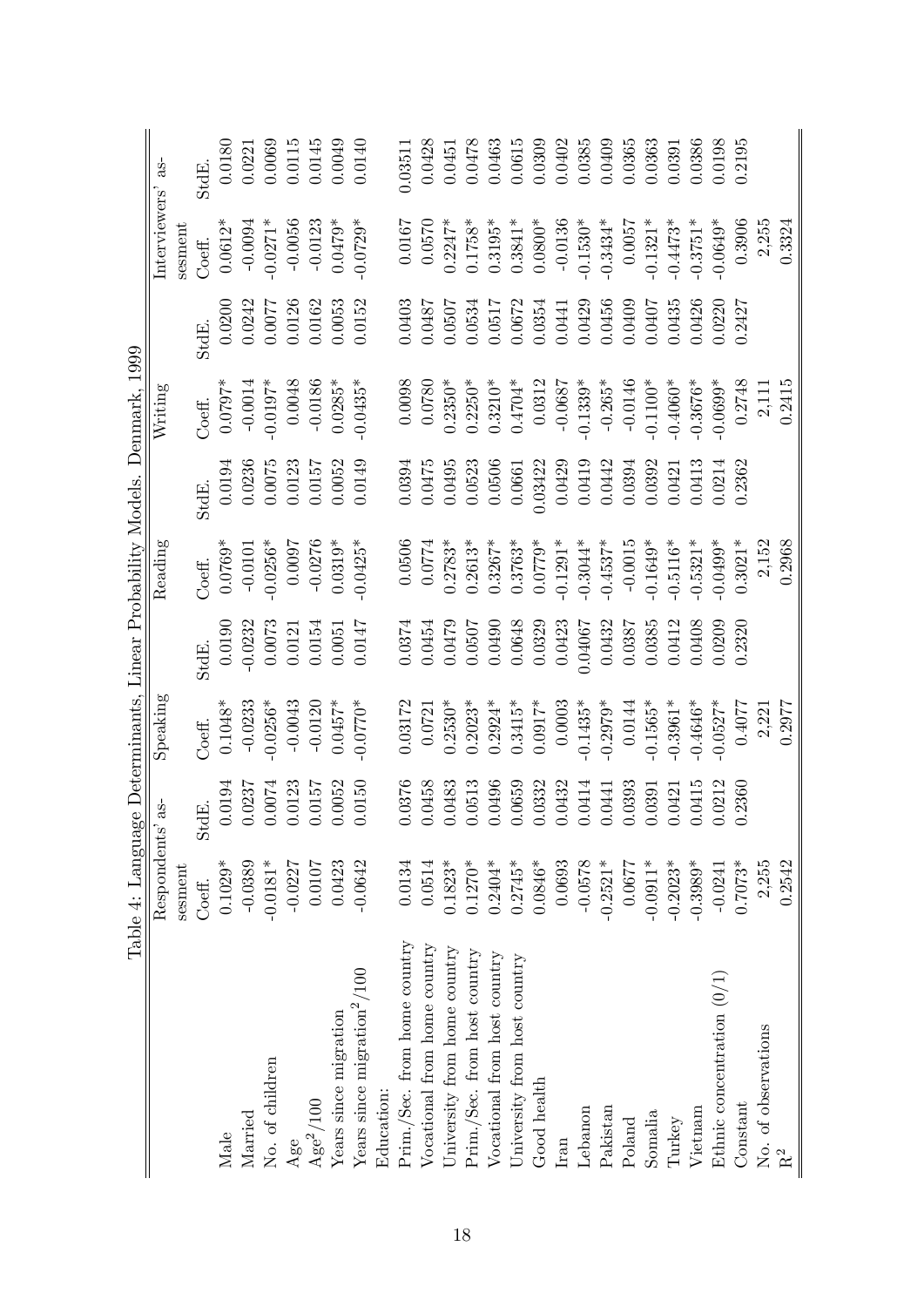fluent in the host country language. But this effect is not significant in RFMS-D 1999.

One potentially very important determinant of language skills is the educational level. In this analysis we divide between education from home and host country, as some part of the human capital obtained through education in the home country may not be easily transferred to the host country. This is confirmed when looking at the estimates. There does not seem to be any significant effect of having attained primary/secondary school compared to having no schooling. A vocational education from the home country does not help either. However, having a university degree from the home country significantly raises the probability of being proficient in Danish, and this goes for all five measures of language skills. Having obtained education in the host country on the other hand raises the probability in all language measures. As expected the probability raises most when the respondent has a university degree. The correlation between language and education is strong for all five measures, but as one would expect the correlation is strongest when it comes to writing the language. Looking at Table 4 this also seems to be the case.

Health conditions can play an important role for language acquisition, as people with a bad health must be expected to have more difficulties to cope with daily life and less energy to learn a new language. This is confirmed by Table 4, where having a good health seems to improve language skills. The effect is significant for all language measures except for writing.

As noted by Chiswick and Miller (1995) it must be easier to learn a language if the linguistic distance is small. Chiswick and Miller (2005) estimate such a distance between English and a range of languages by estimating the difficulty Americans have to learn the other language. To my knowledge such a measure has not yet been made between Danish or German and a range of other countries.

Another approach is to look at the origin of the languages, as they are presented in the language trees. One would then expect that languages that are more closely related, like German and Danish compared to Hebrew or Arabic, are also easier to learn. As the language trees cannot tell us exactly how far one language is from the other one needs to include the different languages as seperate dummies in the analysis.

In most cases the mother tongue will be very closely related to the country of origin. Therefore the linguistic distance is expected to be captured by this variable. However, country of origin also includes other aspects like cultural distance. But this would also be the case if language dummies were used as these also would be highly correlated with cultural aspects.

Returning to Table 4 we notice that immigrants from Poland and the former Yugoslavia (the baseline) are most likely to have the best Danish language skills. One reason for this might be that the languages spoken in these countries are Slavic and within the indo-European language tree and presumably more closely related to Danish than for instance Arabic. But the cultural distance may also be smaller, and this may help immigrants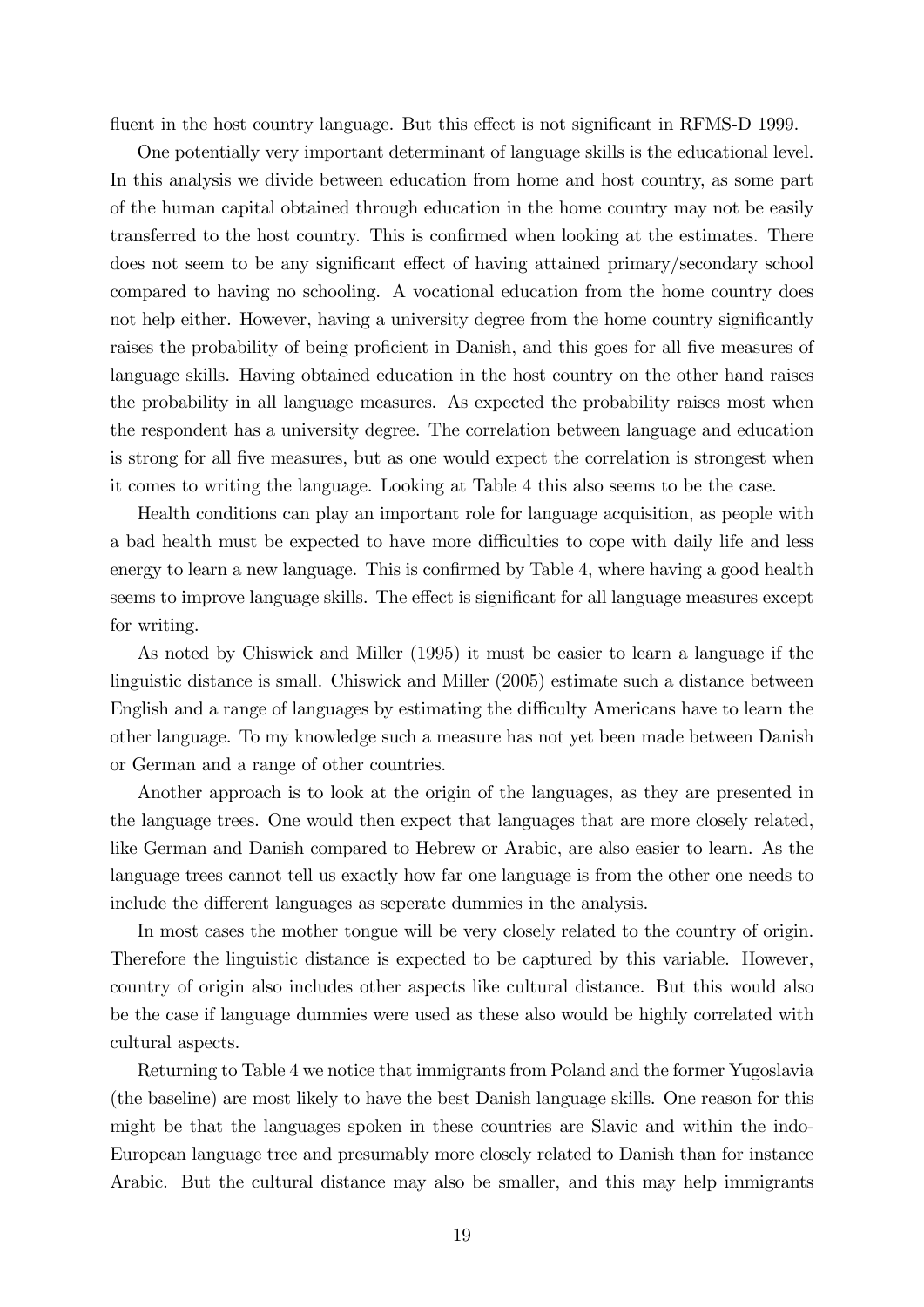from these countries to get in contact with Danes etc., so we can only state that people from Poland and the former Yugoslavia have better language skills, but we cannot state exactly why.

As noted earlier, ethnic concentrations are measured by a dummy variable indicating whether or not more than half of the people in the neighborhood are immigrants. As immigrants who live close to other immigrants might not be exposed to the native language, we expect the effect to be negative. Looking at the estimates in table 4 there seems to be a negative correlation between ethnic concentration and language proficiency, but one should be careful about interpreting this as a causal relationship.

Looking at the five different language measures in table 4, there are many similarities. But educational level seems to be most important when it comes to writing. The explanatory power of the model seems to be highest when the language that is determined is the interviewers overall assessment of the language skills.

Turning to immigrants in Germany, table 5 shows the estimation results based on RFMS-G from 2002.

The immigrant men in the German sample have a higher probability of being fluent or good in the host country language compared to women. Just like married seems to have a lower probability of being fluent or good in the host country language than singels A result that is very much in line with the Danish results.

For a given number of years since migration the age variable has a negative impact on the language skills, reflecting that immigrants who have arrived in Germany at a young age are more likely to be proficient in German. The number of years in Germany has a positive, but marginally declining effect on the language skills. The effect is significant for all language measures.

The educational level also has a very significant and positive effect, and the correlation seems to be even greater than in Denmark. There could be several reasons for this. One might be that as German (in contrast to Danish) is a world language and it could have been learned in the home country. This would strengthen the correlation between language skills and education from home country. Another reason could be differences in the educational system in the two host countries. One of the major differences between the educational systems in Germany and Denmark is that in Germany the students move to different schools depending on their grades and performance as early as 4th grade, while the differentiation happens more gradually in Denmark and is not completed until after 9th grade. A result of this early sorting in Germany could be a larger heterogenity between the different educational groups in Germany, which would then affect the estimates regarding education from the host country. For a more in-dept description of the educational systems in Germany and Denmark, see Constant and Larsen (2004).

Having a good health also raises the language skills in Germany. The effect is significant for all language measures except for reading.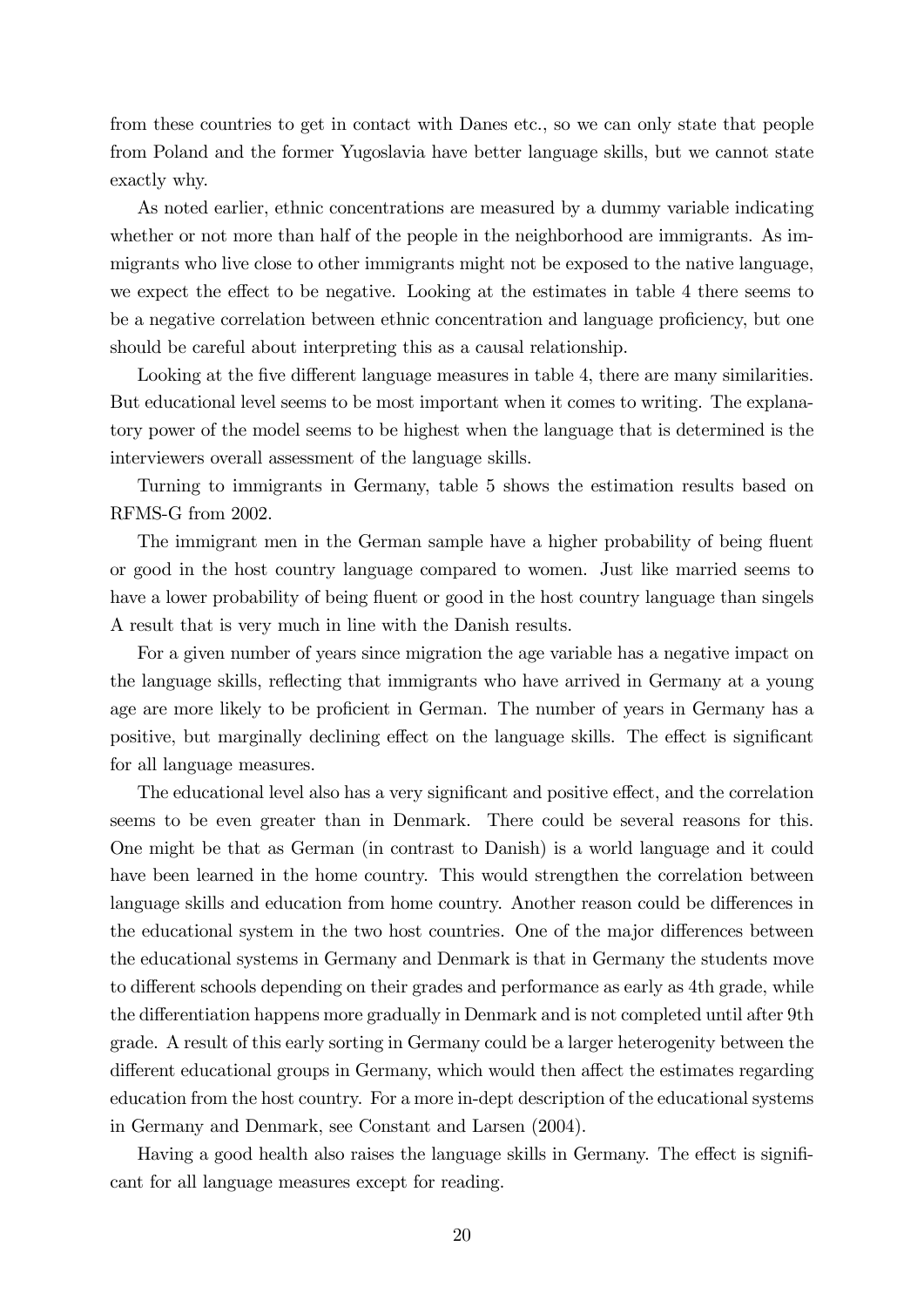|                                                     | Table 5: Language Determinants, Linear Probability Models. |                                                          |                                                                                     |                                                                     |                                                                                        |         | Germany, 2002                                                                                                                     |                                                           |                                                                                                     |                                                                     |
|-----------------------------------------------------|------------------------------------------------------------|----------------------------------------------------------|-------------------------------------------------------------------------------------|---------------------------------------------------------------------|----------------------------------------------------------------------------------------|---------|-----------------------------------------------------------------------------------------------------------------------------------|-----------------------------------------------------------|-----------------------------------------------------------------------------------------------------|---------------------------------------------------------------------|
|                                                     | Respondents <sup>'</sup>                                   | a <sub>5</sub>                                           | ${\rm Spec}$                                                                        |                                                                     | Reading                                                                                |         | $\rm{Writing}$                                                                                                                    |                                                           | Interviewers'                                                                                       | ಜೆ                                                                  |
|                                                     | sesment                                                    |                                                          |                                                                                     |                                                                     |                                                                                        |         |                                                                                                                                   |                                                           | sesmen                                                                                              |                                                                     |
|                                                     | Coeff.                                                     |                                                          | Coeff.                                                                              | StdE.                                                               | Coeff.                                                                                 | StdE.   | Coeff.                                                                                                                            | StdE.                                                     | $\mathop{\rm Coeff}\nolimits$                                                                       | 3tdE.                                                               |
| Male                                                | $0.0807*$                                                  | $\frac{\text{stdE.}}{0.0136}$<br>$\frac{0.0136}{0.0169}$ | $0.0731*$                                                                           | $\begin{array}{c} 0.0137 \\ 0.0170 \\ 0.0023 \end{array}$           | $\begin{array}{c} 0.0179 \\ -0.0383 \\ -0.0046^* \\ 0.0175^* \\ 0.0081 \\ \end{array}$ | 0.0134  | $\begin{array}{c} 0.0553^{*}\\ -0.0104\\ -0.0078^{*}\\ -0.0179^{*}\\ -0.0057\\ -0.0097\\ \end{array}$                             |                                                           | $0.0797*$                                                                                           | $\begin{array}{c} 0.0136 \\ 0.0169 \\ 0.0023 \end{array}$           |
| Married                                             | $-0.0494*$                                                 |                                                          |                                                                                     |                                                                     |                                                                                        | 0.0167  |                                                                                                                                   | $0.0134$<br>$0.0167$                                      | $-0.0299$                                                                                           |                                                                     |
| No. of children                                     | $-0.0090*$                                                 | .0022                                                    | $-0.0068*$                                                                          |                                                                     |                                                                                        | 0.0022  |                                                                                                                                   | 0.0023                                                    | $-0.0061*$                                                                                          |                                                                     |
| Age                                                 | $-0.0108$                                                  |                                                          | $-0.0207*$                                                                          |                                                                     |                                                                                        |         |                                                                                                                                   |                                                           |                                                                                                     |                                                                     |
| $\mathrm{Age}^2/100$                                | 0.0002                                                     | .0079                                                    |                                                                                     | $\frac{0.0081}{0.0102}$                                             |                                                                                        | 0.00100 |                                                                                                                                   | $0.0079$<br>$0.0100$                                      | $-0.0107$<br>$-0.0020$                                                                              | $\begin{array}{c} 0.0080 \\ 0.0102 \\ 0.0025 \end{array}$           |
| Years since migration                               | $0.0435*$                                                  | .0025                                                    | $0.0453*$                                                                           | 0.0025                                                              |                                                                                        | 0.0024  |                                                                                                                                   | 0.0024                                                    | $0.0468*$                                                                                           |                                                                     |
| Years since migration <sup>2</sup> /100             | $-0.0634*$                                                 | 0059                                                     | $-0.0712*$                                                                          | 0.0059                                                              | $-0.0564*$                                                                             | 0.0058  | $-0.0487*$                                                                                                                        | 0.0058                                                    | $-0.0737*$                                                                                          | 0.0059                                                              |
| Education:                                          |                                                            |                                                          |                                                                                     |                                                                     |                                                                                        |         |                                                                                                                                   |                                                           |                                                                                                     |                                                                     |
| Prim./Sec. from home country                        | $0.0868*$                                                  | .0245                                                    | $0.1061*$                                                                           | 0.0247                                                              | $0.0920*$                                                                              | 0.0242  | $0.0529*$<br>0.1013*                                                                                                              | 0.242                                                     | $0.0879*$                                                                                           | 0.0245                                                              |
| Vocational from home country                        | $0.1715*$                                                  | .0266                                                    | $0.1725*$                                                                           | $0.0268*$                                                           | $0.1525*$                                                                              | 0.0262  |                                                                                                                                   | 0.262                                                     | $0.1879*$                                                                                           | 0.0267                                                              |
| University from home country                        | $0.3280*$                                                  | .0311                                                    | $0.3921*$                                                                           | 0.0313                                                              | $0.4265*$                                                                              | 0.0306  | $0.3492*$                                                                                                                         | 1.0307                                                    | $0.3898*$                                                                                           | 0.0311                                                              |
| Prim./Sec. from host country                        | $0.3312*$                                                  |                                                          |                                                                                     |                                                                     |                                                                                        | 0.0307  |                                                                                                                                   |                                                           |                                                                                                     |                                                                     |
| Vocational from host country                        | $0.3667*$                                                  | $.0312$<br>$.0310$<br>$.0498$                            | $\begin{array}{c} 0.3340^{*} \\ 0.3977^{*} \\ 0.4578^{*} \\ 0.0802^{*} \end{array}$ | $\begin{array}{c} 0.0314 \\ 0.0313 \\ 0.0502 \\ 0.0279 \end{array}$ | $0.3748*$<br>$0.4245*$<br>$0.5505*$<br>$0.0370$                                        | 0.0306  | $\begin{array}{c} 0.3610^{*} \\ 0.4116^{*} \\ 0.5223^{*} \\ 0.0850 \\ 0.0656 \\ -0.0635^{*} \\ -0.0335^{*} \\ 0.1445 \end{array}$ | $\begin{array}{c} 0.0308 \\ 0.0307 \\ 0.0492 \end{array}$ | $\begin{array}{c} 0.2776^* \\ 0.3546^* \\ 0.4075^* \\ 0.1026^* \\ 0.1026^* \\ 0.0484^* \end{array}$ | $\begin{array}{c} 0.0312 \\ 0.0311 \\ 0.0499 \\ 0.0277 \end{array}$ |
| University from host country                        | $0.4313*$                                                  |                                                          |                                                                                     |                                                                     |                                                                                        | 0.0491  |                                                                                                                                   |                                                           |                                                                                                     |                                                                     |
| Good health                                         | $0.1227*$                                                  | .0279                                                    |                                                                                     |                                                                     |                                                                                        | 0.0272  |                                                                                                                                   | 0.274                                                     |                                                                                                     |                                                                     |
| $\begin{array}{c}\n\text{I}\text{ran}\n\end{array}$ | 0.0355                                                     | 0232                                                     | 0.0455                                                                              | 0.0233                                                              | $0.0491*$                                                                              | 0.0228  |                                                                                                                                   | 0.0229                                                    |                                                                                                     | 0.0232                                                              |
| Lebanon                                             | $-0.0921*$                                                 |                                                          | $-0.0782*$<br>0.1221                                                                | 0.0236<br>0.0219                                                    |                                                                                        | 0.0230  |                                                                                                                                   | 0.0231<br>0.0214                                          | $-0.1272*$<br>0.1083*                                                                               | 0.0234                                                              |
| Poland                                              | $0.1207*$                                                  | $.0234$<br>$.0217$<br>$.0217$                            |                                                                                     |                                                                     | $-0.1189*$<br>0.1175*<br>0.1609*                                                       | 0.0214  |                                                                                                                                   |                                                           |                                                                                                     |                                                                     |
| Turkey                                              | $-0.1382*$                                                 |                                                          | $-0.1573*$                                                                          | 0.0218                                                              |                                                                                        | 0.0214  | $-0.1327*$                                                                                                                        | 0.214                                                     | $-0.1610*$                                                                                          | 0.0217                                                              |
| Ethnic concentration $(0/1)$                        | $-0.0528*$                                                 | .0134                                                    | $-0.0406*$                                                                          | 0.0134                                                              | $-0.0187$                                                                              | 0.0214  |                                                                                                                                   | 0.132                                                     | $-0.0507*$                                                                                          | 0.0134                                                              |
| Constant                                            | 0.2032                                                     | 1533                                                     | $0.4117*$                                                                           | 0.1545                                                              | $0.3985*$                                                                              | 0.1510  | 0.3562                                                                                                                            | 1515                                                      | 0.2836                                                                                              | 0.1534                                                              |
| No. of observations                                 | 4,058                                                      |                                                          | 4,058                                                                               |                                                                     | 4,058                                                                                  |         | 4,058                                                                                                                             |                                                           | 4,058                                                                                               |                                                                     |
| R <sup>2</sup>                                      | 0.3064                                                     |                                                          | 0.2934                                                                              |                                                                     | 0.3239                                                                                 |         | 0.3154                                                                                                                            |                                                           | 0.2935                                                                                              |                                                                     |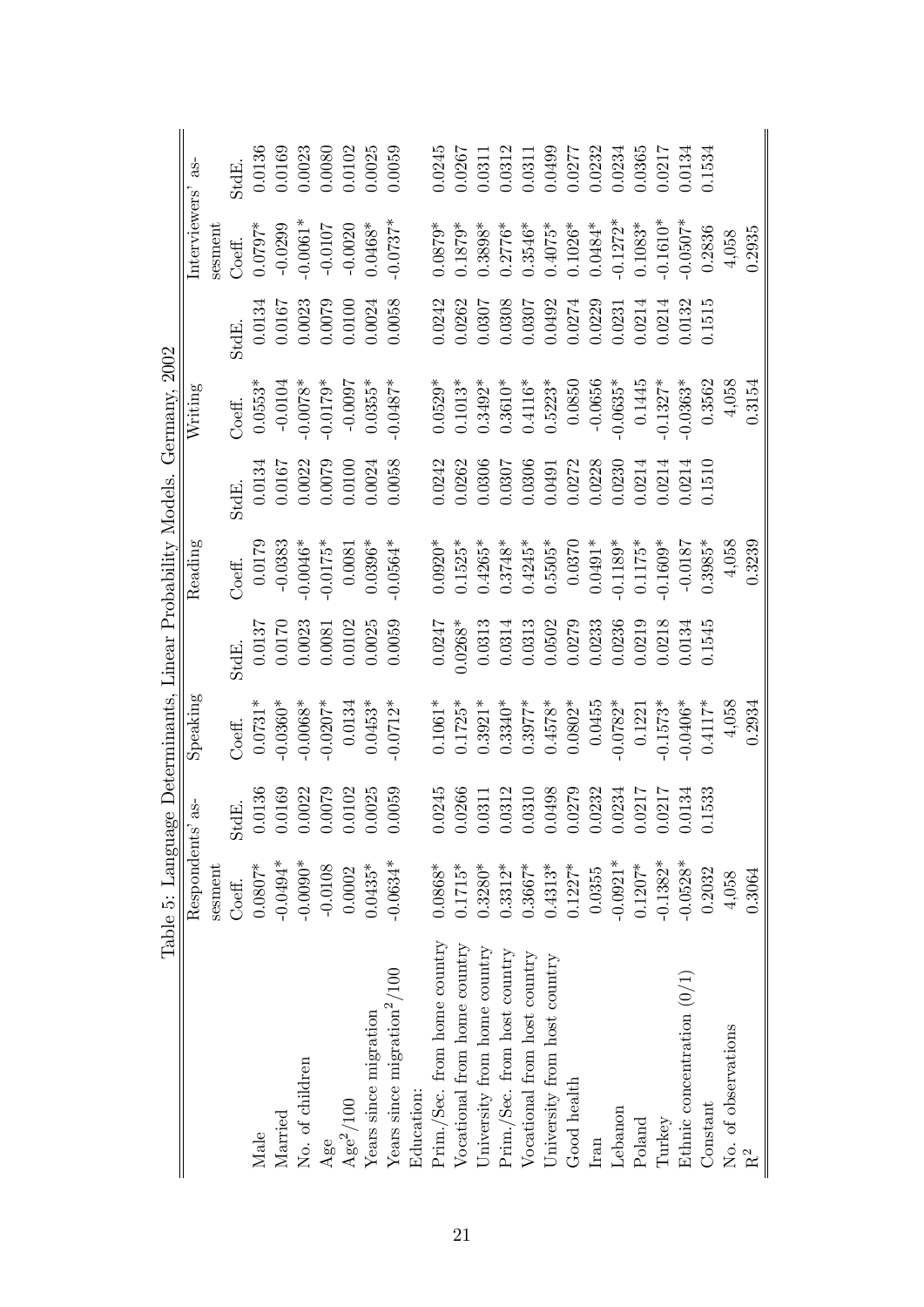As Denmark is rather closely linked to Germany both in respect to culture and language, one would expect that those having most trouble learning Danish might also have most trouble learning German. Looking at the estimates from the RFMS-G it seems that among the Öve countries in the survey there is a ranking somewhat similar to the RFMS-D. Immigrants from Turkey have the lowest probability of being proficient in German, followed by the Lebanese and immigrants from the former Yugoslavia. Interestingly, Iranians do better than the Yugoslavs, while immigrants from Poland have the highest probability of being proficient in German.

When immigrants from Poland are clearly doing better in Germany (but not in Denmark) than immigrants from the former Yugoslavia it might be related to the fact that Poland and Germany are neigh boring countries with close relations making it worthwhile for people in Poland to learn German. However it should be pointed out that the RFMS-G do not include ethnic Germans from Poland (Aussiedlers), so this is not part of the explanation.

When it comes to ethnic concentration in the neighborhood there seems just like in Denmark - to be a negative correlation between language proficiency and ethnic concentration.

All in all there are many similarities in what seems to determine language proficiency in the two countries. These results are also in line with what is found in Dustmann and Fabbri (2003), who use almost the same explanatory variables to explain language proficiencies in the UK among immigrants from a range of non-Western countries.

The four dimensions of self-assessed language abilities can to a large extent be explained by the same determinants. Although the ability to write (and in Germany also read) the host country language seems more closely related to the educational level than the ability to speak the language. In the analysis that follows we shall restrict the analysis to only two of the language measures, namely the respondents overall assessment of their language skills and the interviewers assessment of the language skills. Both of these measures seem more suitable for evaluation the respondents speaking abilities than for evaluation reading and writing abilities.

#### 5.2 Employment probability

After having discussed what determines immigrants' language proficiency in the host country, we shall now investigate to what extent being fluent in or good at the host country language helps immigrants find a job.

A first problem here to consider is whom to include in the employment analysis. A problem that sounds trivial, but turns out to be rather crucial. Up until now everybody between 25 and 55 years has been included in this paper. Turning to the employment analysis it might seem natural to focus on immigrants, who are on the labor market. This is done in Dustmann and Fabbri (2003), who base their employment analysis on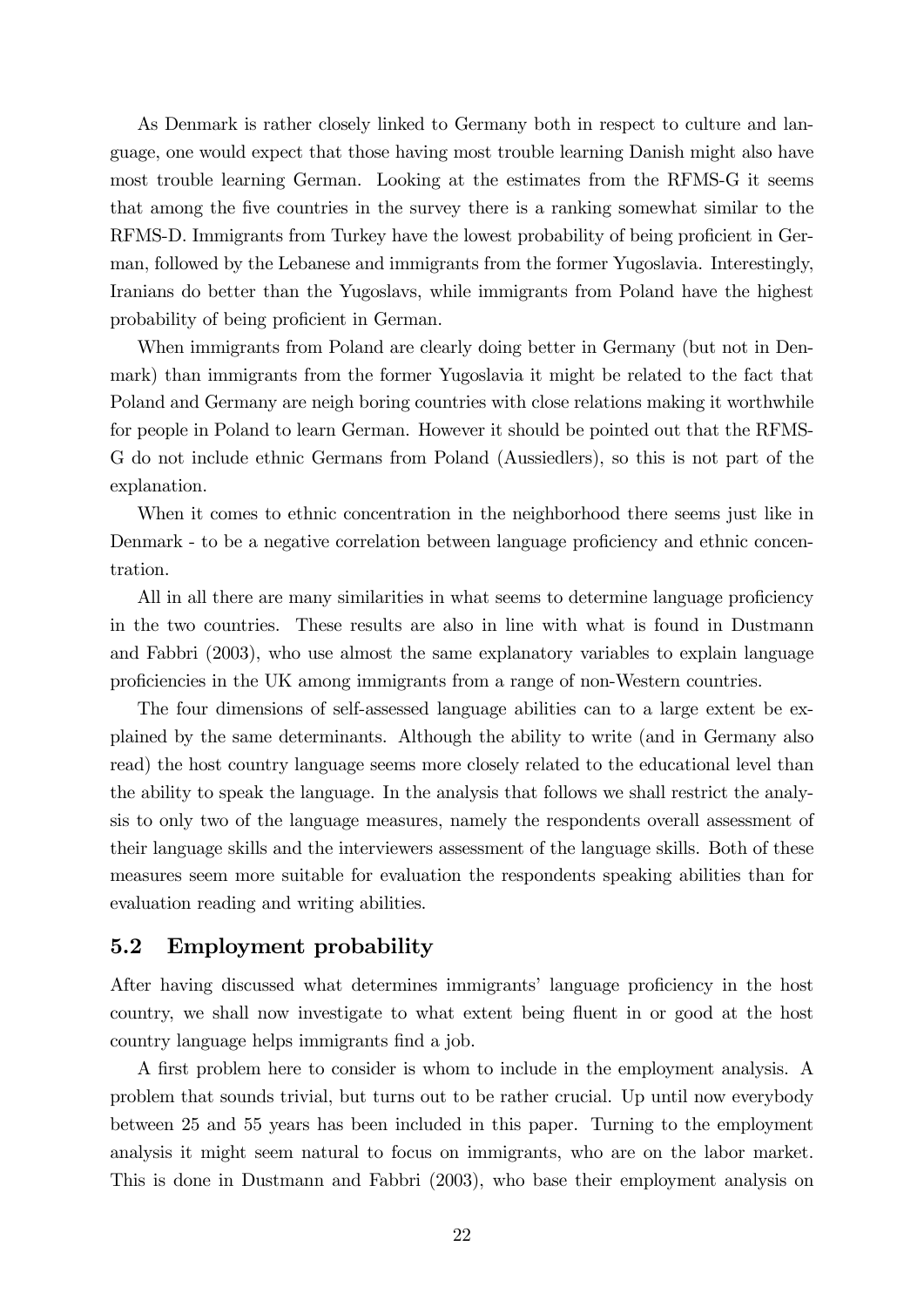

Figure 1: Employment Effect and Selection of Sample

those immigrants, who are employed or unemployed according to the ILO definition. According to the ILO definition people are employed if they have at least one hour of weekly work and, consequently, unemployed are those, who are unemployed the whole week. Furthermore the unemployed need to have been actively searching for at job within the past four weeks and be able to start in a new job within two weeks.

One good argument for this restriction of the sample is, that it is very certain that the analysis only includes people who are really interested in a job. But we might on the other hand exclude people, who consider themselves unemployed, but for some reason did not fulfill the abovementioned criterias' or people who would actually like to have a job, but have given up because they do not have sufficient language skills. These immigrants might enter the labour force when they eventually have required the necessary skills.

To discuse this problem on a more formal basis consider Figure 1.

This simple figure illustrates the difference between including all immigrants in the analysis and only considering those, who participate on the labor market. The demand for immigrant labor is assumed to be higher if the immigrant speaks the host country language  $(D_1)$ , than if he/she does not  $(D_0)$ . Therefore the demand curve  $D_1$  lies above  $D_0$ . Immigrants' labor supply is presented by a "stair-formed" curve. Here illustrated as having the same shape independent of the language skills. All those immigrants with the lowest reservation wages receive a job first, but if the supply of labor for a given price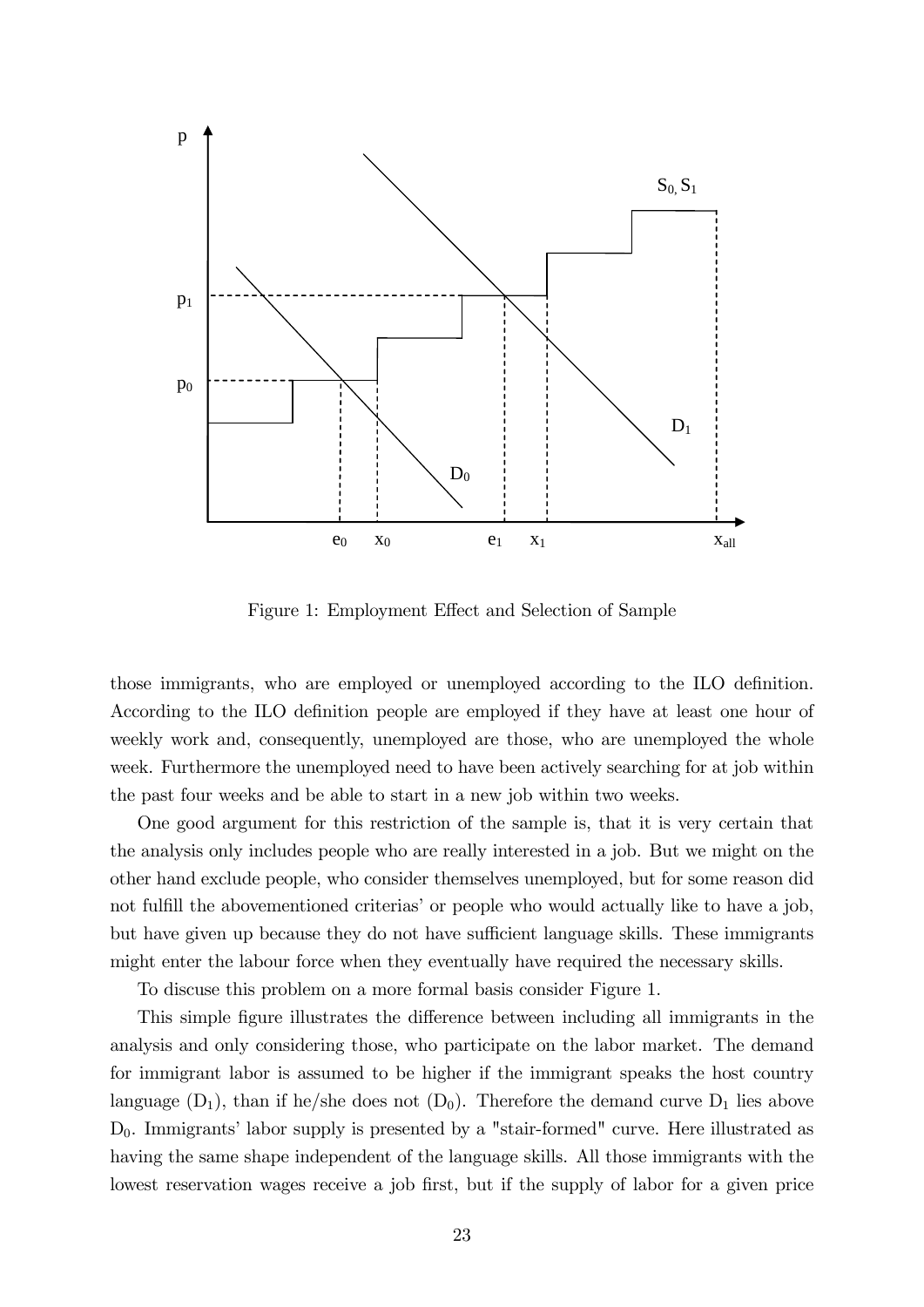level exceeds the demand, unemployment occurs. Therefore  $e_0$  is the number of employed and  $x_0$  the number in the labor force among immigrants without language skills, while  $e_1$  and  $x_1$  are the similar numbers among those with language skills. Each languagegroup consists of  $x_{all}$  persons. The number of unemployed with and without host country language skills are given by  $x_0 - e_0$  and  $x_1 - e_1$ .

If all immigrants are included in the analysis  $E(y^0) = \frac{e_0}{x_{all}}$  and  $E(y^1) = \frac{e_1}{x_{all}}$ , therefore  $E(y^1-y^0)_{all}=\frac{e_1-e_0}{x_{all}}$ 

If only immigrants, who fulfill the ILO criteria are included  $E(y^0) = \frac{e_0}{x_0}$  and  $E(y^1) =$  $e_1$  $\frac{e_1}{x_1}$  and hence  $E(y^1 - y^0)$ <sub>ILO</sub> =  $\frac{e_1}{x_1}$  $\frac{e_1}{x_1} - \frac{e_0}{x_0}$  $\bar{x}_0$ 

Considering only immigrants in the labor force we will therefore overlook that employment could be raised from  $x_0$  to  $e_1$  if the immigrants change status from demand curve  $D_0$  to  $D_1$ . In other words, improving language skills might not only influence whether the immigrants become employed or not, but also if they join the labor force. So if the sample consists only of immigrants in the labor force we might exclude an important part of the employment effect and thereby underestimate the effect.

But including all immigrants is not without problems either. Some of the immigrants might have no intension of ever entering the labor market and this effect might very well be more common among immigrants without host language skills. In relation to Figure 1 it means that the supply curves no longer have the same shape among immigrants with and without host language skills. From a practical perspective it also means that the group without employment becomes more heterogeneous when it consists of both unemployed and people not part of the labor market. This does not have to be a problem, if we have all the otherwise unobserved information that is needed to explain the differences in employment. But if this is not the case, the analysis will tend to overestimate the effect of language if language skills are correlated with the unobserved characteristics.

In the following I will therefore estimate the employment effect of language based on all immigrants between 25 and 55 years and those that fulfill the ILO criterias and I will consider the results as an lower and a upper bound of the employment effect of language.

A second problem to consider is what language measure to use. The main concern is to find a language measure of importance for labor market behavior which at the same time contains as little measurement error as possible. All the language measures in the RFMS could in principle be of interest here. But particularly the two measures that contain an overall assessment of the immigrants' language proficiency must be of interest.

As noted earlier I would expect the interviewers' assessment of the respondents' language proficiency to be nearer to the true language measure than the respondents' own assessment. This is because the interviewer has other interviews to compare with and has no incentives to exaggerate the respondents' language abilities.

However, to see if it makes any difference whether I use the interviewers' or the respondents' assessment two different estimations of the employment probability have been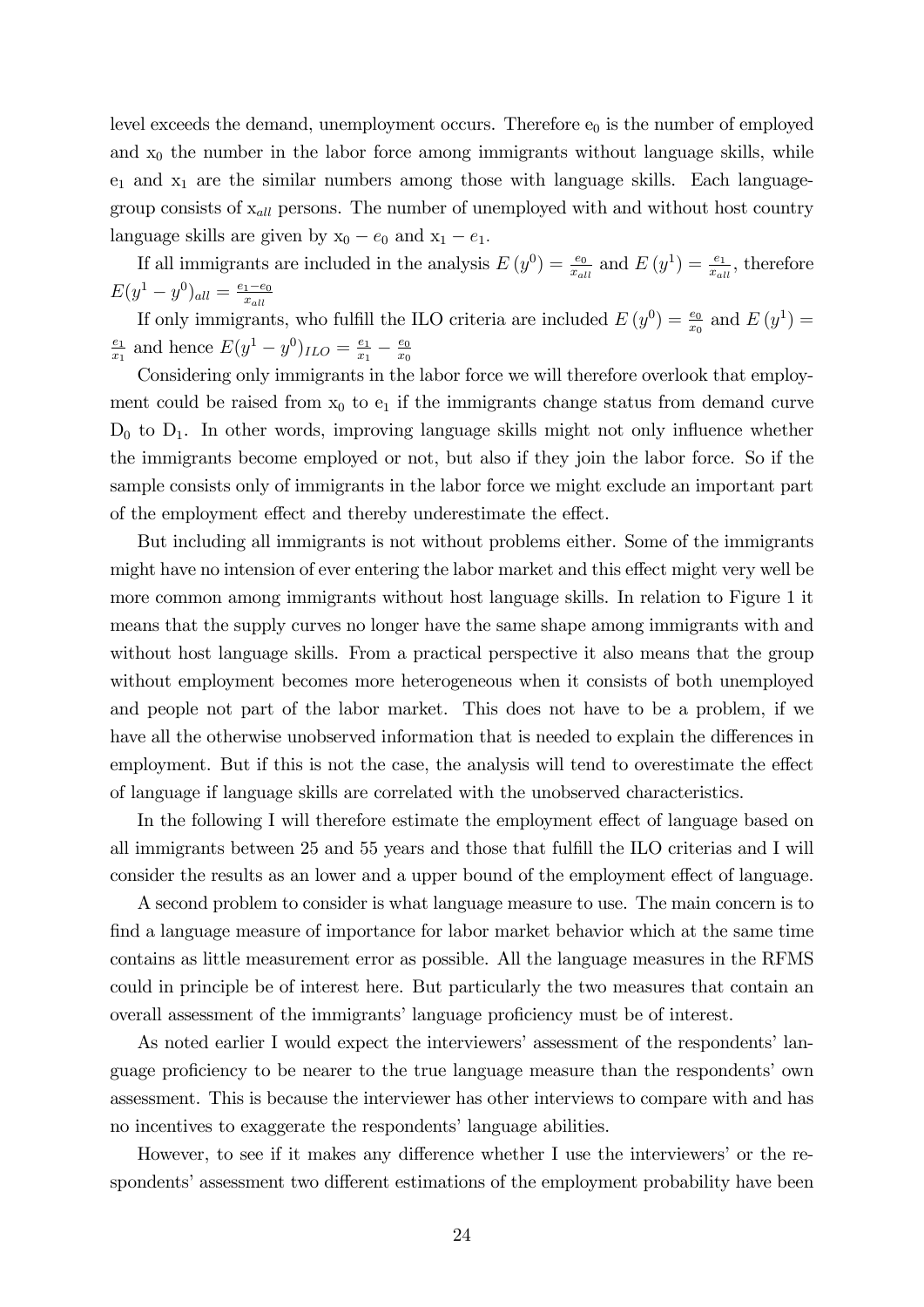|                                                                             |       |              | RFMS-G 2002 RFMS-D 1999 |  |
|-----------------------------------------------------------------------------|-------|--------------|-------------------------|--|
|                                                                             |       | Coeff. StdE. | Coeff. StdE.            |  |
| OLS, respondents' language assessment $0.1223*$ $0.0165$ $0.1072*$ $0.0212$ |       |              |                         |  |
| OLS, interviewers' language assessment $0.1634*$ 0.0164 0.1994* 0.0225      |       |              |                         |  |
| No. of observations                                                         | 4.127 |              | 2,266                   |  |

Table 6: Employment probability and language proficiency, two language measures

made. The two models are alike except for the change of language variable. The complete employment model is presented in the following section, but for know I shall concentrate on the estimated employment effects. These estimates are shown in Table 6 that presents the results for all immigrants in RFMS-G and RFMS-D.

The table shows that the employment effect of speaking the host country language good or fluently is higher if the interviewers' assessment of the language proficiency is used instead of the respondents' own assessment. This is in line with the hypothesis that the measurement error is smaller, when the interviewer evaluates the language proficiency. This might also explain why the employment effect raises more in RFMS-D, where the interviewers seemed to be more critical.

One potential problem could be if some of the interviewers based their judgment of the respondents' language proficiency on respondents' performance on the labor market. But RFMS-D 1999 contains detailed information about who conducted the interview and there seems to be no problems of that kind. I will therefore consider the interviewersí assessment as the most accurate one, and it will be used in the following sections.

#### 5.2.1 Employment effect of language proficiency in Germany

As noted earlier the RFMS-G consists of 4,154 immigrants between 25 and 55 years. Among these respondents 2,351 are employed and 345 state that they are unemployed and fulfill the ILO criterias.

As mentioned at the beginning of this paper one common way of measuring employment effects has been to assume that the relation between employment and language proÖciency can be explained by a linear probability function, and estimate it by OLS. This straightforward approach might lead to serious bias in the estimates, but we will return to this after having actually looked at the results from using this approach.

In table 7 are shown estimations of employment probabilities with the following explanatory variables: language proficiency, gender, being married, no. of children, age, years since migration, education, health condition and country of origin. These are the same explanatory variables as in Dustmann and Fabbri (2003), except from the health information, which as explained ealier, potentially is very important for both language skills and employment situation, but sometimes is difficult to obtain information about. The other explanatory variables are all the kind of information that is usually included in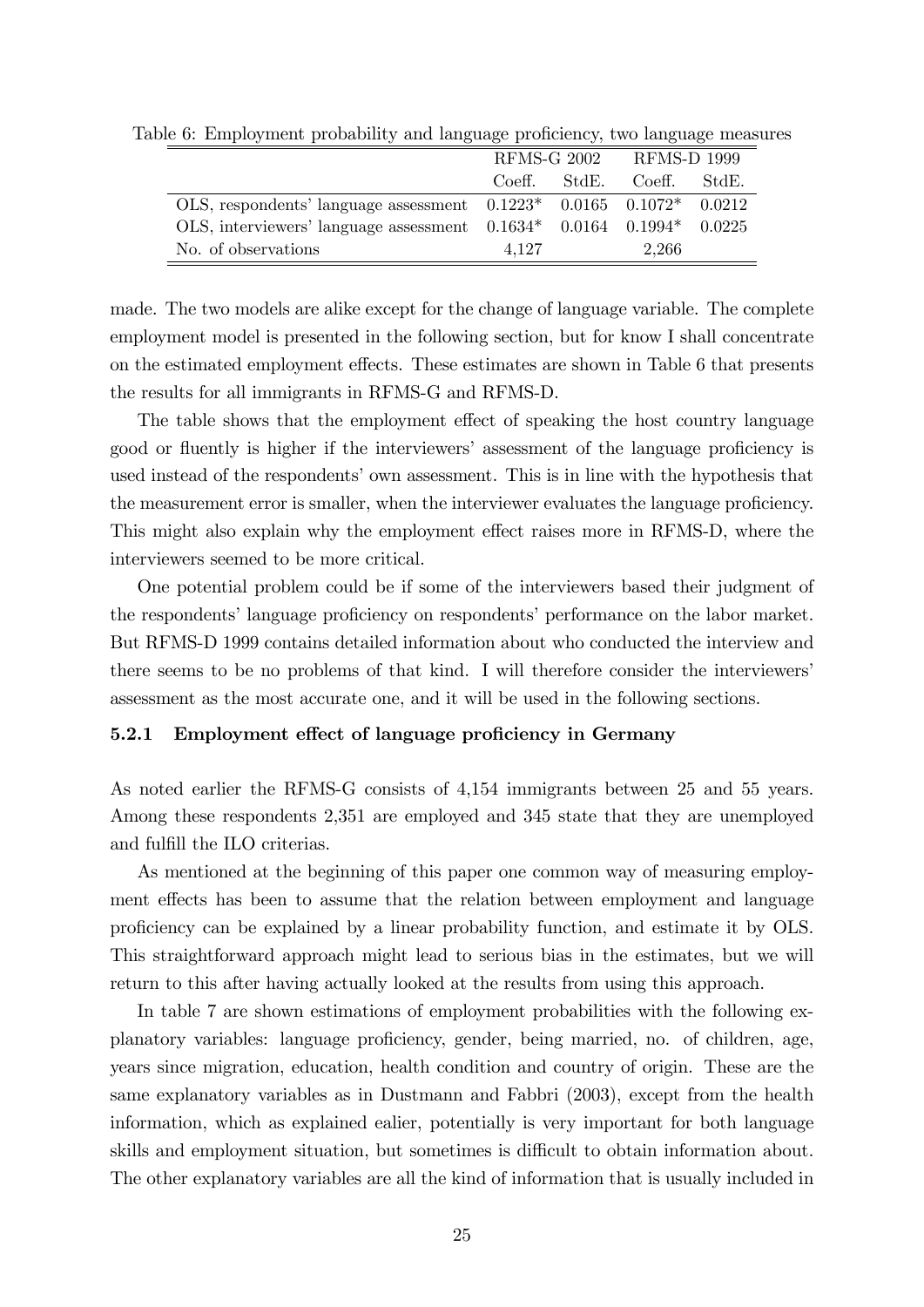language studies except from the distinction between education from home and host country. An information that could be very important as education from the home country might not be fully transferable to the host country.

The number of observations with the necessary information is reduced from 4,127 to 2,682 when the sample is restricted to respondents in the labor force. Turning to the results, the language variable is, as expected, shown to have a higher influence on the employment probability, when the sample consists of all immigrants instead of those in the labor force. The language measure used here is the interviewersí assessment of the respondents' language skills. The coefficient is 0.1634 in the sample that includes all immigrants between 25 and 55 and is highly significant. It states that the employment rate among all immigrants is 16 percentage points higher for those speaking the host country language, everything else being equal. The coefficient of the language variable is much lower (0.0411) when looking at the sample that only includes immigrants in the labor force.

The selection of individuals into the labor force is also illustrated by the coefficient of the gender variable. Looking at immigrants in the labor force, being male seems to have a negative impact (-0.0587) on the employment. The interpretation of this result is probably not that immigrant women in Germany are the most highly demanded labor, but rather that being a woman not only influence employment, but also whether you join the labor force. This is confirmed by the analysis, where all immigrants are included. In this case being a male raises the employment probability by 0.1960.

Being married raises the employment chance significantly in both samples, while the number of children decreases the probability of being employed. The negative employment effect of having children found in this and the following estimations is primarily due to an effect on women's labor market behavior. I have therefore also estimated alternative probability models, where the effect of having children was allowed to be different for men and women. However, this does not have any effect on the estimates of the language pro-Öciency variable, that is the main object of this article, and these alternative estimations are therefore not shown.

Including all respondents between 25 and 55 years old, the combined age variable has a small, but significant, negative effect on the probability of being employed, while the number of years in the country variable raises the probability of being employed up to 28 years of stay, but at a declining rate. Among immigrants in the workforce none of these variables are significant, probably reflecting that age and years in the host country are more decisive for being on the labor market than for being employed given that you are participating on the labor market.

Having attended primary/secondary school in the home country significantly improves the employment probability when all immigrants between 25 and 55 years are included, and having vocational training or a university degree from the host country is even bet-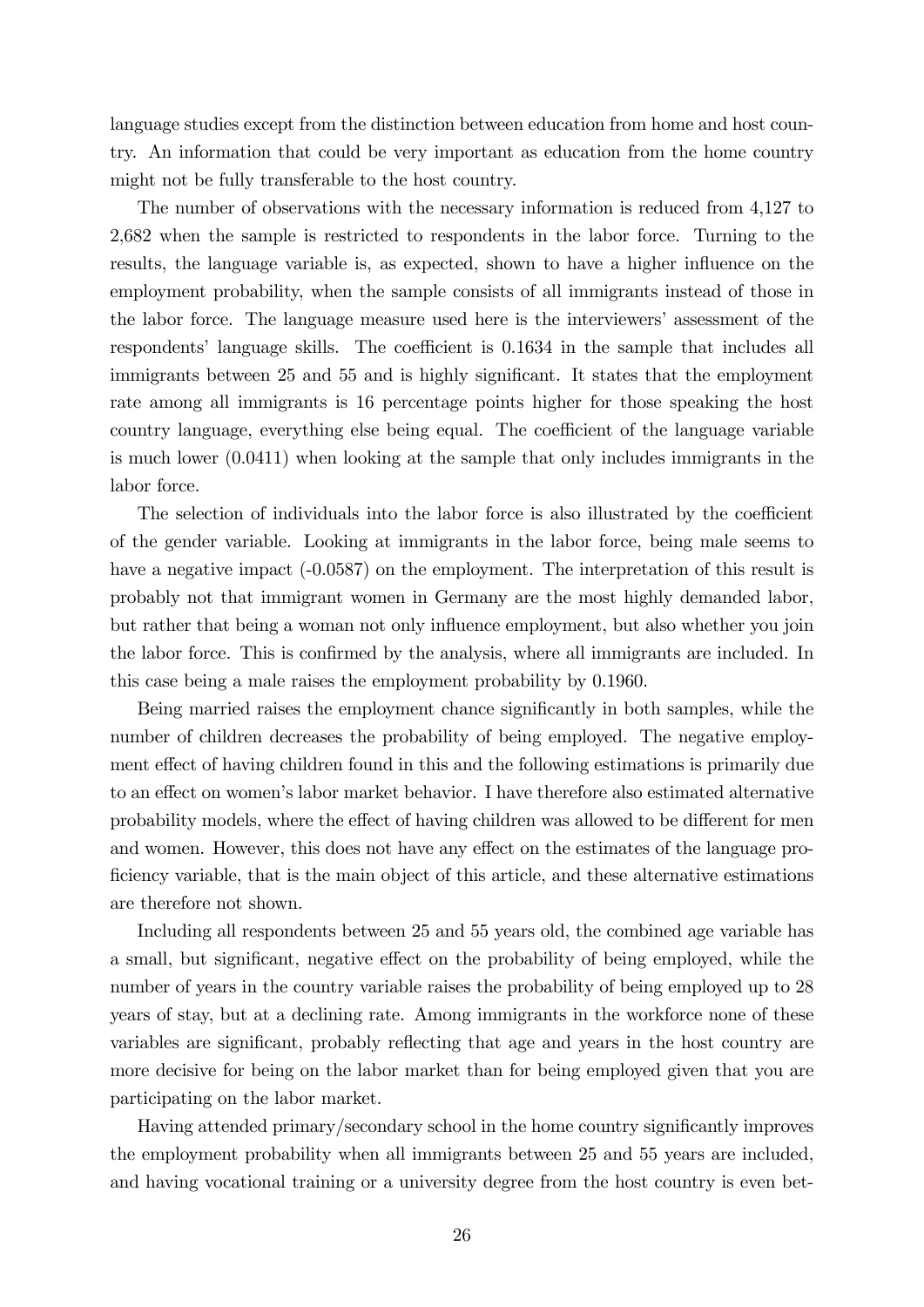|                                         |            | Workforce |                 | All    |
|-----------------------------------------|------------|-----------|-----------------|--------|
|                                         | Coeff.     | StdE.     | Coeff.          | StdE.  |
| Language proficiency                    | $0.0411*$  | 0.0151    | $0.1634*$       | 0.0164 |
| Male                                    | $-0.0587*$ | 0.0134    | $0.1960*$       | 0.0143 |
| Married                                 | $0.0448*$  | 0.0160    | $0.0574*$       | 0.0177 |
| No. of children                         | $-0.0094*$ | 0.0024    | $-0.0218*$      | 0.0024 |
| Age                                     | $-0.0006$  | 0.0078    | $0.0263*$       | 0.0084 |
| $\rm{Age}^2/100$                        | 0.0006     | 0.0099    | $-0.0353*$      | 0.0106 |
| Years since migration                   | 0.0014     | 0.0026    | $0.0167^{\ast}$ | 0.0027 |
| Years since migration <sup>2</sup> /100 | $-0.0014$  | 0.0059    | $-0.0312*$      | 0.0063 |
| Education:                              |            |           |                 |        |
| Prim./Sec. from home country            | $-0.0115$  | 0.0282    | $0.0566*$       | 0.0257 |
| Vocational from home country            | $-0.0104$  | 0.0294    | $0.0979*$       | 0.0280 |
| University from home country            | 0.0088     | 0.0336    | $0.1116*$       | 0.0332 |
| Prim./Sec. from host country            | $-0.0111$  | 0.0327    | 0.0124          | 0.0330 |
| Vocational from host country            | 0.0251     | 0.0313    | $0.1943*$       | 0.0330 |
| University from host country            | 0.0657     | 0.0657    | $0.2097*$       | 0.0525 |
| Good health                             | $0.1388*$  | 0.0340    | $0.2952*$       | 0.0289 |
| Iran                                    | $-0.0214$  | 0.0221    | $-0.0230$       | 0.0242 |
| Lebanon                                 | $-0.1189*$ | 0.0241    | $-0.1320*$      | 0.0245 |
| Poland                                  | 0.0317     | 0.0203    | $0.0863*$       | 0.0228 |
| Turkey                                  | 0.0015     | 0.0210    | $-0.0039$       | 0.0229 |
| Constant                                | $0.7450*$  | 0.0151    | $-0.5676*$      | 0.1607 |
| No. of observations                     | 2,682      |           | 4,127           |        |
| $R^2$                                   | 0.0684     |           | 0.2158          |        |

Table 7: Employment probabilities, Linear Probability Models. Germany, 2002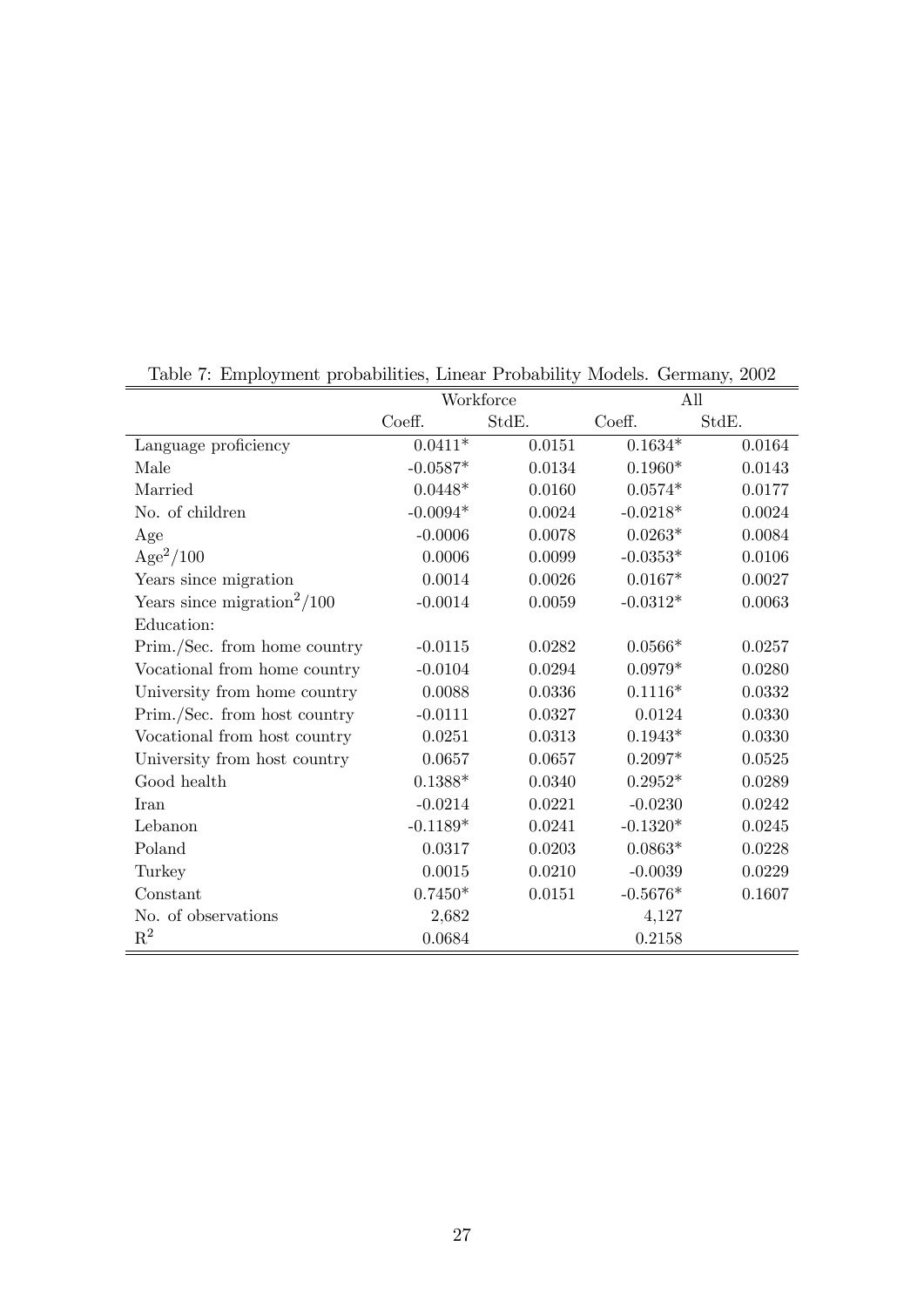ter. However, having vocational education or a university degree from the home country improves the employment chances even more. Among immigrants in the workforce the educational variables are not significant, probably both reflecting that the effect and the sample size here are smaller.

Health condition are very important for employment, and the coefficient is twice as high (0.2952) when all immigrants are included compared to the smaller ILO sample.

Coming from Poland increases the employment probability compared to immigrants from the former Yugoslavia, while immigrants from Lebanon has a significantly lower employment probability.

The explanatory variables that have been included in the analysis so fare are all, except from health and education from home country, variables that are commonly used in employment analysis. When estimating the effect of language it might, as noted in the beginning, be very important to control for (otherwise) unobserved heterogenity. Therefore I try to include extra variables that can correct for this.

Two characteristics that could be correlated with language skills are the respondent's intelligence and eagerness to be integrated on the labor market. Our survey has no direct test of these personal characteristics, but I do have information about father's education, a variable that traditionally has been used to correct for unobserved heterogeneity in language analysis, because the parental capital can be very important for their children's human capital acquisition.

I also include a dummy variable stating whether or not the immigrant has attended a language course in order to measure his/hers eagerness to learn the language. Residential status is often considered important information because refugees, guest workers and family reunified immigrants might have different backgrounds and obviously also very different reasons for immigrating. I therefore include a dummy for being refugee and a dummy for being guest worker.

The last information included is partner's characteristics and I include two dummies stating whether an immigrant (in the German case) is married to a German or married to a foreign citizen.

If the language skills are positively correlated with the unobserved abilities one would expect the estimates for the language variable to be upwards-biased in the first place and therefore fall, when information correcting for the unobserved abilities is introduced. On the other hand, if the correlations between language skills and unobserved abilities are negative, then the estimate will tend to raise, when further information is introduced. This could be the case if those immigrants, who do not learn the language well are doing relatively better on the labor market without the language skills than the other immigrants who actually learned the language, see Willis and Rosen (1979).

To see how the inclusion of new variables affect the language coefficient consider Table 8. The first row shows the language estimates from the OLS-regression in Table 7. The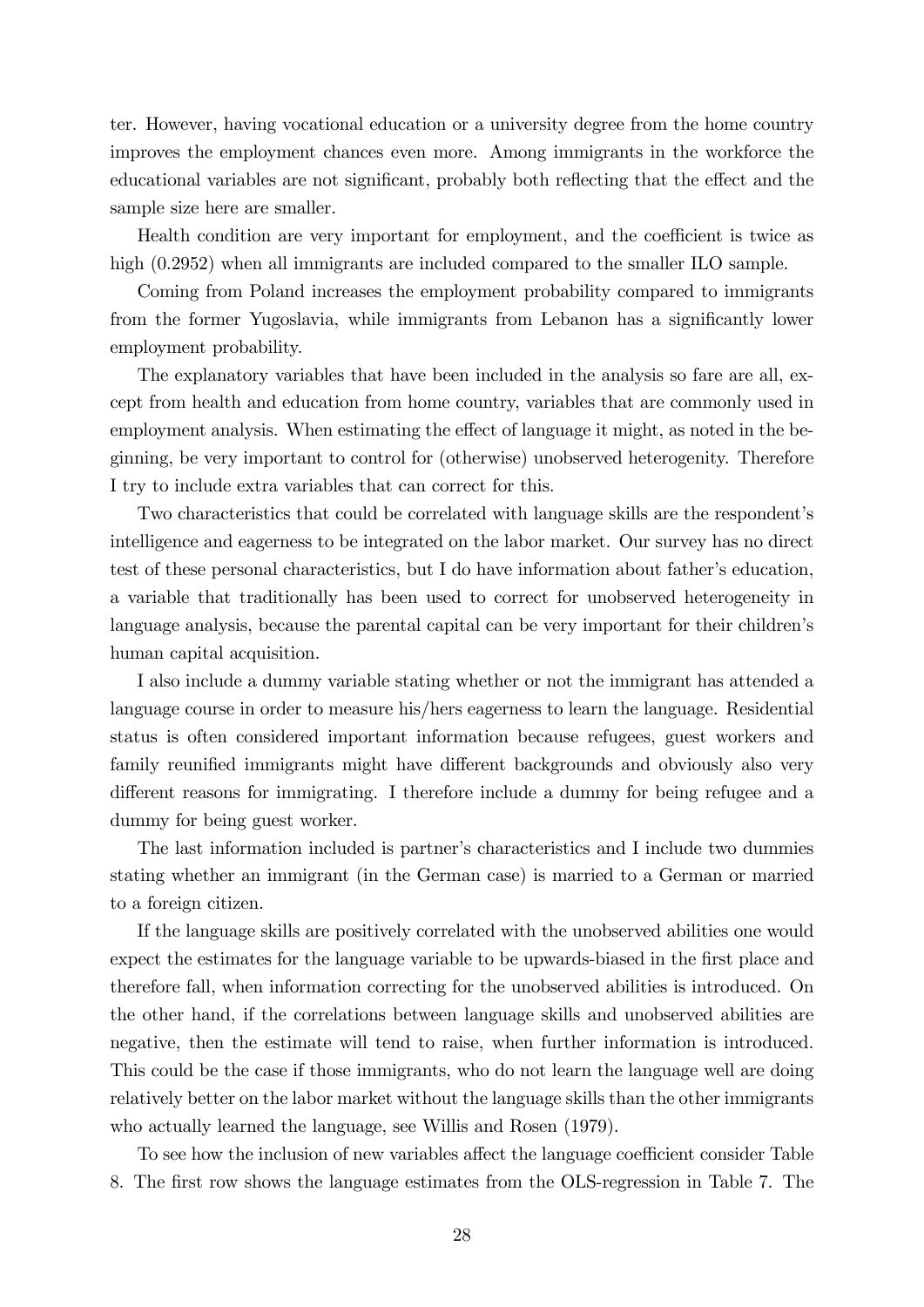|                                                                  | Workforce |       | All                |        |
|------------------------------------------------------------------|-----------|-------|--------------------|--------|
|                                                                  | Coeff.    | StdE. | Coeff.             | StdE.  |
| 1: OLS                                                           | $0.0411*$ |       | $0.0151$ $0.1634*$ | 0.0164 |
| 2: OLS including extra variables                                 | $0.0344*$ |       | $0.0156$ $0.1473*$ | 0.0168 |
| 3: Prop. Matching                                                | 0.0364    |       | $0.0294$ $0.1529*$ | 0.0302 |
| 4: Prop. Matching and Measurement Error $0.0864*$ 0.0395 0.2500* |           |       |                    | 0.0479 |
| No. of observations                                              | 2,682     |       | 4.127              |        |

Table 8: Employment probability and language proficiency in Germany

second row shows the language estimates, when the extra explanatory variables has been included. These estimates are somewhat lower, but the change is rather modest.

Until now I have only explored the employment effect of language skills in the set-up of a linear probability model estimated by OLS. In this model the employment probability is assumed to be described by a linear function of the explanatory variables, with the same coefficient for all respondents. If these assumptions do not hold the OLS-estimates can be rather misleading. To deal with this we loosen up the functional form assumptions and test what happens if we instead use a matching procedure to find the employment effects of language skills.

This alternative approach is described in section 3. We now allow the employment effect to differ between individuals and focus on estimating the average treatment on the treated (ATT). As this is done by matching we also shift to a non-parametric approach, where the relation between employment and the explanatory variables no longer needs to be described by a linear function. Instead we match the treated with similar immigrants among the non-treated and calculate the difference in employment levels. The treatment group includes all respondents who speak the host country language fluently or well according to the interviewer. As the number of observations is limited, I use the propensity score to establish whom to match with among the non-treated. A Gaussian Kernel based estimator is used in the estimations.

To illustrate the matching method in practice look at the Ögures on page ??. The employment effect of matching is basically found as the difference in employment level between the treated and non-treated with same propensity scores, weighted on the treated. Figure 2a) shows the density of treated (those who speak the host country language) and non-treated (those who do not) in relation to the propensity score. Figure 2b) shows the actual employment levels among treated and non-treated depending on propensity scores. As the propensity score estimates the probability of speaking the language based on a set of explanatory variables it is in general expected to Önd higher propensity scores among those who actually speak the language, than among those who do not. But if there are none or only few among the non-treated with propensity scores at the same levels as the treated a common support problem exist and the match might become biased. To ensure that this does not happened 45 observations in RFMS-G that are off support are exclude.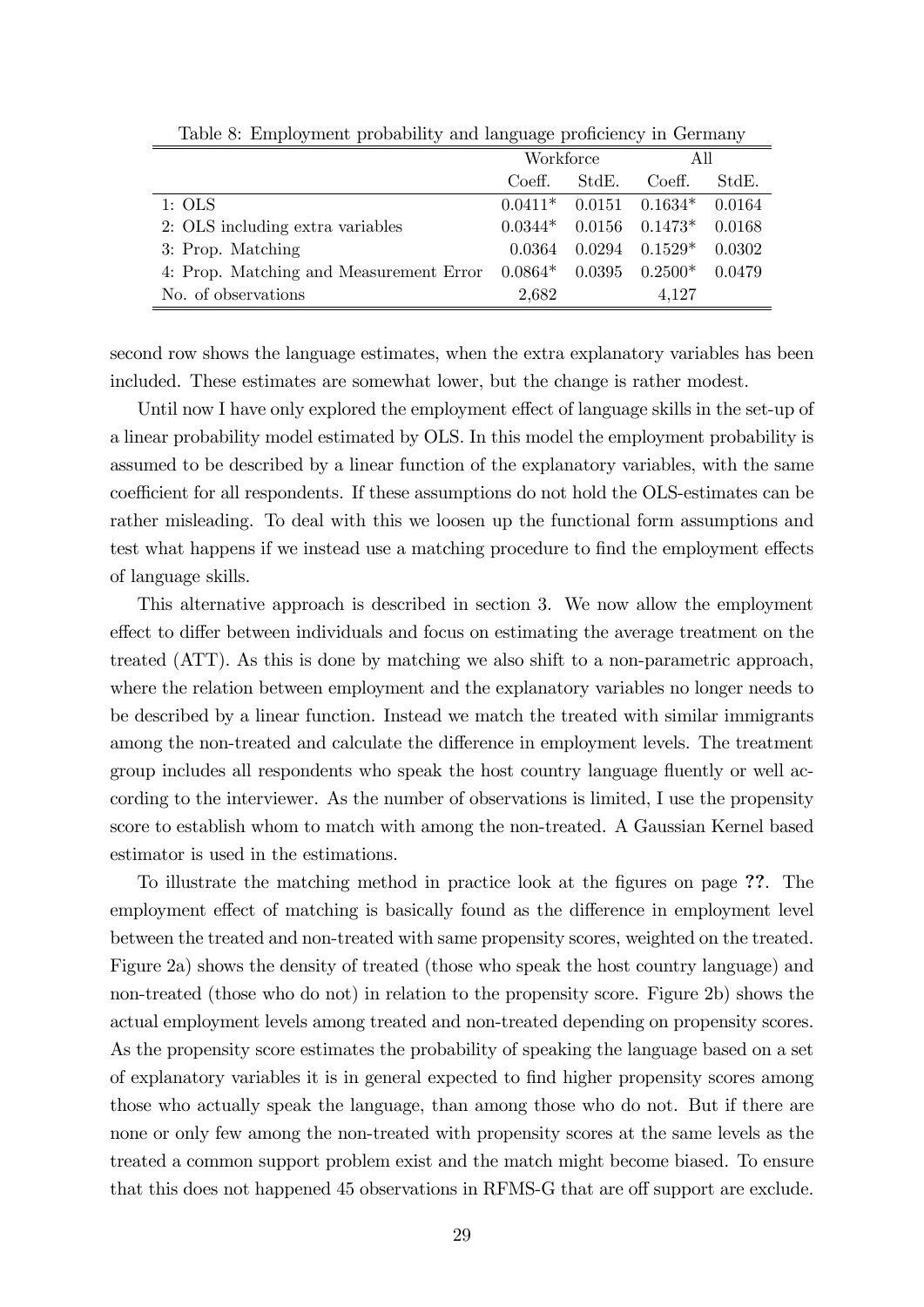

# Figure 2: Matching by the propensity score, Germany 2002<br>Density: Employment Employment level: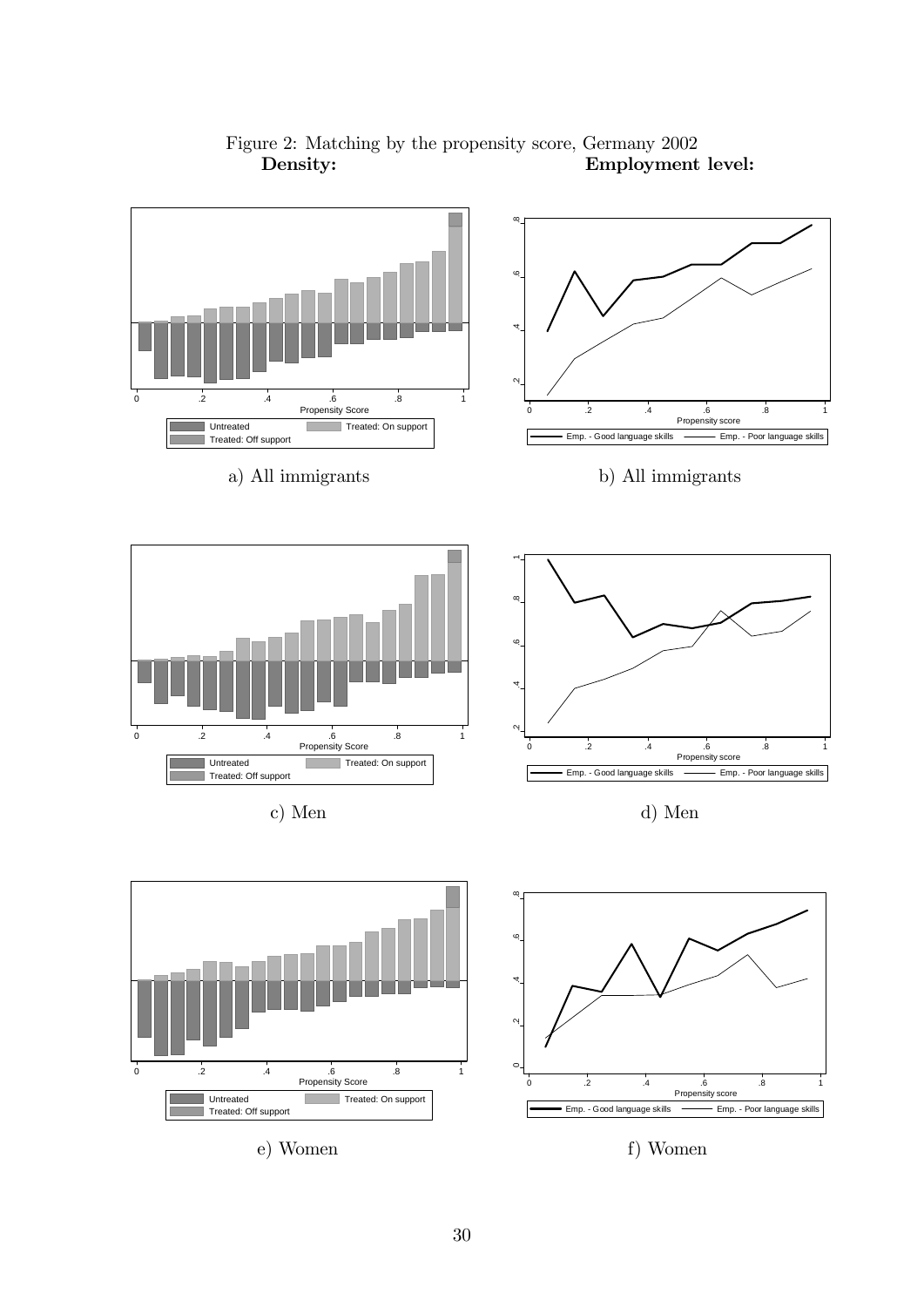|             |           |        | Workforce |        |           |        | All       |        |
|-------------|-----------|--------|-----------|--------|-----------|--------|-----------|--------|
|             | Men       |        | Women     |        | Men       |        | Women     |        |
|             | Coeff.    | StdE.  | Coeff.    | StdE.  | Coeff.    | StdE.  | Coeff.    | StdE.  |
| 1:OLS       | $0.0717*$ | 0.0211 | $-0.0081$ | 0.0203 | $0.1484*$ | 0.0228 | $0.1512*$ | 0.0234 |
| $2: OLS+$   | $0.0642*$ | 0.0216 | $-0.0130$ | 0.0212 | $0.1306*$ | 0.0232 | $0.1393*$ | 0.0242 |
| 3:PM        | 0.0481    | 0.0251 | $-0.0047$ | 0.0297 | $0.1046*$ | 0.0292 | $0.1986*$ | 0.0330 |
| 4: $PM+M$   | 0.1088    | 0.0557 | 0.0346    | 0.0534 | $0.1890*$ | 0.0683 | $0.3167*$ | 0.0615 |
| No. of obs. | 1,622     |        | 1,060     |        | 2,008     |        | 2,119     |        |

Table 9: Employment probability and language proficiency in Germany by gender, 2002

The first result of this matching is shown in the third row in Table 8. Note that the matching here is based on the same explanatory variables as in the OLS-regression in second row. Using this approach and including both males and females the employment effects actually seem to be the same regardless of the estimation method. But the standard deviation is higher when matching is used and the estimated effect of language skills among immigrant in the labor force is no longer significant.

The fourth row show the results, when the instrument variable approach is used to control for measurement error in the language variable. The instrument used is a dummy for whether or not the interview has been conducted in the host country language. The same instrument is used by Dustmann and Fabbri (2003) and it seems like the best available instrument in the RFMS-G. Because interview language and language proficiency must be correlated and the employer seems to have no interest in what language the immigrant is interviewed in. It may however be that the optimistic spirit (or whatever) that makes the immigrant willing to conduct the interview in the host country language could be valuable for an employer as well. In that case the estimated employment effect will be upwards-biased. If this is not the case, the results suggest that the usually measured employment effect is only half the size of the effect, when taking account of the measurement error.

In order to see if the results in Table 8 are equal for both sexes the analysis has also been run separately for men and women. The result is shown in Table 9. Looking at the OLS-results in the first row it seems that the employment effect is almost the same for men and women, if all immigrants are included in the analysis. If only immigrants in the labor force are considered there is no employment effect at all of language skills among women, while the effect is  $0.07$  and significant for men. A difference that certainly emphasize the selection process when women join the labor force. Controlling for additional variables shrinks the estimate a bit as it can be seen from the second row.

Using a matching procedure shrinks the estimates in the third row even further for men, while the effect becomes larger if all women in the sample are considered. This discrepancy cannot be explained by the use of different explanatory variables as these are the same in both analyses. Instead it has got to do with the difference in methodology.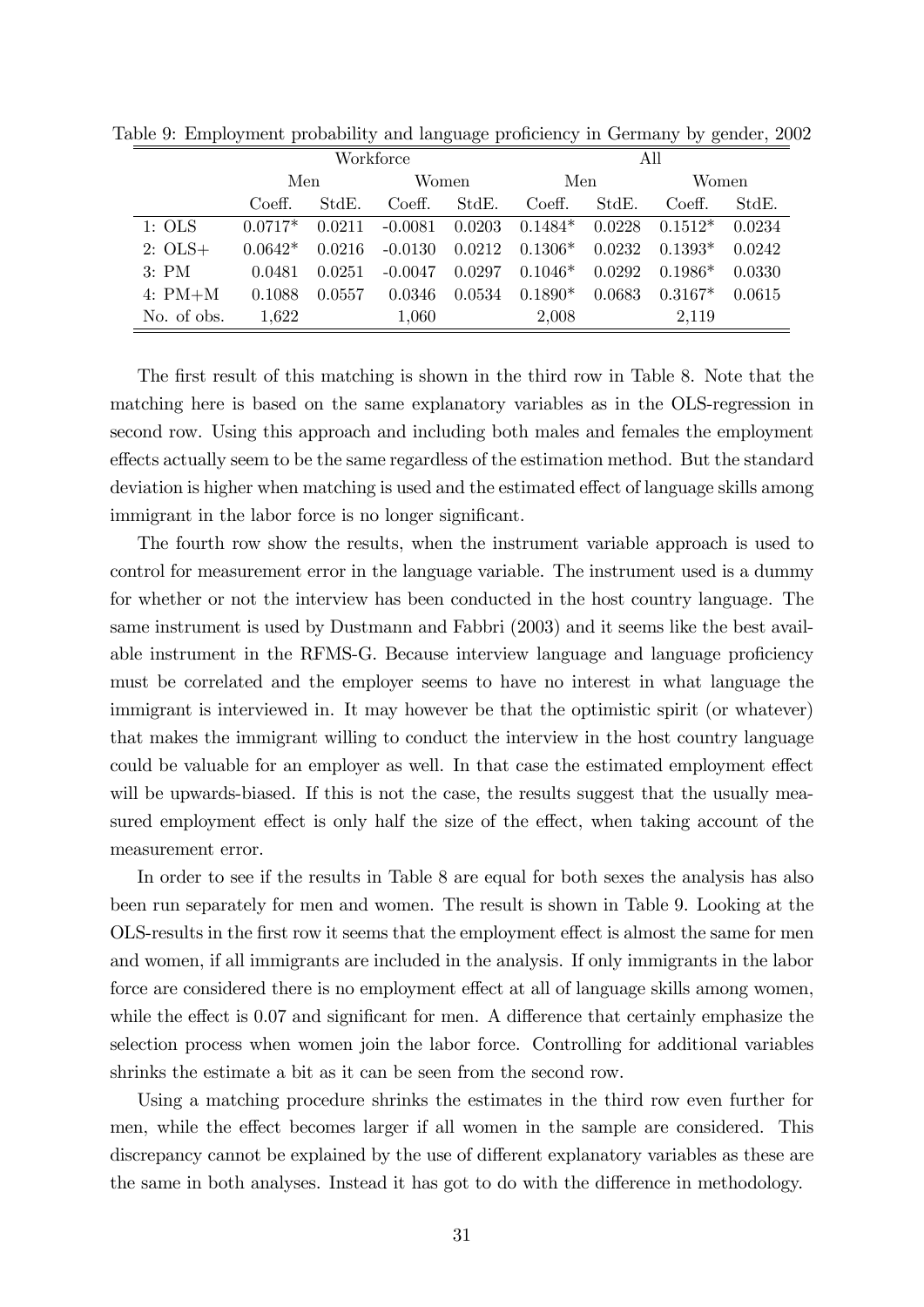The OLS estimate is based on the assumption that the probability of employment can be explained by a linear relationship and that the effect of different explanatory variables  $\overline{\phantom{a}}$  including language skills  $\overline{\phantom{a}}$  are the same for everybody. In matching a non-parametric approach is used and the employment effect is allowed to be heterogeneous. So the average treatment effect among the treated  $(ATT)$  as I focus on here can be different than the effect among the non-treated.

To see what happens in practice consider again the Ögures on page ??. Looking at the Figure 2d) and 2f) it seems that employment effect of language becomes smaller with rising propensity scores for men, whereas the upper side seems to be the case for women. So when calculating the ATT one gives weight to those immigrants who actually learned the language and in general have higher propensity scores. Therefore the employment effect tend to fall among men and rise among women compared to the OLS estimates shown in the second row.

The result of adjusting for measurement error in the language variable is shown in the fourth row. The employment effect of language skills nearly doubles for both men and women, as it was also the case earlier.

#### 5.2.2 Employment effect of language proficiency in Denmark

In order to investigate the employment effect of language proficiency among immigrants in Denmark, I present results based on RFMS-D similar to those in the previous section based on the RFMS-G. But as noted in section 4.3 the interview language is not a good instrument for language proficiency in the Danish case. Therefore it is not possible to calculate the importance of the measurement error in the Danish case.

Again I start by estimating linear probability models based on all immigrants in the sample between 25 and 55 years old, and those immigrants that are in the workforce. The number of observations is - as shown earlier - considerably lower in the RFMS-D 1999, than in RFMS-G 2002. All in all there are 2,266 immigrants between 25 and 55 years old. They are reduced to 1,189, of whom 111 are unemployed, when only immigrants in the workforce are included.

In Table 10 I show the results of estimating the employment probabilities in RFMS-D 1999. The effect of language proficiency, is like in the German case, highly significant, but differs substantially depending on whether I include all immigrants in the survey  $(0.1994)$ or restrict the sample to immigrants in the workforce (0.0699). Being male also raises the probability of employment, but only when all immigrants are included. This suggest that being a male has a positive impact on the probability of joining the workforce, but unlike the German case the sign of the gender estimate does not change when looking only at immigrants in the workforce. One reason for this could be that while the German welfare system is largely built up on family-based transfers, the Danish tax and social security system is more based on the individual. This could encourage more women also among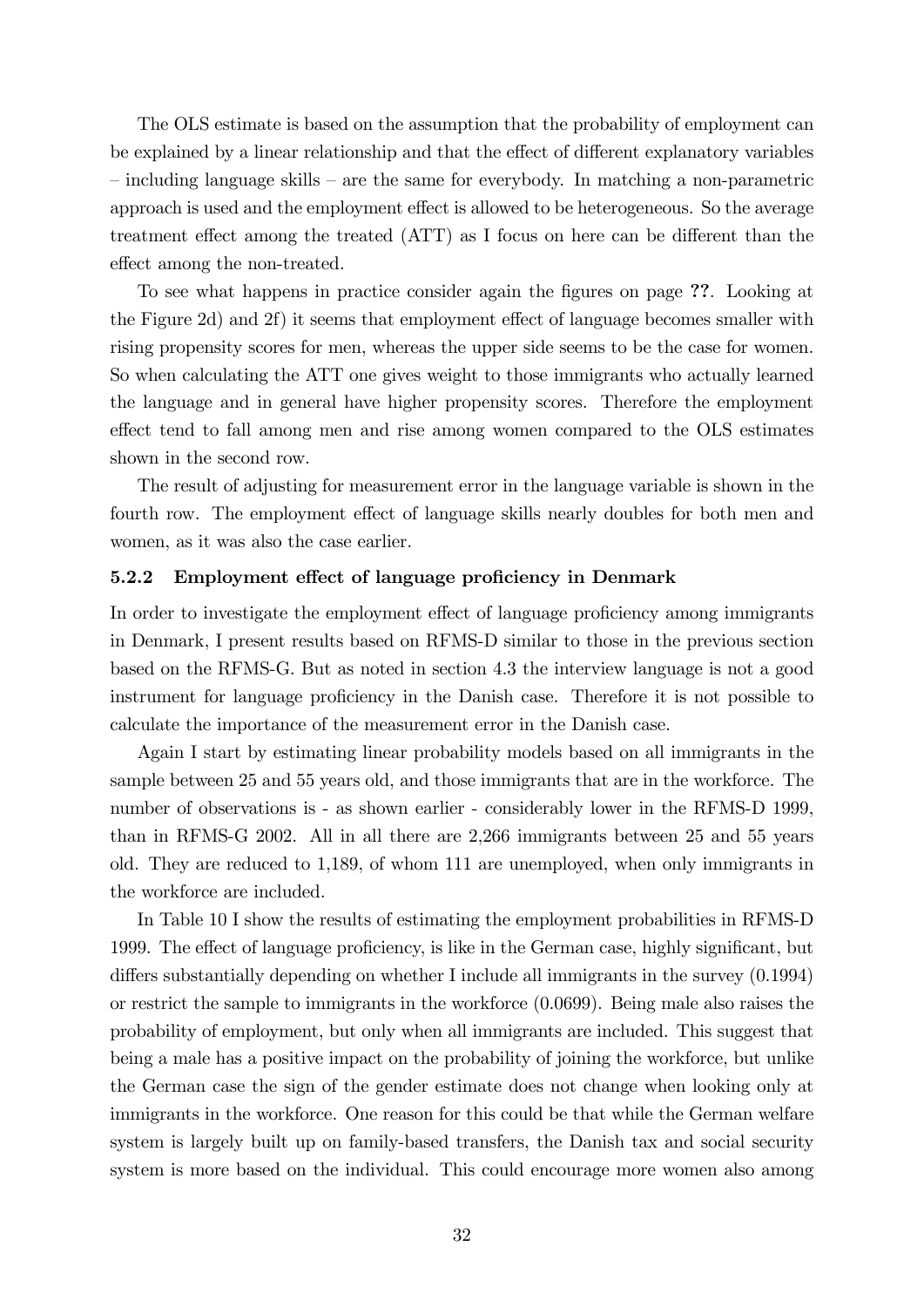|                                         |                 | Workforce |                 | All    |
|-----------------------------------------|-----------------|-----------|-----------------|--------|
|                                         | Coeff.          | StdE.     | Coeff.          | StdE.  |
| Language proficiency                    | $0.0699*$       | 0.0195    | $0.1994*$       | 0.0225 |
| Male                                    | 0.0034          | 0.0173    | $0.1649*$       | 0.0143 |
| Married                                 | $-0.0251$       | 0.0214    | $0.0474*$       | 0.0235 |
| No. of children                         | $-0.0034$       | 0.0074    | $-0.0267*$      | 0.0073 |
| Age                                     | $0.0297^{\ast}$ | 0.0109    | $0.0346*$       | 0.0122 |
| $Age^2/100$                             | $-0.0378*$      | 0.0140    | $-0.0480*$      | 0.0155 |
| Years since migration                   | $-0.0083$       | 0.0046    | $0.0209*$       | 0.0053 |
| Years since migration <sup>2</sup> /100 | $-0.0276*$      | 0.0129    | $-0.0308*$      | 0.0150 |
| Education:                              |                 |           |                 |        |
| Prim./Sec. from home country            | 0.0180          | 0.0282    | 0.0531          | 0.0374 |
| Vocational from home country            | 0.0197          | 0.0294    | 0.0652          | 0.0456 |
| University from home country            | $-0.0043$       | 0.0336    | 0.0846          | 0.0483 |
| Prim./Sec. from host country            | $-0.0066$       | 0.0487    | $-0.0413$       | 0.0512 |
| Vocational from host country            | 0.0041          | 0.0464    | $0.1105^{\ast}$ | 0.0498 |
| University from host country            | 0.0335          | 0.0544    | $0.1614*$       | 0.0659 |
| Good health                             | 0.0323          | 0.0340    | $0.3517*$       | 0.0330 |
| Iran                                    | $-0.0449$       | 0.0360    | $-0.1488*$      | 0.0429 |
| Lebanon                                 | $-0.0966*$      | 0.0384    | $-0.2422*$      | 0.0407 |
| Pakistan                                | $-0.0483$       | 0.0203    | $-0.0752$       | 0.0443 |
| Poland                                  | 0.0085          | 0.0312    | $-0.0158$       | 0.0387 |
| Somalia                                 | $-0.0272$       | 0.0406    | $-0.2249*$      | 0.0389 |
| Turkey                                  | $-0.1742*$      | 0.0347    | $-0.1125*$      | 0.0427 |
| Vietnam                                 | 0.0306          | 0.0347    | $-0.0211$       | 0.0420 |
| Constant                                | $0.3820*$       | 0.0195    | $-0.7466*$      | 0.2337 |
| No. of observations                     | 1,189           |           | 2,266           |        |
| $R^2$                                   | 0.1070          |           | 0.2738          |        |

Table 10: Employment probabilities, Linear Probability Models. Denmark, 1999

immigrants to join the workforce.

Being married has a positive impact of the employment probability among all immigrants, while having children has the opposite effect. The combined age-variable has a positive but declining impact on employment until the age of 37 years and thereafter a negative impact. Having an education and especially one from the host country has a positive effect on the employment probability. A good health significantly raises the probability to be employed among all immigrants, while the effect is much smaller among immigrants in the workforce. Immigrants from Iran, Lebanon, Somalia and Turkey are less likely of being employed than immigrants from the former Yugoslavia (the baseline), Vietnam and Poland.

To see to what extend the estimated employment effect of language is sensitive to changes in the specification of the model consider Table 11. Just like in the German case, the first row repeats the language estimates from the previous OLS regression, i.e. including the explanatory variables shown in Table 10.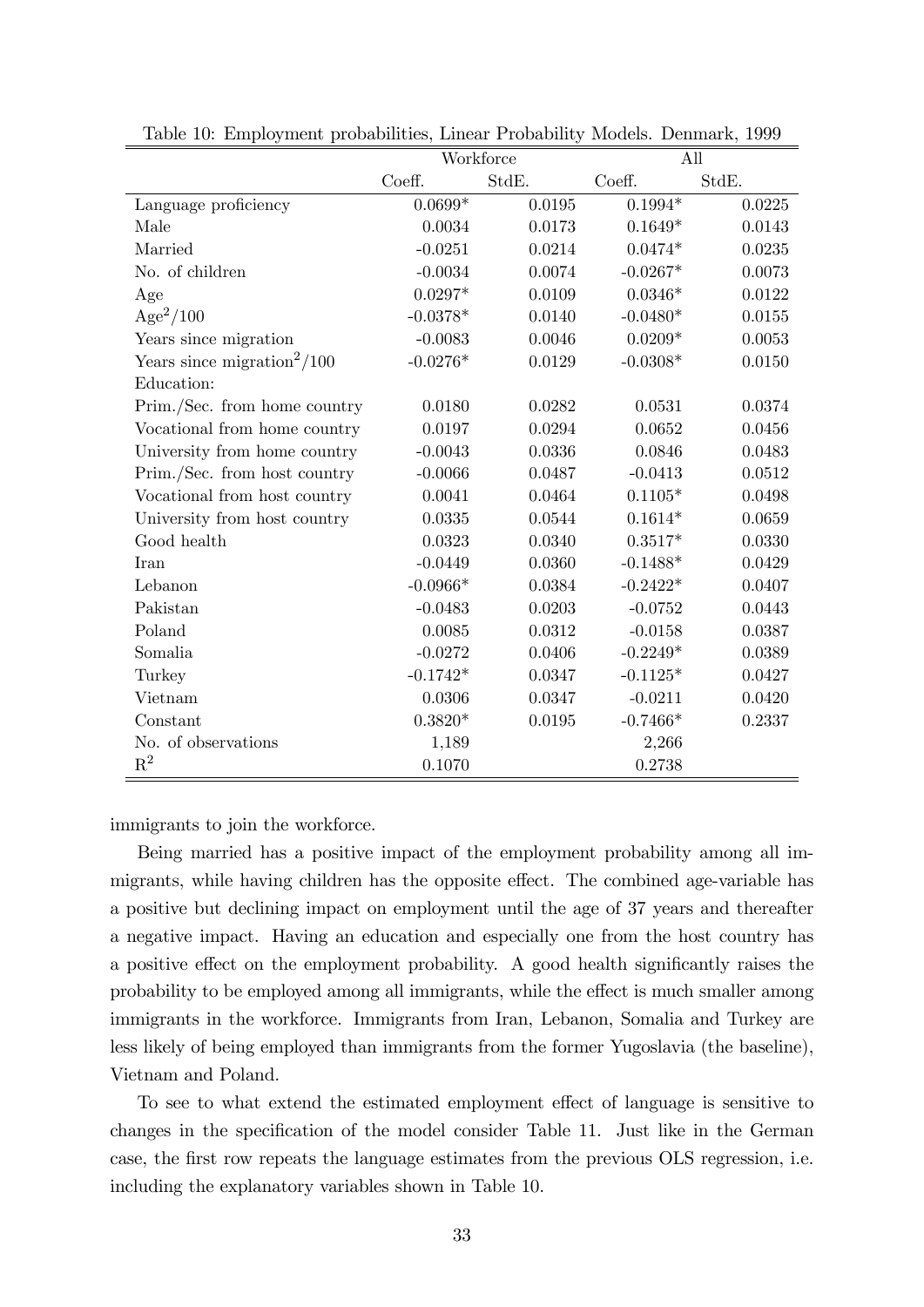|                                                                        | Workforce |       | All                                   |       |
|------------------------------------------------------------------------|-----------|-------|---------------------------------------|-------|
|                                                                        | Coeff.    | StdE. | Coeff.                                | StdE. |
| 1: OLS                                                                 |           |       | $0.0699*$ 0.0195 0.1994* 0.0225       |       |
| 2: OLS including extra variables $0.0815*$ $0.0211$ $0.1978*$ $0.0239$ |           |       |                                       |       |
| 3: Prop. Matching                                                      |           |       | $0.0883*$ $0.0417$ $0.2408*$ $0.0542$ |       |
| No. of observations                                                    | 1,189     |       | 2,266                                 |       |

Table 11: Employment probability and language proficiency in Denmark, 1999

In the second row additional variables are included. To make the comparison between immigrants in Germany and Denmark as close as possible we include the same variables: Fathers education and dummy variables stating whether the immigrant: has attended a language course, came as a refugee, came as a guest worker, is married to a Dane, is married to an immigrant. Due to the use of register data these last two dummies are a little bit different (but probably better) than the German information based on citizenship.

As can be seen from the table these extra variables raise the language estimate slightly among immigrants in the workforce and it practically stays unchanged when all immigrants are included in the analysis. This either indicates that the language estimates are really stable and not biased by unobserved heterogeneity or alternatively that we do not have the proper information to control for the unobserved heterogeneity. In this case it probably reflects that the explanatory variables included in Table 10 allready contain a great deal of information and that the additional information I may need to control for further unobserved heterogeneity is hard to obtain.

To see if the estimates are affected by the choice of methodology, the employment effect has also been calculated by matching. However, a common support problem exists as there are rather few observations among the non-treated with very high propensity scores. All in all there are 17 treated persons with a propensity score above the highest level among the non-treated. There is also a very limited number of observations (6) among the non-treated with propensity scores above 0.90. The consequence of this is that we have a considerable number of treated persons where we miss a good comparison group. There are in other words some migrants with very good language skills that are not comparable with the immigrants who do not speak the host country language. It is not possible to state what the employment effect of the language skills is for this group. I have therefore trimmed the data in a way, so treated respondents are omitted if there are too few non-treated for a comparison. In RFMS-D 15 percent of the treated are omitted.

The result of this matching is shown in the third row in Table 11. Among immigrants in the workforce the estimate only raises slightly to 0.0883, while this tendency is more pronounced among all immigrants, where the estimate raises from 0.1978 to 0.2408. This seems to reflect that the average employment effect is larger among immigrants in Den-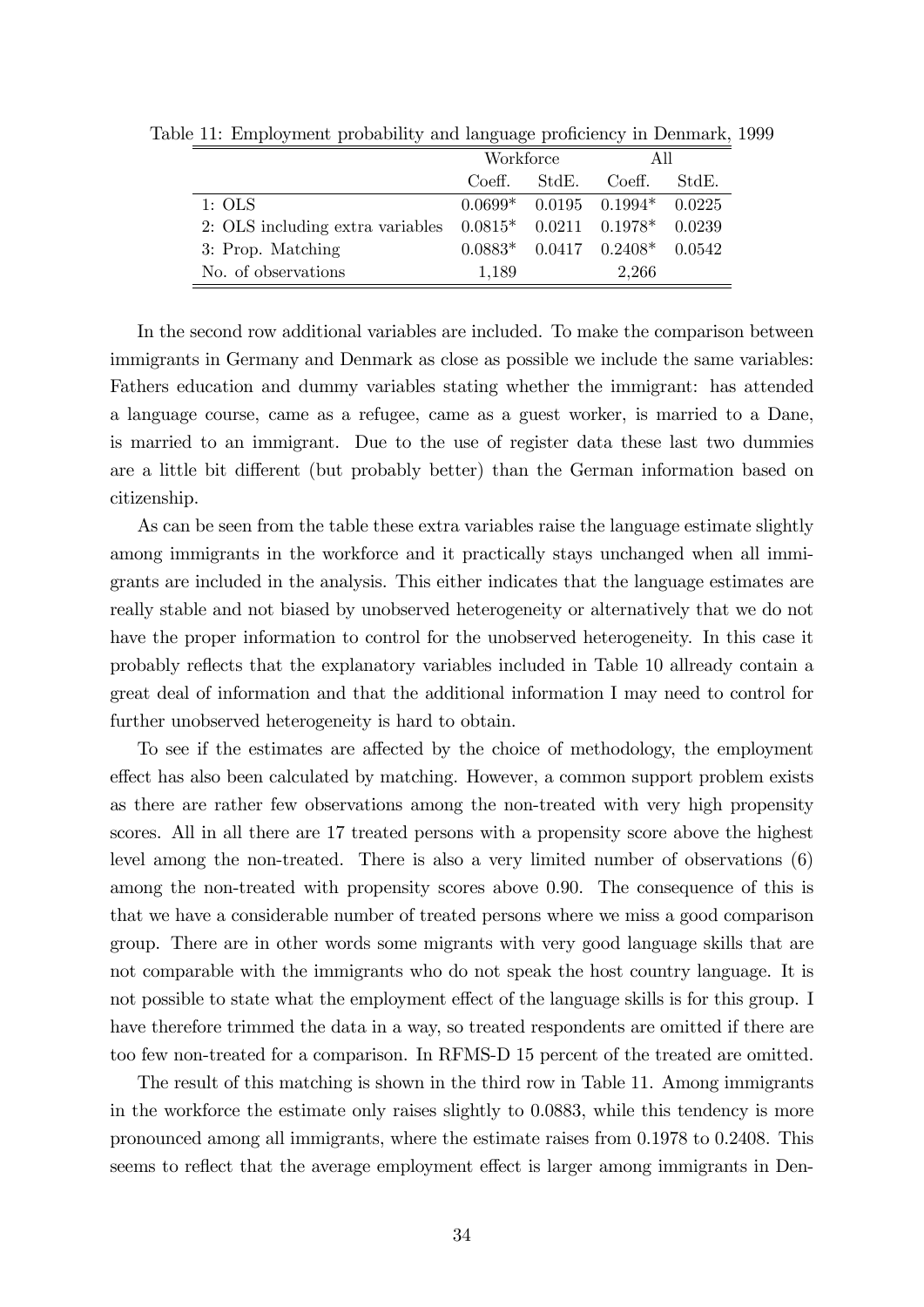|             |           |        | Workforce                                      |        |           |        | All                |        |
|-------------|-----------|--------|------------------------------------------------|--------|-----------|--------|--------------------|--------|
|             | Men       |        | Women.                                         |        | Men       |        | Women              |        |
|             | Coeff.    | StdE.  | Coeff.                                         | StdE.  | Coeff.    | StdE.  | Coeff.             | StdE.  |
| 1: OLS      | $0.0460*$ |        | $0.0254$ $0.1115*$ $0.0313$ $0.1817*$ $0.0305$ |        |           |        | $0.2350*$          | 0.0340 |
| $2: OLS+$   | $0.0635*$ | 0.0281 | $0.1153*$ 0.0333                               |        | $0.1844*$ |        | $0.0331$ $0.2324*$ | 0.0357 |
| 3:PM        | 0.0695    | 0.0645 | 0.1069                                         | 0.0710 | $0.2582*$ | 0.0491 | $0.2385*$          | 0.0493 |
| No. of obs. | 733       |        | 456                                            |        | 1,168     |        | 1,098              |        |

Table 12: Employment probability and language proficiency in Denmark by gender, 1999

mark who has actually learned the host country language well than among those who did not learn the language.

To see how the language estimates vary by gender in the Danish case, look at Table 12. As one would expect on basis of Table 11 the results are really stable and not very sensitive to inclusion of additional variables in the second row. The change from an OLS-regression to a matching procedure does not seem to change the estimates among immigrants in the workforce, but the standard error raises somewhat and the effect is no longer significant. Among all immigrants the effect is still significant and for women the estimate is almost unchanged. For immigrant men it raises substantially.

#### 5.3 Employment and language skills - is causality reversed?

Until now we have discussed the relationship between employment and language as if it was given that language skills could increase the probability of employment, but not that being employed could raise the language skills. This is in line with the existing literature that focuses on the effects of unobserved heterogeneity and in some cases also measurement errors.

It seems however plausible that being employed could provide contact with many natives which again could lead to an improvement of the language skills, whereby the causality between employment and language is reversed.

To deal with this causality it would be nice to have a good instrument. However, in this case it is not easy to Önd, as potential candidates like unemployment in region that could give exogenous variation in employment are easily influenced by moving.

Instead I focus on the Danish data which, as noted in the begining of this paper, in many aspects is richer than in the German case. Firstly, data contains a small panel of 1513 immigrants with information about language skills in both 1999 and 2001. Secondly, extra register data, including labor market participation since 1980, can be added.

To illustrate how the data has been collected see Figure 3. The first wave of interviews was conducted from November 1998 to July 1999. The respondents from the first wave were interviewed again in spring 2001. Information about language skills and employment status at the time of the interviewing is obtained from both surveys. The access to register data gives us information about each respondent's employment history. It is therefore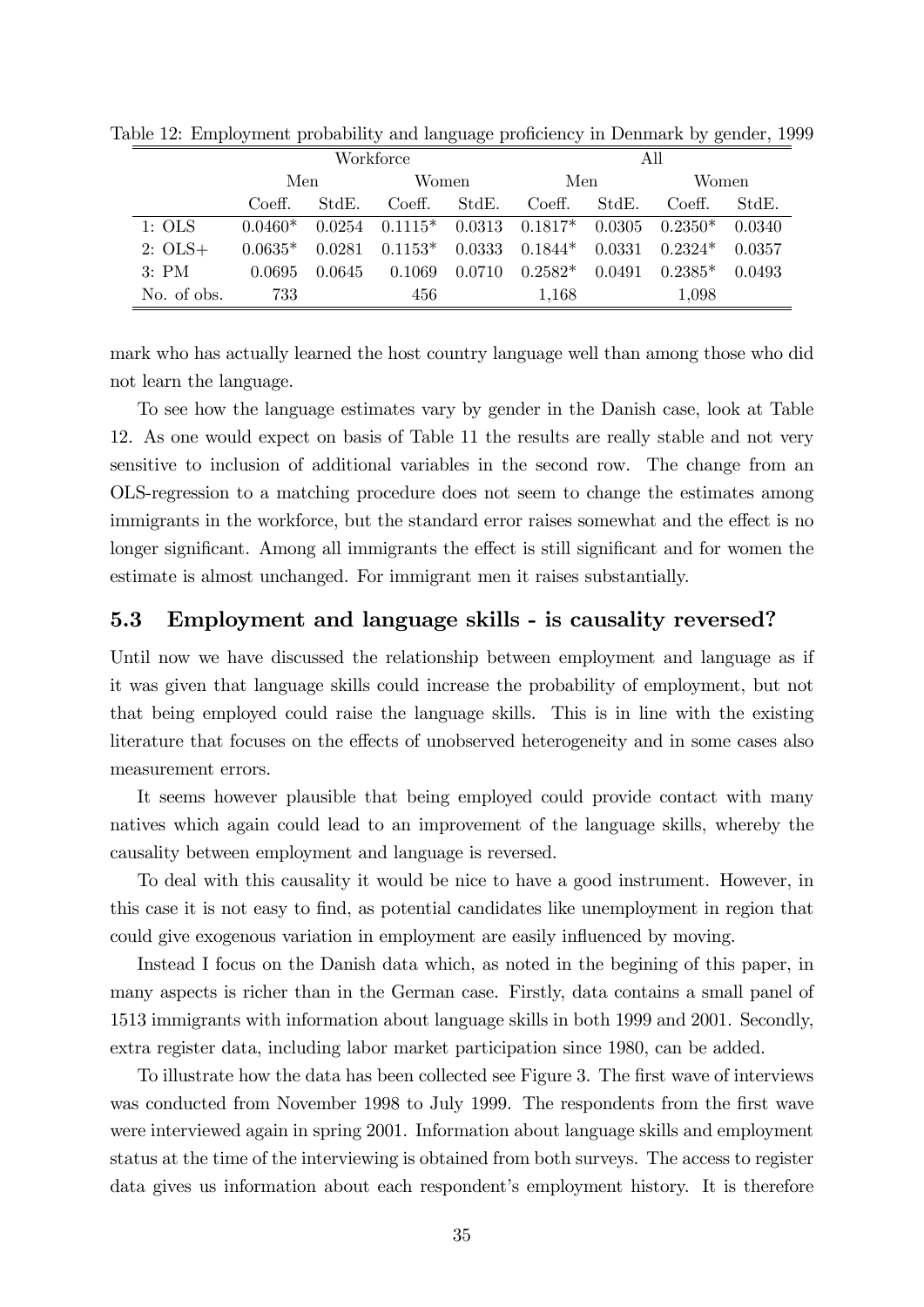

Figure 3: Collection of Data in Denmark

possible to state how much work experience each respondent had in November 2000, shortly before the second interview wave.

Returning once again to the linear probability model I use the panel data to estimate the relationship between language and employment. This time I deal with the unobserved heterogeneity by estimating the first-difference, whereby we control for all individual timepersistent characteristics. The result can be seen from Table 13 and shows that having good or fluent language skills is associated with 7.5 percentage point higher probability of being employed. This is lower than the estimates among all immigrants in Table 11 and hardly supprising as we have now eliminated all the individual time-persistent characteristics. However, we have not yet analyzed the causality between language and employment.

One way of doing this is to look at the immigrants of whom we know that they had no or very little work experience prior to the second wave of interviews, so any language improvement between the two waves could not be caused by employment. Second interview wave was carried out in early spring 2001 and the population is therefore restricted to immigrants who according to the registers had no job experience in Denmark before November 2000. As immigrants who have stayed in Denmark for a very long period and are still without job experience must be expected to differ from the average immigrant I restrict the sample to immigrants who have arrived in Denmark after 1993.

The result is shown in Table 13. Omitting immigrants who have arrived before 1994 and have prior work experience reduces the number of observations to 160. Despite this low number of observations the analysis seems to suggest that language skills have an employment effect. It is very close  $(6.9)$  to be significant at the 5 percent level, and would in fact be significant if the model did not include the squared terms age and years since migration.

To investigate to what extent the employment effect differs with work experience and the number of years in the country similar estimates based on immigrants with different work experience and years in the country are shown in Table 14.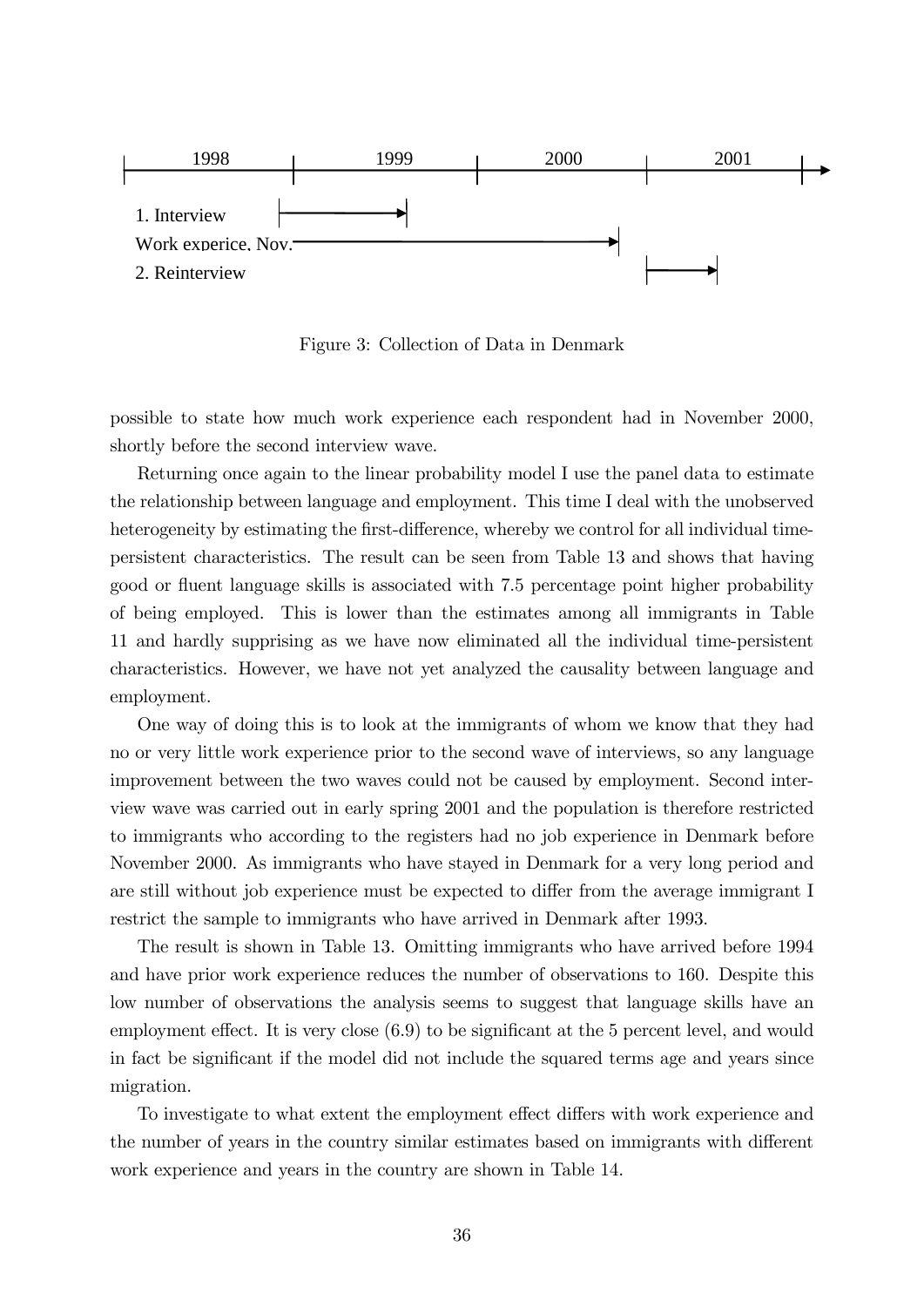|                                         | All        | immigrants inter-      |         | All immigrants arrived |        |         |  |
|-----------------------------------------|------------|------------------------|---------|------------------------|--------|---------|--|
|                                         |            | viewed in both surveys |         | after 1993 and without |        |         |  |
|                                         |            |                        |         | job until ultimo 2000  |        |         |  |
|                                         | Coeff.     | StdE.                  | P-value | Coeff.                 | StdE.  | P-value |  |
| Language proficiency                    | $0.0750*$  | 0.0265                 | 0.005   | 0.1382                 | 0.0755 | 0.069   |  |
| Married                                 | $-0.0098$  | 0.0419                 | 0.815   | $-0.0539$              | 0.1052 | 0.609   |  |
| No. of children                         | $-0.0234$  | 0.0192                 | 0.224   | $-0.0006$              | 0.0418 | 0.989   |  |
| $Age^2/100$                             | $-0.0560$  | 0.0427                 | 0.190   | $-0.0088$              | 0.1024 | 0.932   |  |
| Years since migration <sup>2</sup> /100 | $-0.0847*$ | 0.0397                 | 0.033   | $-0.2381$              | 1.2759 | 0.852   |  |
| Education:                              |            |                        |         |                        |        |         |  |
| Prim./Sec. from host country            | 0.2117     | 0.2412                 | 0.380   | $-0.0013$              | 0.2673 | 0.996   |  |
| Vocational from host country            | $0.2757*$  | 0.0791                 | 0.001   |                        |        |         |  |
| University from host country            | 0.1561     | 0.1529                 | 0.005   |                        |        |         |  |
| Good health                             | $0.1494*$  | 0.0370                 | 0.000   | 0.0709                 | 0.0801 | 0.377   |  |
| Constant                                | $0.1765*$  | 0.0650                 | 0.007   | 0.0716                 | 0.2836 | 0.801   |  |
| No. of observations                     | 1513       |                        |         | 160                    |        |         |  |
| $\mathrm{R}^2$                          | 0.0333     |                        |         | 0.0323                 |        |         |  |

Table 13: Employment probability, Linear Probability Models, First-difference. Denmark

|  |  |  |  |  |  | Table 14: Employment probability, Linear Probability Models, First-difference. Denmark |  |
|--|--|--|--|--|--|----------------------------------------------------------------------------------------|--|
|--|--|--|--|--|--|----------------------------------------------------------------------------------------|--|

|                                  | Arrived in 1993 or earlier Arrived after 1993 |        |                            |                  |        |         |
|----------------------------------|-----------------------------------------------|--------|----------------------------|------------------|--------|---------|
|                                  | Coeff.                                        |        | StdE. P-value Coeff. StdE. |                  |        | P-value |
| Had no work experience Nov. 2000 | 0.0439                                        | 0.0586 |                            | $0.454$ $0.1382$ | 0.0755 | 0.069   |
| No. of observations              | 234                                           |        |                            | 160              |        |         |
| Had work experience Nov. 2000    | $0.0727*$                                     | 0.0329 | 0.027                      | 0.1074           | 0.1088 | 0.326   |
| No. of observations              | 960                                           |        |                            | 159              |        |         |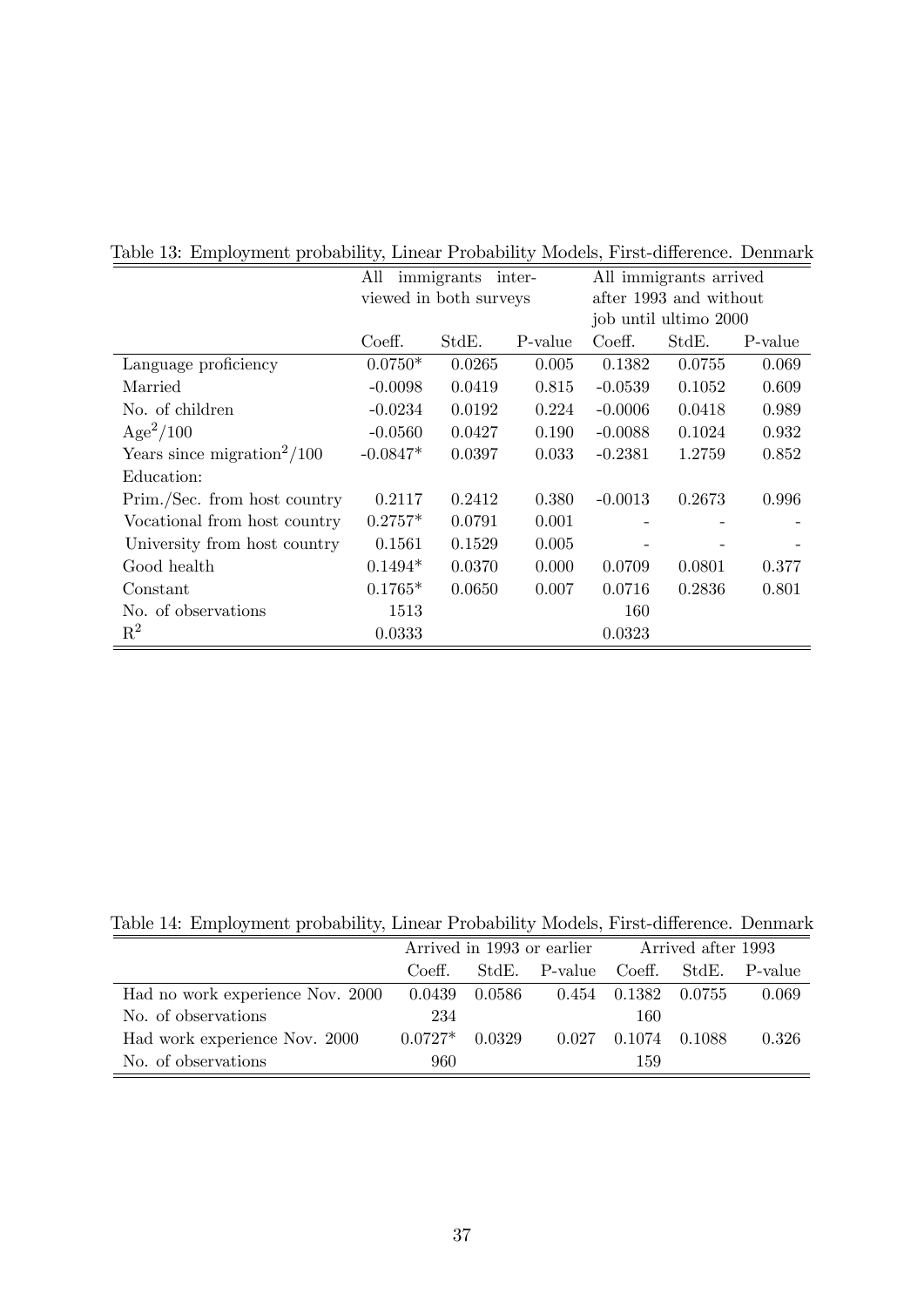The results in Table 14 confirm that when estimating the employment effect of language skills for immigrants with no prior work experience in the host country it is important to distinguish between immigrants with short and long duration of stay in the country. And even though the number of observations with short duration of stay and no former work experience is limited the results indicate that language skills do influence employment. The result thereby supports the existing litteratur that focus on the employment effect of language. However, the results do not tell us whether or not there is also a language effect of employment.

#### 6 Conclusion

The purpose of this paper is to assess the importance of immigrants' language proficiency. What determines language proficiency and to what extent do language skills have an effect on employment probability?

The data used in the paper is from surveys conducted among non-Western immigrants in Denmark and Germany. In the Danish case the immigrants were interviewed in 1999 and again in 2001 and the data were afterwards merged with register data. The German survey from 2002 is almost identical to the Danish surveys, but does also contain some information that in Denmark is available from registers. The analysis is restricted to immigrants between 25 and 55 years of age. The Danish data includes 2,260 immigrants in 1999 of whom 1,513 were re-interviewed in 2001. The German data is larger and includes 4,154 immigrants interviewed in 2002.

Following the theoretical model by Chiswick and Miller (1995) determinants of immigrants' language skills are estimated. I find that immigrants that are males or have a good health are more likely to be good at or fluent in the host country language. The same goes for immigrants who have arrived at a young age or have been in the country for a long time. Having obtained education in the home country is also good, but education obtained in the host country is even better. Immigrants from Poland and the former Yugoslavia are in both countries more likely to be proficient in the host country language than Turks, and in Germany this is also the case for Iranians. The number of children and the share of immigrants in the neighborhood are negatively correlated with language proficiency.

These results are rather stable whether we analyze immigrants' abilities to speak, read or write the host country language. But writing (and in Germany also reading) abilities are more strongly correlated with the educational level than the ability to speak the language. These results are very much in line with previous studies of language abilities among immigrants in Germany, UK, US and Australia.

In the analysis concerning the employment effect of being good at or fluent in the host country language I use two different measures of the language skills. Both measures are overall assessments of the respondents' language skills that seem to be closely linked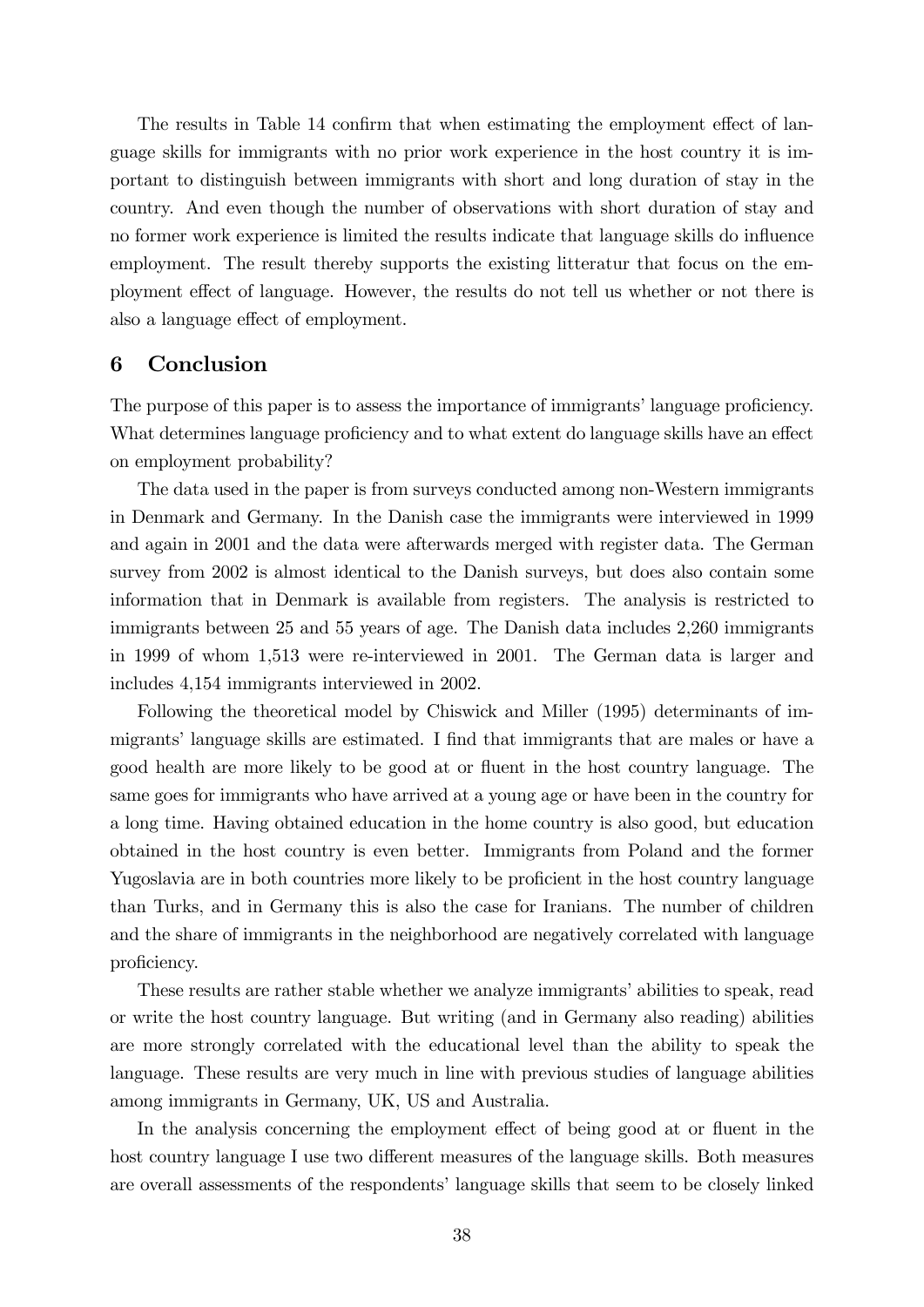to the respondents' abilities to speak the language. The first measure is based on the respondents' own assessment of his or hers language skills, while the second is based on the interviewers' assessment.

Estimating the relationship between employment and language in a simple linear probability model, it turns out that the respondents' own assessment of the language skills results in somewhat lower estimation results compared to using the interviewers' assessment. This is probably a result of the interviewersí assessment being a more precise measure of the true language skills. However, this language measure is not perfect either, e.g. because the origin of the interviewers could play a role too, as native interviewers seem to be less critical in their judgment than immigrant interviewers.

In order to assess the causal relationship between employment and language additional variables are added to control for (otherwise) unobserved heterogeneity and a matching procedure is used. Including the additional control variables lowers the employment effect of language proÖciency somewhat in Germany, but not in Denmark. Using a matching procedure instead of OLS raises the estimates for both men and women in Denmark and for women in Germany. This could suggest that those immigrants that have learned the host country language well are those for whom it is most beneficial. Still, when this seems to be less the case among immigrant men in Germany it might also reflect the structural differences between Denmark and Germany, where the net replacement rate in Denmark is higher for the low skilled and publicly funded language courses are very common, which makes it less important to find a job right away than it is for the breadwinner in a German household.

However, what influences the employment effect of language skills the most is who the analysis includes. If only immigrants in the workforce are considered, that is individuals in job and individuals searching for a job, then the effect is  $0.04$  in Germany and  $0.09$  in Denmark, whereas the effect is  $0.15$  and  $0.24$ , respectively, if all immigrants are considered. This reflects that excluding all immigrants who are not searching for a job and thus are outside the workforce will tend to underestimate the effect of language proficiency, as improving language skills not only can influence whether the immigrants become employed or not, but also whether they join the workforce. On the other hand including all immigrants will be expected to overestimate the importance of language proficiency as the sample becomes more heterogeneous and it becomes more difficult to control for all the unobserved characteristics.

To deal with measurement errors in the language variable I use an instrument originally proposed by Dustman and Fabbri (2003): whether or not the interview is conducted in the host country language. It turns out that this instrument only works in the German case. The instrument is too weak in the Danish case, where the interviews have been conducted by immigrant interviewers. Because a change in interview language has been "costless" and might also depend on the interviewers' preferences. Yet it might also be in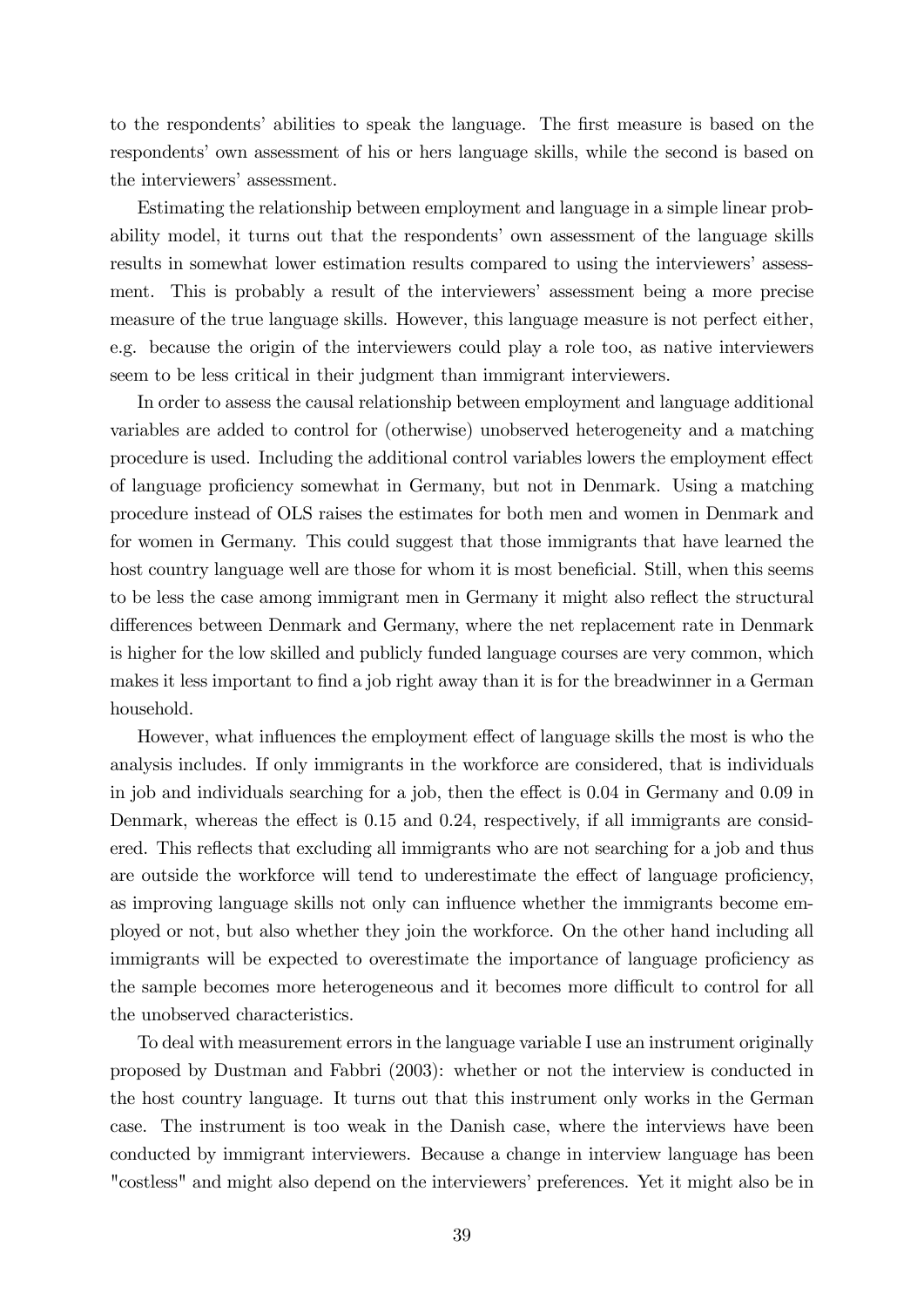the German case, where the interviewers seem to be less critical, that the measurement error is largest. It turns out that the employment effect of language proficiency nearly doubles in Germany, when dealing with the measurement error in the language variable.

In the final section I discuss the causality between employment and language. It seems to be taken for given in much of the existing literature that language has an effect on employment, but not that being employed could improve the language skills. The first results among immigrants with no former job experience seem to suggest that improved language abilities prior to any employment seem to increase the subsequent employment chances of immigrants, which suggest the existence of causality linked from language skills to employment prospects. The result thereby supports the existing literature.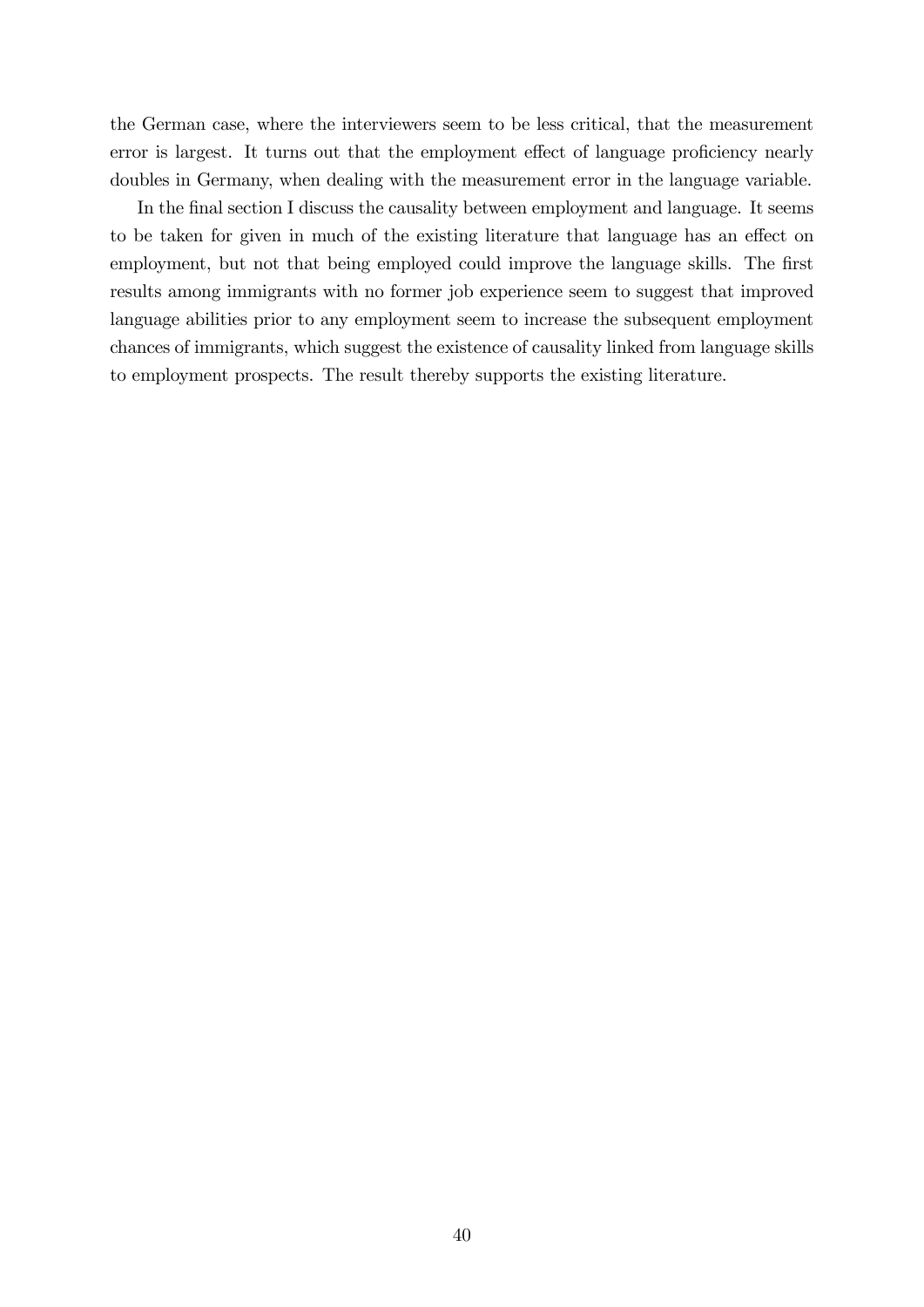# References

Bauer, Thomas and Niels-Kenneth Nielsen. 2004. Appendix: Data Description in Tranæs and Zimmermann (eds.): Migrants, Work, and the Welfare State. University Press of Southern Denmark.

Borjas, George J. 1994. The Economics of Immigration. Journal of Economic Literature, vol. 32, No. 4 (December), pp. 1667-1717.

Card, David. 1999. Chapter 30 The Causal Effect of Education on Earnings. Handbook of Labor Economics, Volume 3, edited by Orley Ashenfelter and David Card.

Carliner, Geoffrey. 1981. Wage Differences by Language Group and the Market for Language Skills in Canada. The Journal of Human Ressources, XVI, No. 3.

Chiswick, Barry R. 1978. The Effect of Americanization on the Earnings of Foreign-born Men. Journal of Political Economy, Vol. 86, No. 5, pp. 897-921.

Chiswick, Barry R. 1991. Speaking, Reading, and Earnings among Low-skilled Immigrants. Journal of Labor Economics, Vol. 9, No. 2.

Chiswick, Barry R. and Paul W. Miller. 1995. The Endogenity between Language and Earnings: Internation Analyses. Journal of Labor Economics, vol. 13, no. 2.

Chiswick, Barry R. and Paul W. Miller. 2005. Linguistic Distance: A Quantitative Measure of the Distance Between English and Other Languages.Journal of Multilingual and Multicultural Development, vol. 26, no. 1, 1-11.

Chiswick, Barry R.and Paul W. Miller. 2007. The Economics of Language. Routledge.

Constant, Amelie and Claus Larsen. 2004. Chapter 3 "The Educational Background and Human Capital Attainment of Immigrants" in in Migrants, Work and the Welfare State, edited by Torben Tranæs and Klaus Zimmermann.

Constant, Amelie and Marie Louise Schultz-Nielsen. 2004a. Chapter 5 Labor Force Participation and Unemployment: Incentives and Preferences in Migrants, Work and the Welfare State, edited by Torben Tranæs and Klaus Zimmermann.

Constant, Amelie and Marie Louise Schultz-Nielsen. 2004b. Chapter 6 Immigrant selection and Earnings in Migrants, Work and the Welfare State, edited by Torben Tranges and Klaus Zimmermann.

Damm, Anna Piil, Marie Louise Schultz-Nielsen and Torben Tranæs. 2006. En befolkning deler sig op? (A Dividing Population?). Gyldendal.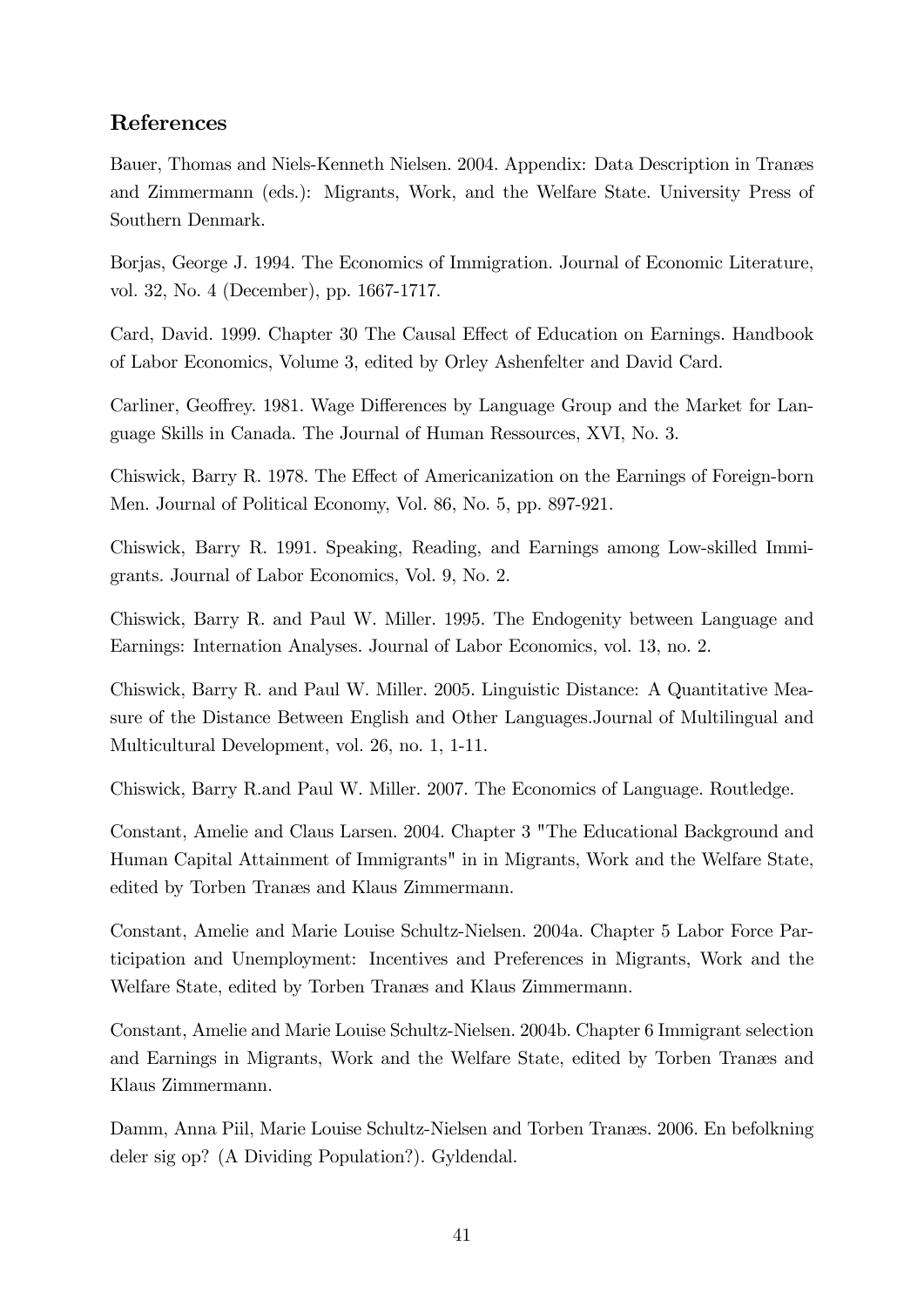Dustmann, Christian. 1994. Speaking fluency, writing fluency and earnings of migrants. Journal of Population Economics, Vol. 7, 133-156.

Dustmann, Christian & Francesca Fabbri. 2003. Language Proficiency and Labour Market Performance of Immigrans in the UK. The Economic Journal, 113 (july), 695-717.

Dustmann, Christian & Arthur Van Soest. 2001. Language and the Earnings: Estimation with misclassified Language Indicators. The Review of Economics and Statistics, November 2001, 83(4): 663-674.

Dustmann, Christian & Arthur Van Soest. 2002. Language and the Earnings of immigrants. Industrial and Labor Relations Review, Vol. 55, No. 3., 473-492.

Grenier, Gilles. 1984. The Effects of Language Characteristics on the Wages of Hispanic-American Males. The Journal of Human Resources, XIX, No. 1, 35-52.

Hansen, Hans. 2006. From Asylum Seeker to Refugee to Family Reunification Welfare Payments in These Situations in Various Western Countries. Study No. 13, The Rockwool Foundation Research Unit.

Heckman, James. 1979. Sample selection Bias as a Specification Error. Econometrica 47, 153-161.

Hill, Daniel and Robert J. Willis. 2001. Reducing Panel Attrition: A Search for Effective Policy Instruments. Journal of Human Ressources, Vol. 36, no. 3, 416-438.

Husted, Leif, Helena Skyt Nielsen, Michael Rosholm and Nina Smith. 2001. Employment and Wage Assimilation of Male First Generation Immigrants in Denmark. International Journal of Manpower 22, 39-68.

Jensen, Kræn Blume. 2003. Integration of Immigrants in the Danish Labour Market. Are Home-Country Qualification Transferable and Does Self-Employment Lead to Integration? Ph.D. dissertation 2003:15, Aarhus school of Business.

Kossoudji, Sherrie A. 1988. English Language Ability and the Labor Market Opportunities of Hispanic and East-Asian Immigrant Men. Journal of Labor Economics 6, no. 2, 205-28.

McManus, Walter, William Gould and Finis Welch. 1983. Journal of Labor Economics, Vol. 1, No. 2, 101-130.

Mincer, Jacob. 1974. Schooling, Experience and Earnings, NBER, New York, Columbia University Press.

Nielsen, Helena Skyt, Michael Rosholm, Nina Smith and Leif Husted.2003. Intergenerational transmissions and the school-to-work transition of 2nd generation immigrants. Journal of Population Economics 16 (4), 755-786.